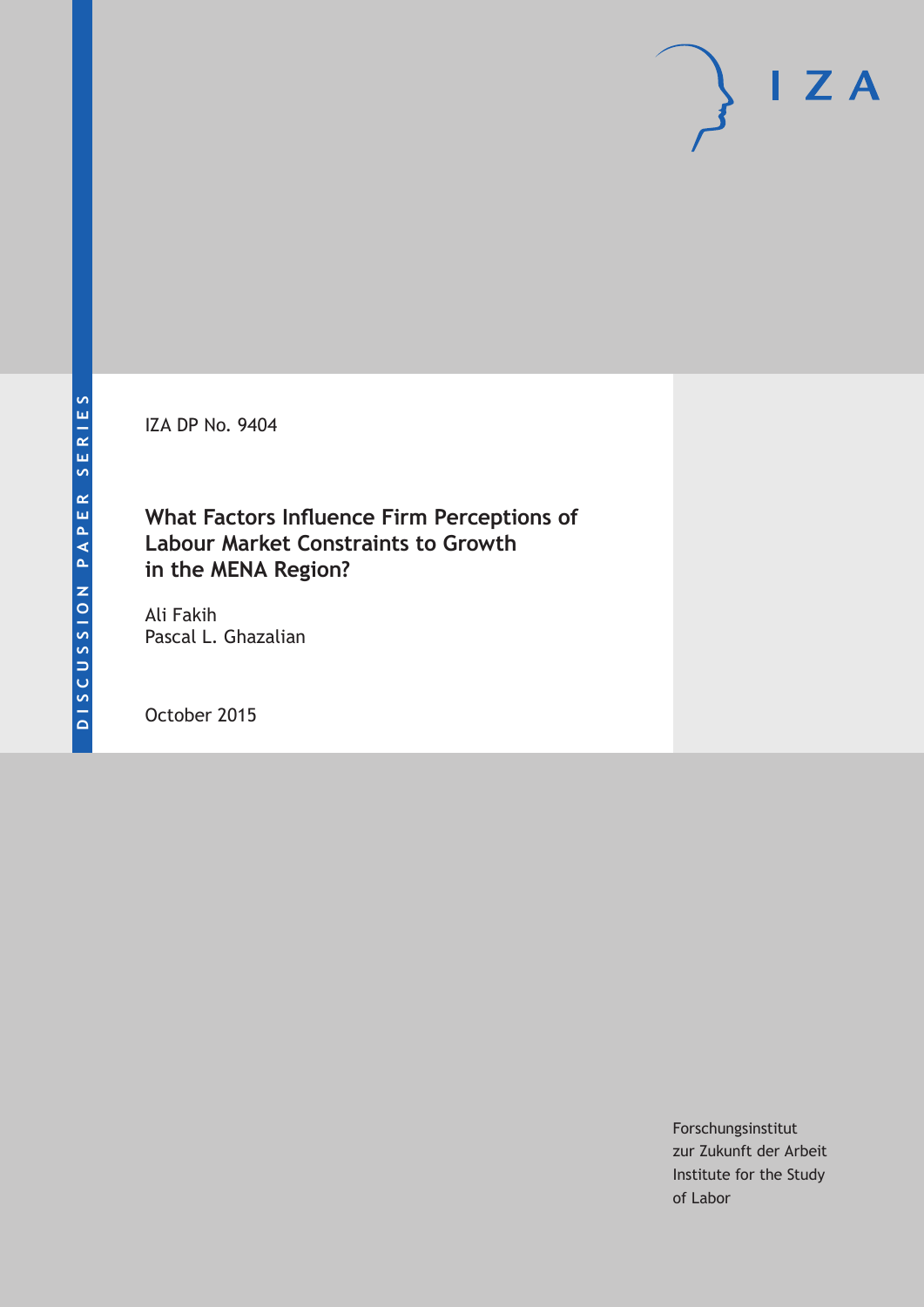# **What Factors Influence Firm Perceptions of Labour Market Constraints to Growth in the MENA Region?**

# **Ali Fakih**

*Lebanese American University and IZA* 

## **Pascal L. Ghazalian**

*University of Lethbridge* 

Discussion Paper No. 9404 October 2015

IZA

P.O. Box 7240 53072 Bonn Germany

Phone: +49-228-3894-0 Fax: +49-228-3894-180 E-mail: iza@iza.org

Any opinions expressed here are those of the author(s) and not those of IZA. Research published in this series may include views on policy, but the institute itself takes no institutional policy positions. The IZA research network is committed to the IZA Guiding Principles of Research Integrity.

The Institute for the Study of Labor (IZA) in Bonn is a local and virtual international research center and a place of communication between science, politics and business. IZA is an independent nonprofit organization supported by Deutsche Post Foundation. The center is associated with the University of Bonn and offers a stimulating research environment through its international network, workshops and conferences, data service, project support, research visits and doctoral program. IZA engages in (i) original and internationally competitive research in all fields of labor economics, (ii) development of policy concepts, and (iii) dissemination of research results and concepts to the interested public.

IZA Discussion Papers often represent preliminary work and are circulated to encourage discussion. Citation of such a paper should account for its provisional character. A revised version may be available directly from the author.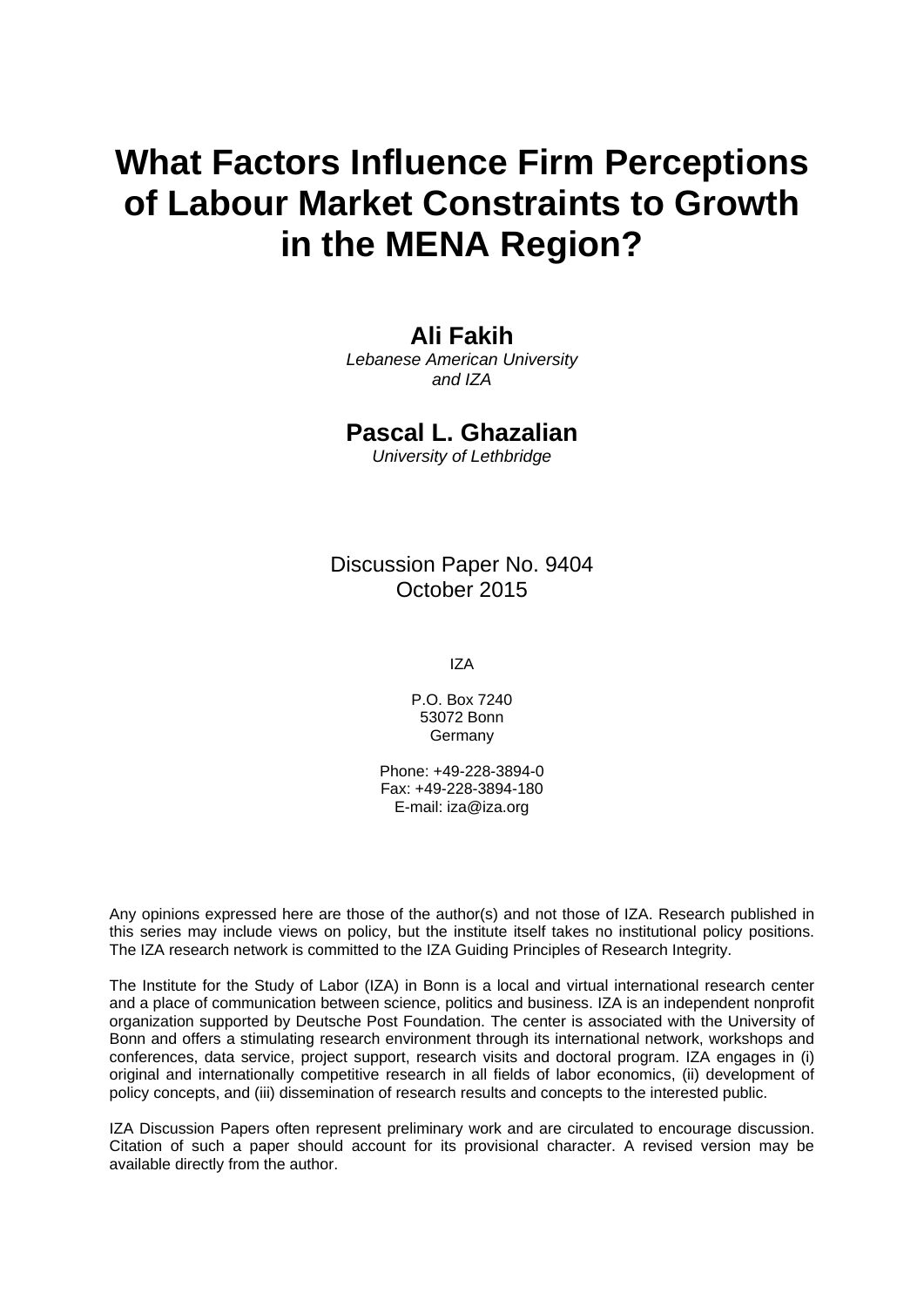IZA Discussion Paper No. 9404 October 2015

# **ABSTRACT**

# **What Factors Influence Firm Perceptions of Labour Market Constraints to Growth in the MENA Region?**

Labour market constraints constitute prominent obstacles to firm development and economic growth of countries located in the Middle East and North Africa (MENA) region. This paper aims at examining the implications of firm characteristics, national locations, and sectoral associations for the perceptions of firms concerning two basic labour market constraints: labour regulations and labour skill shortages. The empirical analysis is carried out using firmlevel dataset sourced from the World Bank's Enterprise Surveys database. A bivariate probit estimator is used to account for potential correlations between the errors in the two labour market constraints' equations. We implement overall estimations and comparative crosscountry and cross-sector analyses, and use alternative estimation models. The empirical results reveal some important implications of firm characteristics (e.g., firm size, labour compositions) for firm perceptions of labour regulations and labour skill shortages. They also delineate important cross-country and cross-sector variations. We also find significant heterogeneity in the factors' implications for the perceptions of firms belonging to different sectors and located in different MENA countries. This paper provides policy-makers with information needed in the design of labour policies that attenuate the impacts of labour market constraints and enhance the performance of firms and the long-run economic growth.

JEL Classification: J20, K20, K31, O53

Keywords: labour regulations, labour skill shortages, labour market constraints, bivariate probit model, MENA region

Corresponding author:

Pascal L. Ghazalian Department of Economics University of Lethbridge Lethbridge, Alberta T1K 3M4 Canada E-mail: pascal.ghazalian@uleth.ca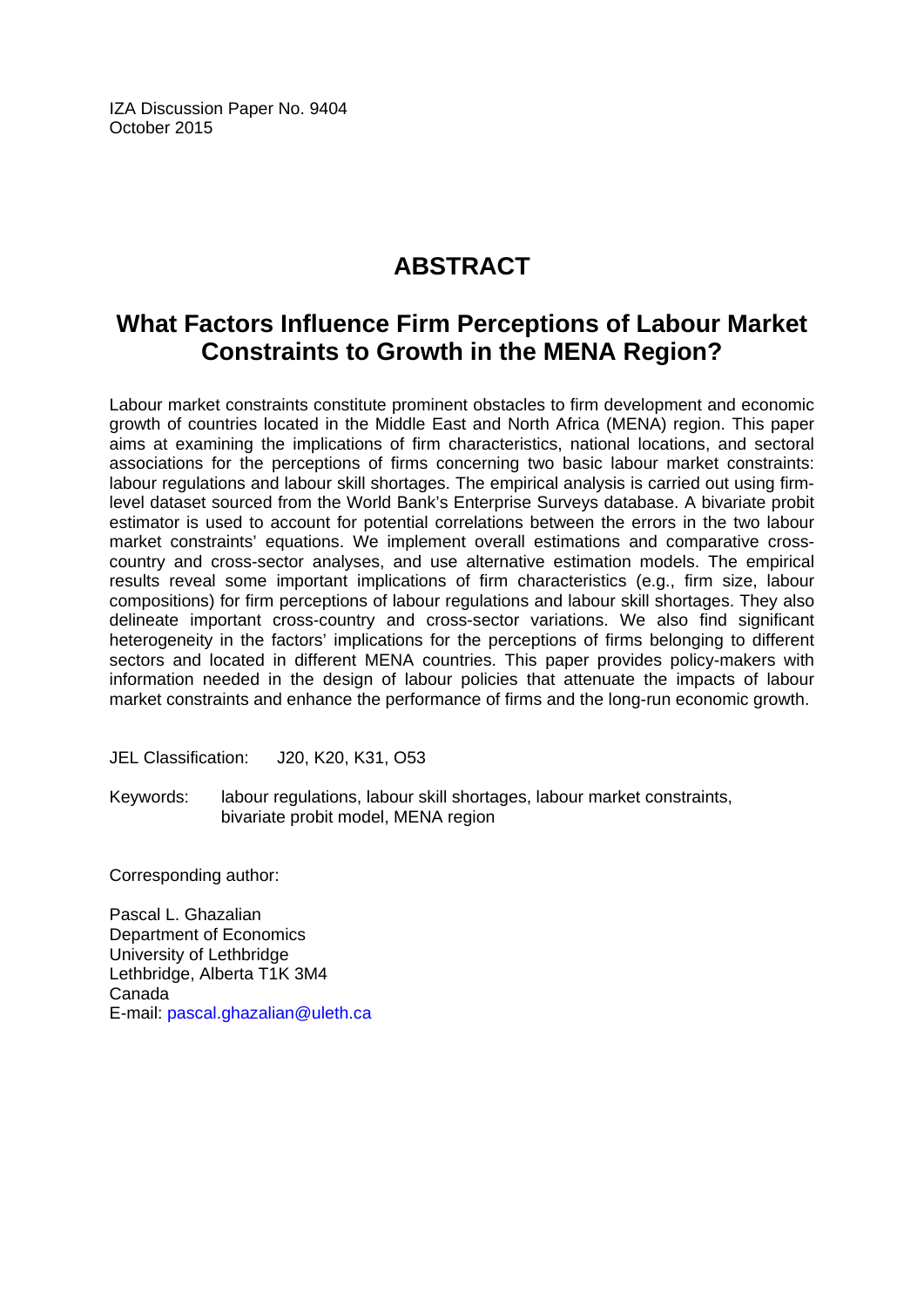#### **1. Introduction**

Stringent labour market constraints are expected to pose serious obstacles to firm performance and economic growth. A wide range of literature finds that rigid labour regulations would induce lower labour force participation and higher unemployment rates (e.g., Botero et al., 2004; Besley and Burgess, 2004; Amin, 2009; Djankov and Ramalho, 2009), and would prevent labour markets from being efficient leading to losses in productivity (e.g., Kaplan, 2009). Another strand of literature inspects the problem of labour skill shortages or "skill deficits", which can be defined as the divergence between the educational attainments of workers and the skill requirements of jobs (Kiker et al., 1997). This literature regularly indicates that accentuated labour skill shortages impose significant restrictions on employment creation and economic growth (e.g., Pissarides and Véganzonès-Varoudakis, 2007; Bhattacharya and Wolde, 2012), and could eventually inflict severe impacts on economic performance and labour market outcomes (e.g., Allen and van der Velden, 2001).

The implications of labour market constraints are deemed to be of particular concerns for the Middle East and North Africa (MENA) region. Although the MENA region has generally realized higher annual employment growth rates compared to other geo-economic regions (International Labour Organization, 2012), rigid labour regulations and lack of suitable labour skills were often identified as main obstacles to firm operation and development in the MENA region (Drzeniek-Hanouz and Dusek, 2013). MENA countries have one of the least flexible labour markets, which remain too tight compared to labour markets in other developing countries (Angel-Urdinola and Kuddo, 2010; Bhattacharya and Wolde, 2012).<sup>[1]</sup> Table 1 presents the percentages of firms identifying different business obstacles as major or very severe (henceforth, major/severe) constraints across geoeconomic regions. The statistics emphasize that the MENA region has the highest percentages of firms that consider labour regulations and labour skill shortages to be major/severe business constraints compared to other geo-economic regions. For example, labour regulations and labour skill shortages are identified as major/severe problems to 25% and 38% of firms located in the MENA region,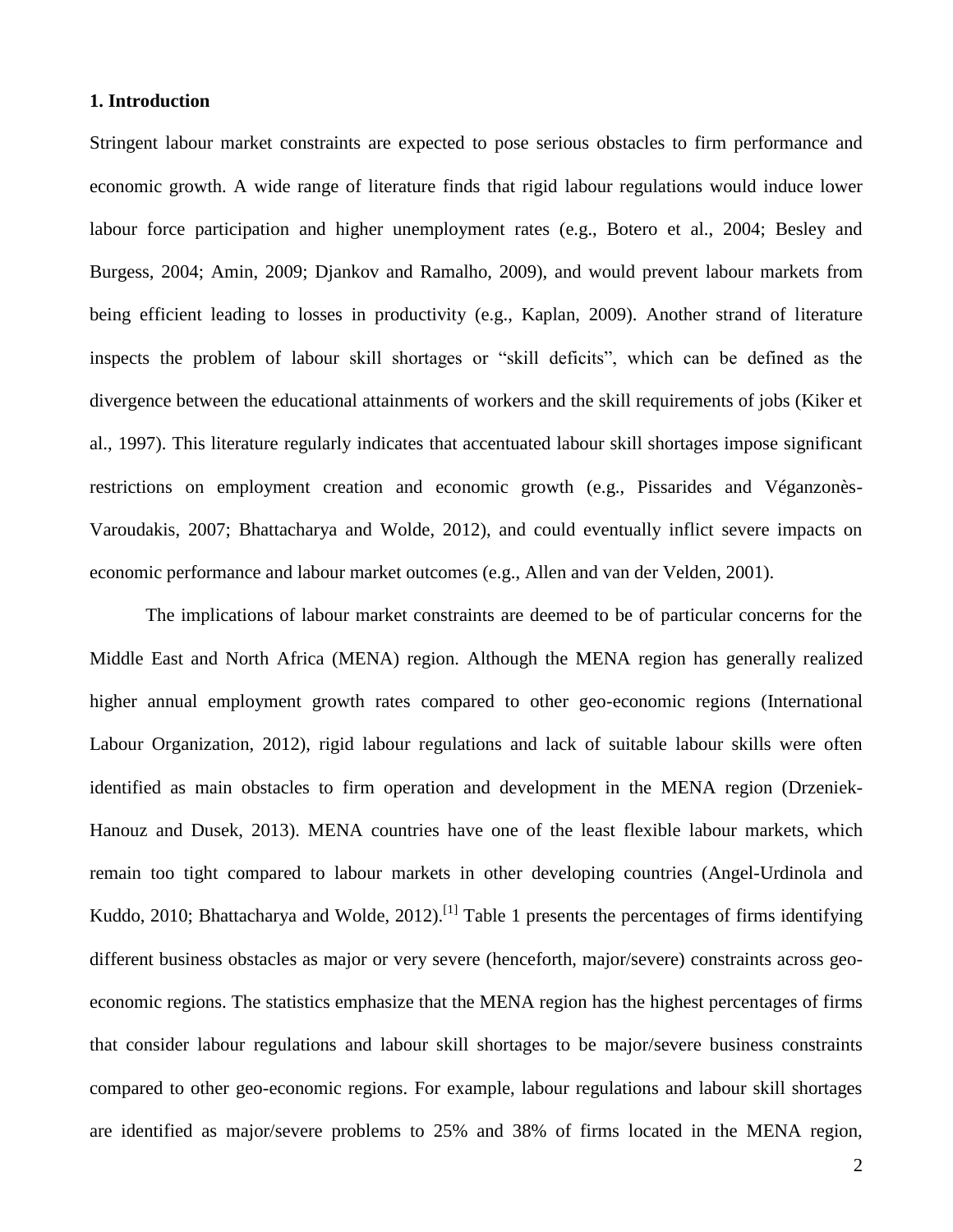respectively, compared to only 9% and 16% of firms located in South Asia.[2] Also, in the case of the MENA region, Table 1 shows that the constraint of labour skill shortages is associated with one of the highest percentages compared to other business obstacles, whereas the constraint of labour regulations occupy an intermediate rank.

Understanding the factors influencing employability constraints constitute an essential requirement toward the implementation of policies aiming at improving the regulatory and institutional environment for business (Pierre and Scarpetta, 2004; Kaplan and Pathania, 2010). This is particularly relevant for MENA countries that have recently undergone significant labour reforms, where employment creation is listed among the primary objectives (Angel-Urdinola and Kuddo, 2010). Several studies underline systematic differences in firm perceptions of labour market constraints through firm characteristics, as well as across countries and sectors (e.g., Pierre and Scarpetta, 2004; Kaplan and Pathania, 2010; Lyon et al., 2012; Meyer and Vandenberg, 2013). Therefore, designing policies that alleviate the adverse implications of labour market constraints requires a comprehension of the categories of firms that are more likely to endure the burden of these constraints.

This paper examines the implications of firm characteristics for the perceptions of firms located in the MENA region concerning the stringency of labour regulations and labour skill shortages. It also examines the heterogeneity in firm perceptions of labour market constraints across MENA countries and across sectors. We use a dataset sourced from the World Bank's Enterprise Surveys database, which includes information on firm perceptions of many business constraints. Firm perception data are collected through surveys, which are generally answered by senior managers and business owners. Hence, following the previous literature (e.g., Pierre and Scarpetta, 2004; Kaplan and Pathania, 2010; Meyer and Vandenberg, 2013), our dependent variables are determined as perception-based indicators. We implement overall examination and comparative cross-country and cross-sector empirical analyses of the factors influencing firm perceptions of labour regulations and labour skill shortages for the MENA region. MENA countries are characterized by a considerable level of diversity in

3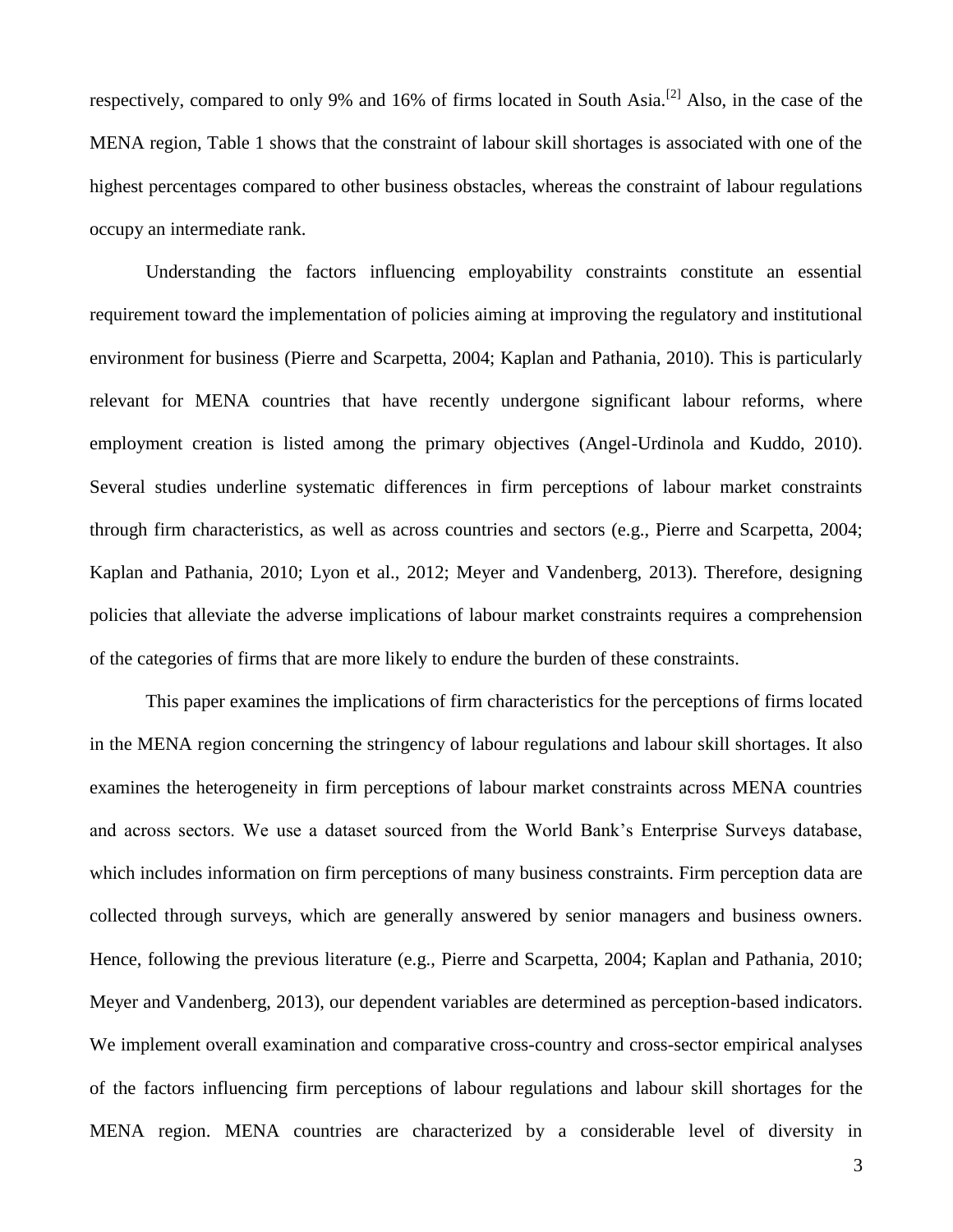macroeconomic and industrial factors, and by important differences in labour market conditions and institutions (Angel-Urdinola and Kuddo, 2010), suggesting potential cross-country heterogeneity. Also, cross-sector heterogeneity is expected given the varying structures in labour requirements between sectors. Through the basic regressions, we use a bivariate probit model that allows for firm perceptions of labour regulations and labour skill shortages to be jointly formulated. This estimation model takes into account potential correlation between the error terms in the two labour market constraints' equations.

#### **2. Review of Related Literature**

#### *2.1. Labour Regulations*

Labour regulations are normally expressed through laws that regulate and govern the employment relationships between employees, employers, unions, and government in order to protect the basic standards of fair treatment for workers (Kaplan, 2009) and to maximize the social welfare (Botero et al., 2004). Governments commonly intervene in labour markets through regulations because employers may mistreat workers, leading to unfairness and inefficient outcomes for workers such as unfair dismissals, unfair minimum wage, lay-offs for economic reasons, and under-payment (Djankov and Ramalho, 2009).<sup>[3]</sup> These regulations and laws may be written through labour codes, current legislations, and norms set by collective agreements (Pierre and Scarpetta, 2004).

Several studies report variations in firm perceptions of labour regulations through firm characteristics and across countries and sectors. Gelb et al. (2007) use data covering firms located in 26 Sub-Saharan African countries to examine the implications of various factors for firm perceptions of the business environment. Among the results, they find that large firms have higher propensities to complain about the rigidity of labour regulations. They argue that, in developing countries, small firms are more likely to work within restricted markets and, therefore, they are less visible to regulators, and are less appealing targets for officials. They also find that exporting activities and private foreign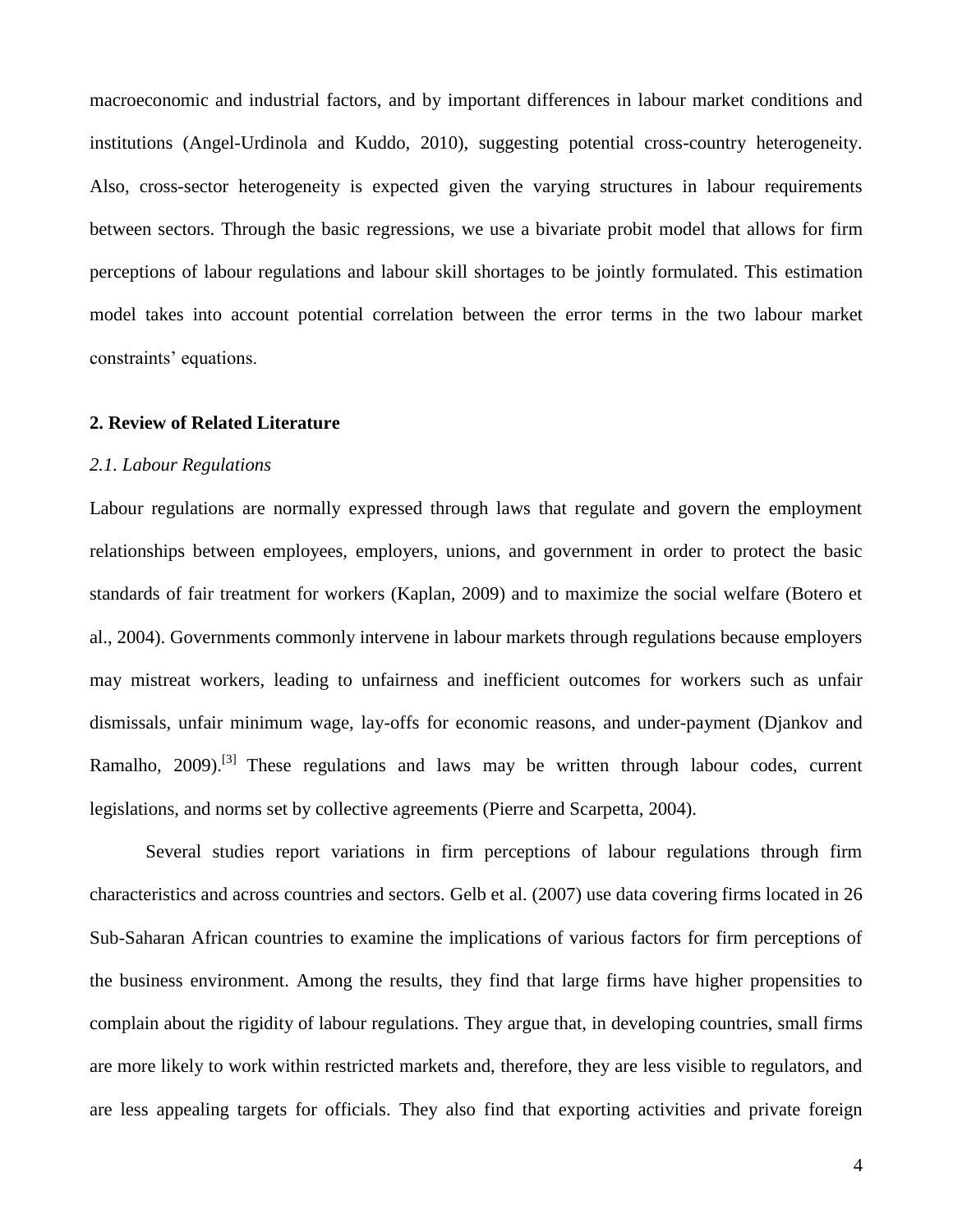ownership do not exhibit statistically significant impacts on firm perceptions of labour regulations. They also report that firm perceptions of labour regulations do not exert considerable variations across sectors. Hallward-Driemeier and Aterido (2009) investigate the role of firm characteristics in determining firm perceptions of various business constraints, using data covering firms located in 105 countries. The results suggest that small firms may face more problems in dealing with the requirements of poor labour regulations, and may become easier targets in corrupted environments in developing countries.

Clarke (2010) uses data covering firms located in South Africa to study the factors influencing firm perceptions of business constraints. Among the results, he finds that large firms and exporting firms are more likely to report labour regulations as a significant obstacle to their development. Also, he finds that firm age and type of firm ownership do not exercise statistically significant role in explaining the variations in firm perceptions of labour regulations. Bartelsman et al. (2010) document how business constraints, as perceived by individual firms, differ across countries and across firm characteristics. They show that firm age, ownership type, export orientation, industry binary variables, and country binary variables are important indicators in explaining the differences in firm perceptions of business constraints between Europe and Central Asia (ECA) and Latin America and the Caribbean (LAC) regions. The results also show that large firms and exporting firms in the ECA region are more likely to be affected by rigid labour regulations, reflecting costs of labour adjustment. Vargas (2012) implements the analysis for firms located in Bolivia, focusing on the implications of firm size for firm perceptions of business constraints. Among the results, he finds that small firms are less likely to identify labour regulations as an important business constraint. Also, he finds that manufacturing firms are more likely to report labour regulations as a significant business constraint compared to firms belonging to other sectors.

Meyer and Vandenberg (2013) analyze the relationship between firm characteristics and firm perceptions of labour regulations using data covering firms located in five Asian economies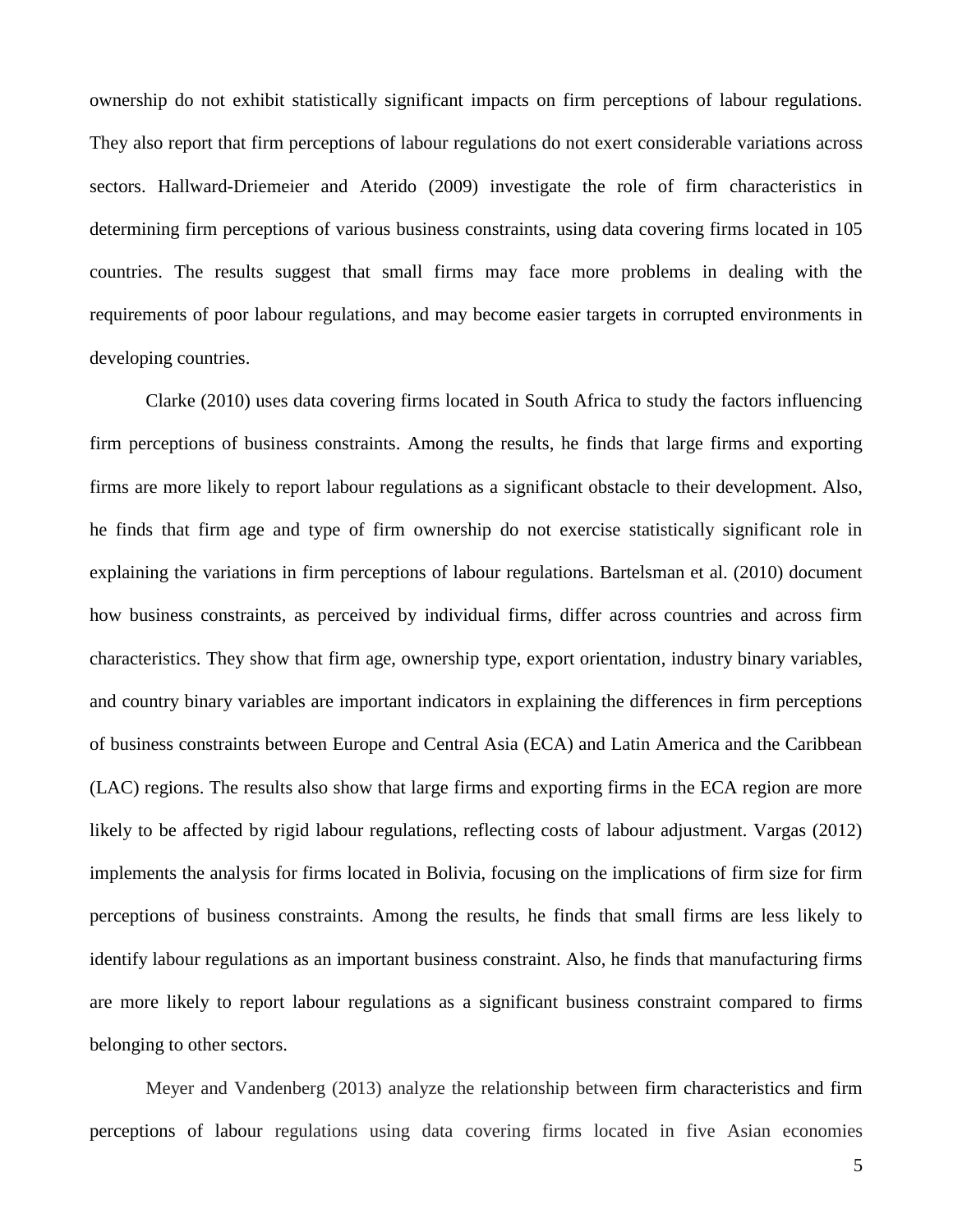(Bangladesh, Indonesia, Pakistan, the Philippines, and Viet Nam). They find systematic differences in firm perceptions of labour regulations across firm characteristics and sectors. In four of the five countries examined, they find that exporting firms are more likely to perceive labour regulations as an important obstacle to their operations compared to non-exporting firms. They also find that, in four of the five countries, large firms have higher propensities to perceive labour regulations as a significant business constraint. They argue that small firms may enjoy *de facto* or *de jure* exemption from the enforcement of labour regulations. Also, they show that young firms have higher tendencies to report difficulties in coping with labour regulations.

#### *2.2. Labour Skill Shortages*

Mismatches between worker skills and job requirements are often classified among the significant obstacles facing firm productivity and growth, particularly in developing countries (Almeida and Aterido, 2011). For example, skill mismatches form an important constraint on hiring decisions, leading to higher levels of unemployment and important costs for firms (O'Sullivan et al., 2011) and causing higher turnover rates (Hersch, 1991). Gupta et al. (2010) argue that weak performances of labour-intensive industries could be related to labour skill shortages. Piore (1986) suggests that a lowskilled workforce may decrease the internal flexibility, leading to inefficient functioning of firms.

Empirical evidence on the factors influencing firm perceptions of labour skill shortages points out to large variations through firm characteristics and across countries and sectors. Gelb et al. (2007) argue that the problem of labour skill shortages tends to be more prevalent for firms that are large, more productive, and use advanced technologies. Additionally, they note that small firms may use less sophisticated production techniques that require fewer skilled workers. Using dataset covering firms located in Sub-Saharan Africa, Gelb et al. (2007) find that large firms are more likely to report labour skill shortages as one main business constraint. They also find that exporting activities and type of firm ownership do not exhibit important influences on firm perceptions of labour skill shortages. They note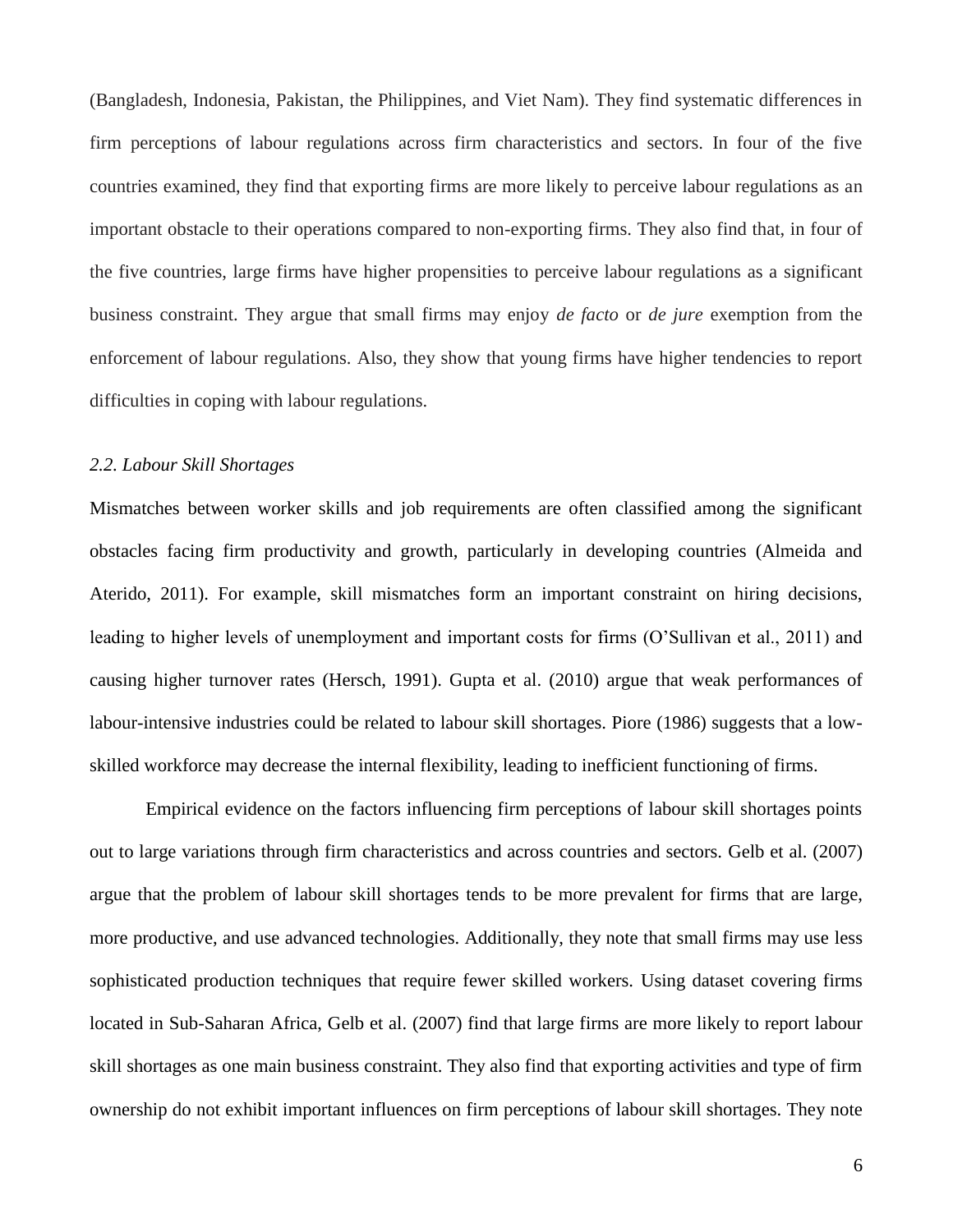that the availability of skilled labour may become a more binding constraint as economies become more sophisticated and as governments magnify their capacities in enforcing labour regulations.

Hallward-Driemeier and Aterido (2009) find that large firms and exporting firms are more likely to report labour skill shortages as a significant obstacle to business operations. They also find that government-owned firms are less likely to perceive labour skill shortages as an important business constraint. In the case of firms located in South Africa, Clarke (2010) finds that large firms and exporting firms have higher propensities to perceive labour skill shortages as a significant business obstacle. He also reports that firm age and type of firm ownership do not exhibit important influences on firm perceptions of labour skill shortages. Kaplan and Pathania (2010) find that large firms are more likely to identify labour skill shortages as one main business constraint. However, Vargas (2012) does not find significant influences of firm size, but he reports important variations across sectors.

Using data covering firms located in Canada, Sabourin (2001) shows that firm size and technological intensity are negatively correlated with the probability of firms to identify labour skill shortages as one primary business obstacle. Also, he finds that type of firm ownership and Research and Development (R&D) activities have no statistically significant influences on these firm perceptions. Baldwin and Lin (2002) find that young firms are more likely to designate labour skill shortages as a considerable problem using data covering Canadian manufacturing firms. However, they find that firm size and ownership type do no exhibit important influences.

Green et al. (1998) implement the empirical analysis for firms located in the United Kingdom. They find that higher skilled share of employment accentuates the problem of labour skill shortages as perceived by employers. They also report that the share of part-time workers does not exhibit important effects. Lyon et al. (2012) find that medium and large size firms are more likely to designate labour skill shortages as an important constraint on firm operations and growth. They find that exporting firms have lower propensities to report labour skill shortages as a significant business constraint compared to non-exporting firms. Also, they do not find important variations across sectors.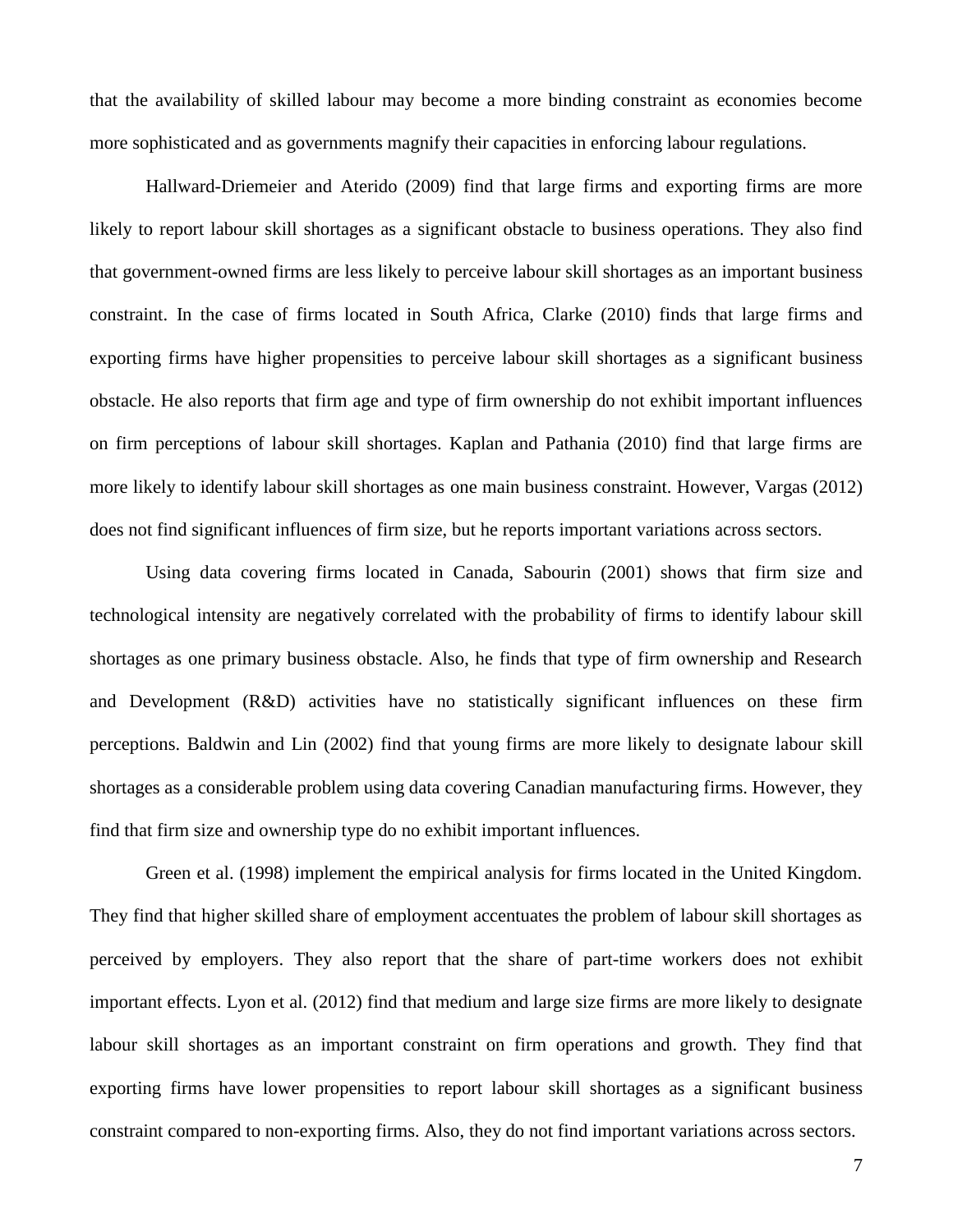#### **3. Some Considerations about Data**

The empirical analysis is carried out for the perceived levels of labour market constraints as reported by the respondents (e.g., senior managers, business owners) through the World Bank's Enterprise Surveys database. Pierre and Scarpetta (2004, 2006) examine the relationship between the perceived and actual stringency of labour regulations using national labour protection indices (i.e., *de jure* labour laws). They find that the reported perceptions are closely related to the actual levels of labour regulations' constraints. Specifically, countries with higher national indices on the stringency of labour regulations are associated with higher proportions of firms perceiving labour regulations as being significant constraints.

Kaplan and Pathania (2010) indicate that the perception-based indicators capture the actual institutional environment (e.g., laws, regulations, infrastructure, corruption), particularly when objective measures are inadequate. They argue that the perception-based indicators reflect the *de facto* severity of business constraints, and serve as a normal check vis-à-vis national indicators. Clarke (2010) notes that the collection of objective measures could be difficult, particularly when it comes to sensitive indicators (e.g., corruption). In such cases, perception-based indicators can serve as a substitute. Hallward-Driemeier and Aterido (2009) find that the perception-based and objective measures of business constraints are closely correlated with each other. They indicate that subjective measures enable the ranking of business constraints within and between countries, particularly when comparing the rigidity of the business environment. Also, they argue that perception-based measures provide information on the most severe obstacles for businesses growth and development as identified by the business entity, and would eventually assist managers and policy-makers to recognize reform priorities. Hence, perception-based measures tend to reflect the actual rigidity of business constraints faced by firms.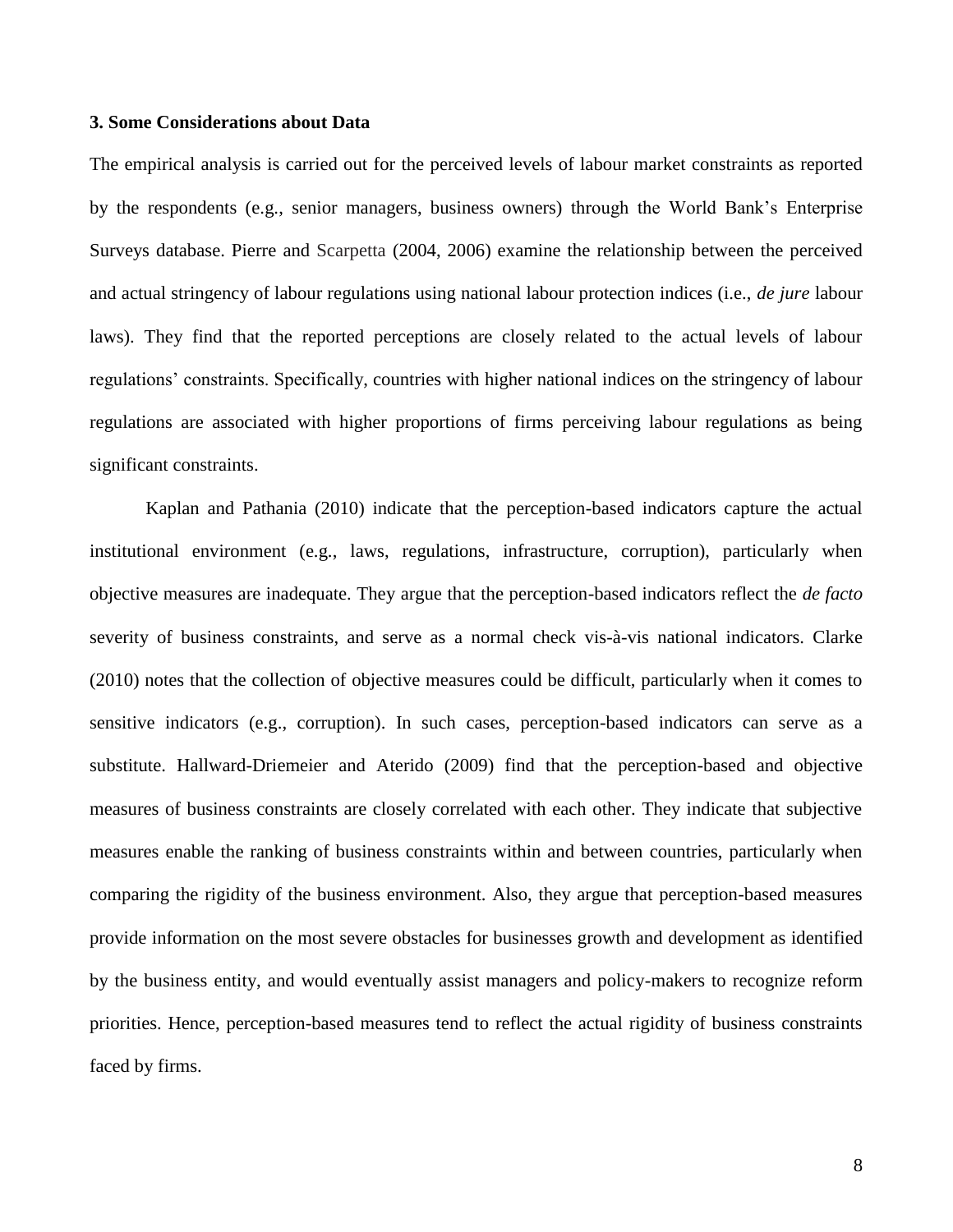However, there are some concerns regarding perception-based measures. Specifically, these measures could be subjected to: 1) potential measurement errors leading to biased results, 2) variations in managers willingness to report actual negative or positive responses due to differences in personalities, views, and culture, 3) performance bias where managers tend to rank business obstacles according to the performance of their firms or to the business environment conditions through which the firm operates, and 4) defects due to imperfections in question formulations and answer interpretations (Bertrand and Mullainathan, 2001; Senik, 2005; Hallward-Driemeier and Aterido, 2009). Some studies (e.g., Glaeser et al., 2004; Kaplan and Pathania, 2010) argue that caution should be exercised when using perception-based measures as independent variables through empirical analyses. This is because these measures may embody information on growth, which would lead to reverse causality issues. Meanwhile, these studies indicate that using these measures as dependent variables is more intuitive to capture growth in the business environment. These indications complement the aforementioned empirical findings reflecting a close correspondence between perceived and actual measures of business constraints.

It is important to note that the empirical analysis in this paper exclusively covers firms that exist in the market (i.e., those that have already entered the market, and that did not exit the market). This is to say that the empirical analysis examines the business obstacles as perceived by the existing firms in the market. Hausmann and Velasco (2005) depict this issue through a camel-hippopotamus analogy. Camels living in the desert do not identify access to water as a primary problem since they have adjusted to the situation by learning how to conserve water. Meanwhile, hippopotami lack the ability to stay in the desert since water scarcity is a critical obstacle for their survival. Hence, by generating and analyzing data from interviews with "camels" about water constraints, we may be missing distinct information from "hippopotami". Gelb et al. (2007) argue that such selection is incomplete since many firms choose to enter the market despite the severity of business constraints. They also indicate that the ability to adjust to a business constraint does not mean that firms do not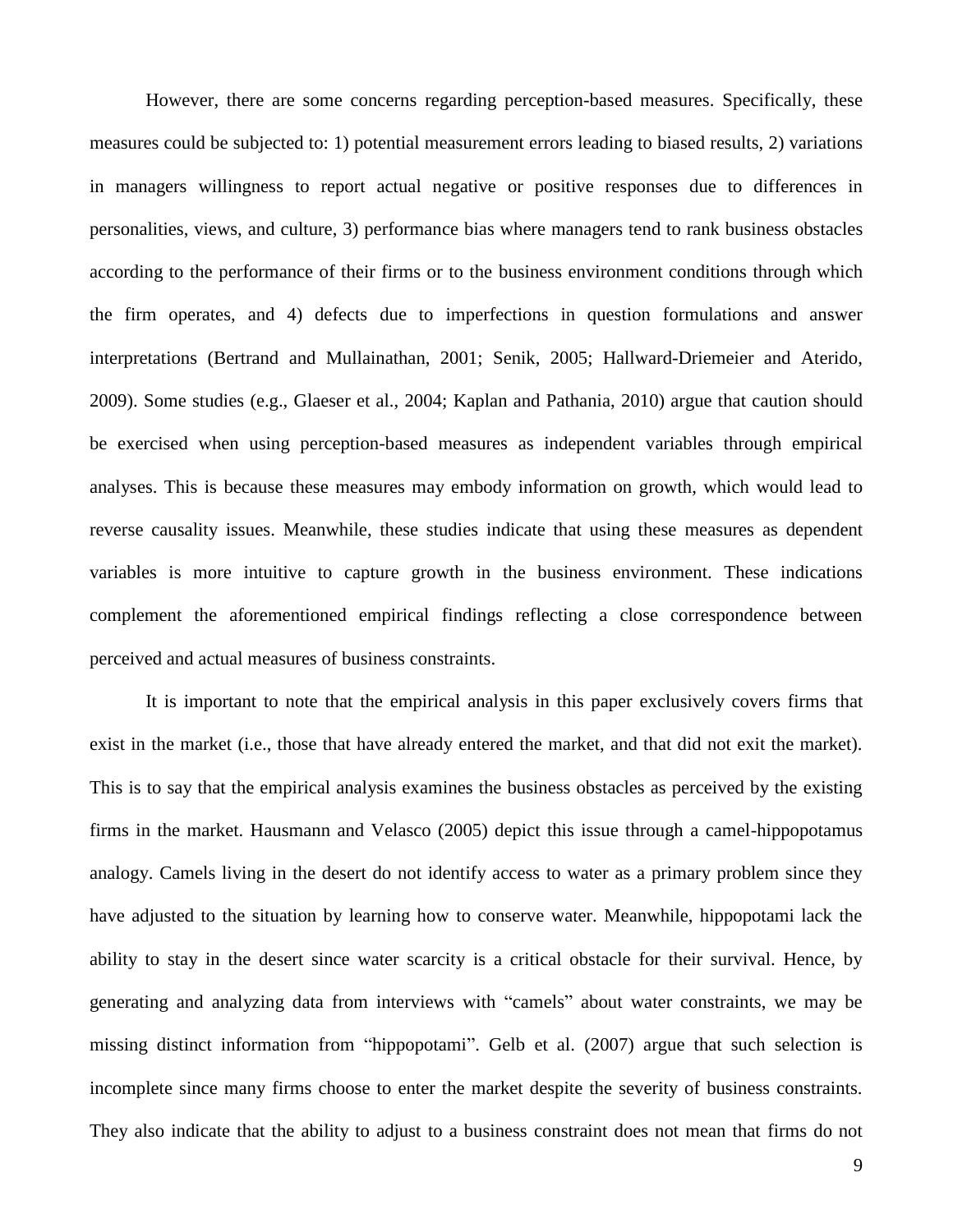recognize it anymore as a serious problem. They provide an illustration using the World Bank's Enterprises Surveys database: the perceptions of generator-owning firms regarding the electricity as a business constraint are not distinguishable from the perceptions of firms that do not own generators. Furthermore, they note that the intensity of complaints are often highly correlated with corresponding national indices. Dethier et al. (2011) suggest that empirical analyses covering "hippopotami" should be carried out using a different frameworks (e.g., entry or exit models).<sup>[4]</sup>

#### **4. Data Description and Variables**

We use a dataset sourced from the World Bank's Enterprise Surveys database. This database represents a comprehensive source of firm-level data in emerging and developing economies. It covers firms operating in the manufacturing, service, and other sectors. It contains information on various aspects of the business environment such as, access to finance, corruption, workforce characteristics, innovation and technology, and trade. It should be noted that one of many advantages of using data from these surveys is that the questions are identical through firms across all countries. The basic dataset used in this paper covers 5,052 firms located in eight developing Arab countries of the MENA region: Algeria, Egypt, Jordan, Lebanon, Morocco, Oman, Syria, and Yemen.<sup>[5]</sup>

Through these surveys, firms' representatives (e.g., senior managers, business owners) are asked whether labour regulations and labour skill shortages are considered prominent constraints on business operations and development. The responses are used to generate the basic dependent binary variables, which equal one when a firm declares the corresponding labour market constraint as a major/severe business obstacle and zero otherwise. Following the previous literature on business constraints (e.g., Gelb et al., 2007; Kaplan and Pathania, 2010; Clarke, 2010; Meyer and Vandenberg, 2013), the explanatory variables cover firm characteristics' variables which comprise: 1) a binary variable that equals one for firms characterized by private foreign ownership and zero otherwise,  $\left[6\right]$  2) a binary variable that equals one for firms engaged in exporting activities and zero otherwise, 3) firm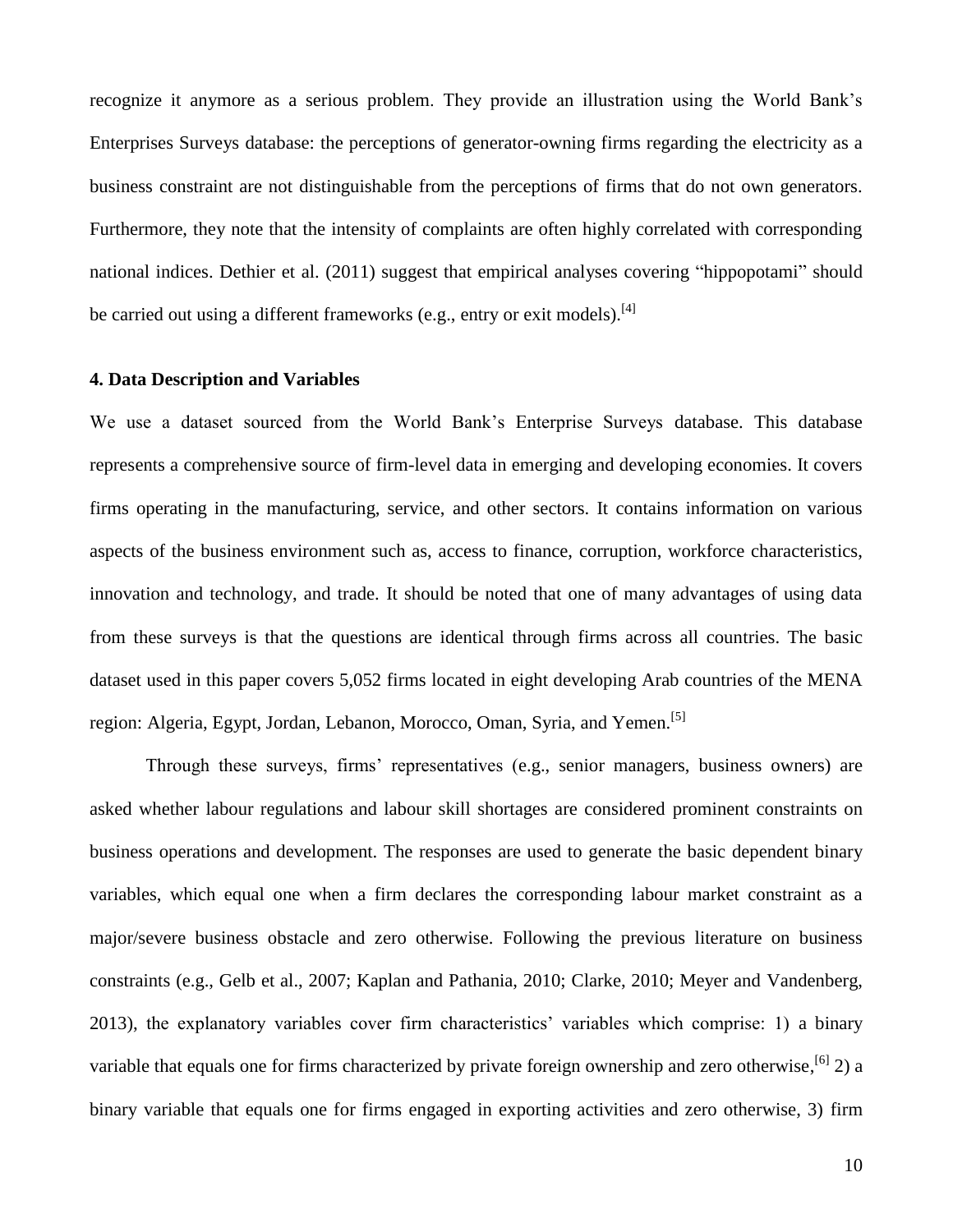size depicted through the number of total employment and presented in hundreds of workers through the regressions, 4) firm age measured by the number of years since firm establishment, 5) firm use of Information and Communication Technology (ICT) depicted through a binary variable that takes the value of one for firms regularly using the Internet to communicate with clients and to source information and zero otherwise, 6) two firm labour composition variables: the first is represented through the fraction of skilled production workers in total number of production workers, and the second is depicted through the fraction of non-production workers in total employment. The use of skilled production workers' share and the use of non-production workers' share through the regressions imply that the results are relative to the use of unskilled production workers and to the use of production workers, respectively. The explanatory variables also include country-specific binary variables and sector-specific binary variables to capture cross-country and cross-sector variations.

Table 2 displays summary statistics of the variables used in the empirical analysis. The first panel shows the results for the dependent variables. We find that around 24.6% of firms in the regression dataset report that labour regulations represent a major/severe business constraint, while 38.0% of firms report that labour skill shortages exercise a major/severe business constraint.<sup>[7]</sup> The second panel shows statistics for the explanatory variables. The results indicate that 4.8% of firms are characterized by private foreign ownership and that 22.5% of firms are engaged in exporting activities. The average firm size is 124.0 full-time workers (with a standard deviation of 317.1 full-time workers) and the average firm age is 20.9 years (with a standard deviation of 16.6 years). Also, we find that 50.4% of firms use the Internet to communicate with clients and to source information. The percentage of skilled production workers in total number of production workers and the percentage of nonproduction workers in total employment have averages of 61.6% and 26.1%, respectively.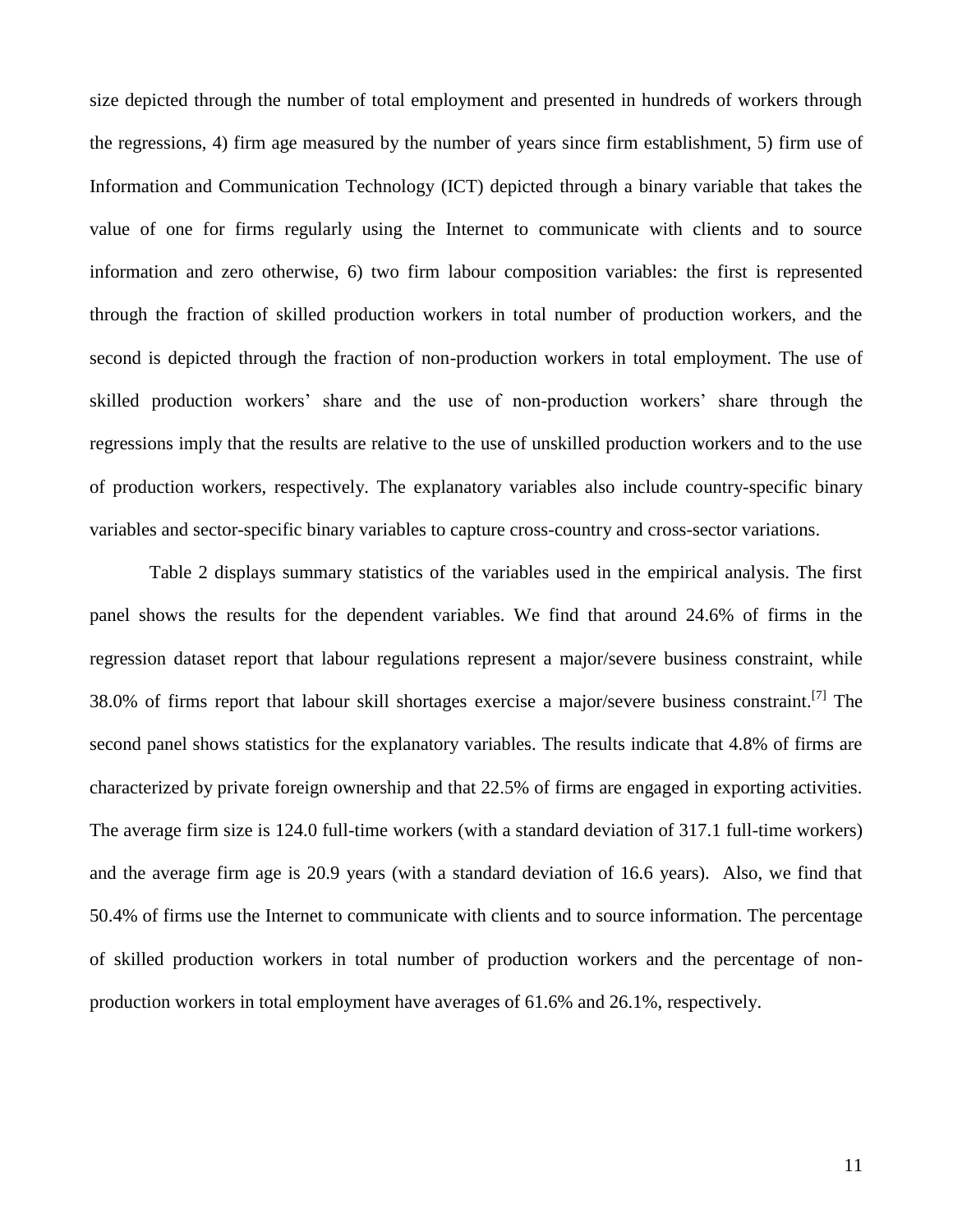#### **5. Empirical Specification**

Consider a given firm  $j$   $(j = 1, ..., J)$  belonging to sector  $k$   $(k = 1, ..., K)$  and located in country c  $(c=1,...,C)$ . Firm perception levels of constraints related to labour regulations and those related to labour skill shortages are depicted through the latent variables  $R_{jkc}^*$  and  $S_{jkc}^*$ , respectively. These latent variables are not observed. However, we observe the perceptions of firms through dichotomous responses on whether labour regulations and labour skill shortages do or do not pose major/severe obstacles on firm operations and development. Let  $R_{jkc}$  depict a binary variable that takes the value of one when the corresponding firm identifies labour regulations as a major/severe business constraint and zero otherwise. Also, let  $S_{jkc}$  represent a binary variable that takes the value of one when the corresponding firm identifies labour skill shortages as a major/severe business constraint and zero otherwise. The benchmark empirical specifications can be represented as: benchmark empirical specifications can be represented as:<br> $R_{jkc}^{*} = X_j \alpha^R + Y_k \beta^R + Z_c \gamma^R + \varepsilon_{jkc}^R$ ,  $R_{jkc} = 1$  if  $R_{jkc}^{*} > 0$ , and  $R_{jkc} = 0$  otherwise

(1) 
$$
R_{jkc}^* = X_j \alpha^R + Y_k \beta^R + Z_c \gamma^R + \varepsilon_{jkc}^R
$$
,  $R_{jkc} = 1$  if  $R_{jkc}^* > 0$ , and  $R_{jkc} = 0$  otherwise  
\n(2)  $S_{jkc}^* = X_j \alpha^S + Y_k \beta^S + Z_c \gamma^S + \varepsilon_{jkc}^S$ ,  $S_{jkc} = 1$  if  $S_{jkc}^* > 0$ , and  $S_{jkc} = 0$  otherwise

(2) 
$$
S_{jkc}^* = X_j \alpha^S + Y_k \beta^S + Z_c \gamma^S + \varepsilon_{jkc}^S, \quad S_{jkc} = 1 \text{ if } S_{jkc}^* > 0, \text{ and } S_{jkc} = 0 \text{ otherwise}
$$

where  $X_j$  represents a vector of variables depicting firm characteristics,  $Y_k$  is a vector of binary variables depicting sectors,  $Z_c$  represents a vector of binary variables depicting countries, and  $\varepsilon_{jkc}^R$  and  $\varepsilon_{jkc}^s$  are the stochastic error terms of the corresponding equations. The univariate probit estimator would produce biased estimates when there are some unobserved or omitted characteristics that simultaneously affect firm perceptions of labour regulations and labour skill shortages (Deadman and MacDonald, 2004; Greene, 2008). We allow for the errors in these two labour market constraints' equations to be potentially correlated. Thus, the two equations are jointly modelled using a bivariate probit estimator. The error terms are assumed to be independently and identically distributed as bivariate normal with  $\rho$  depicting the correlation parameter. Specifically, we have: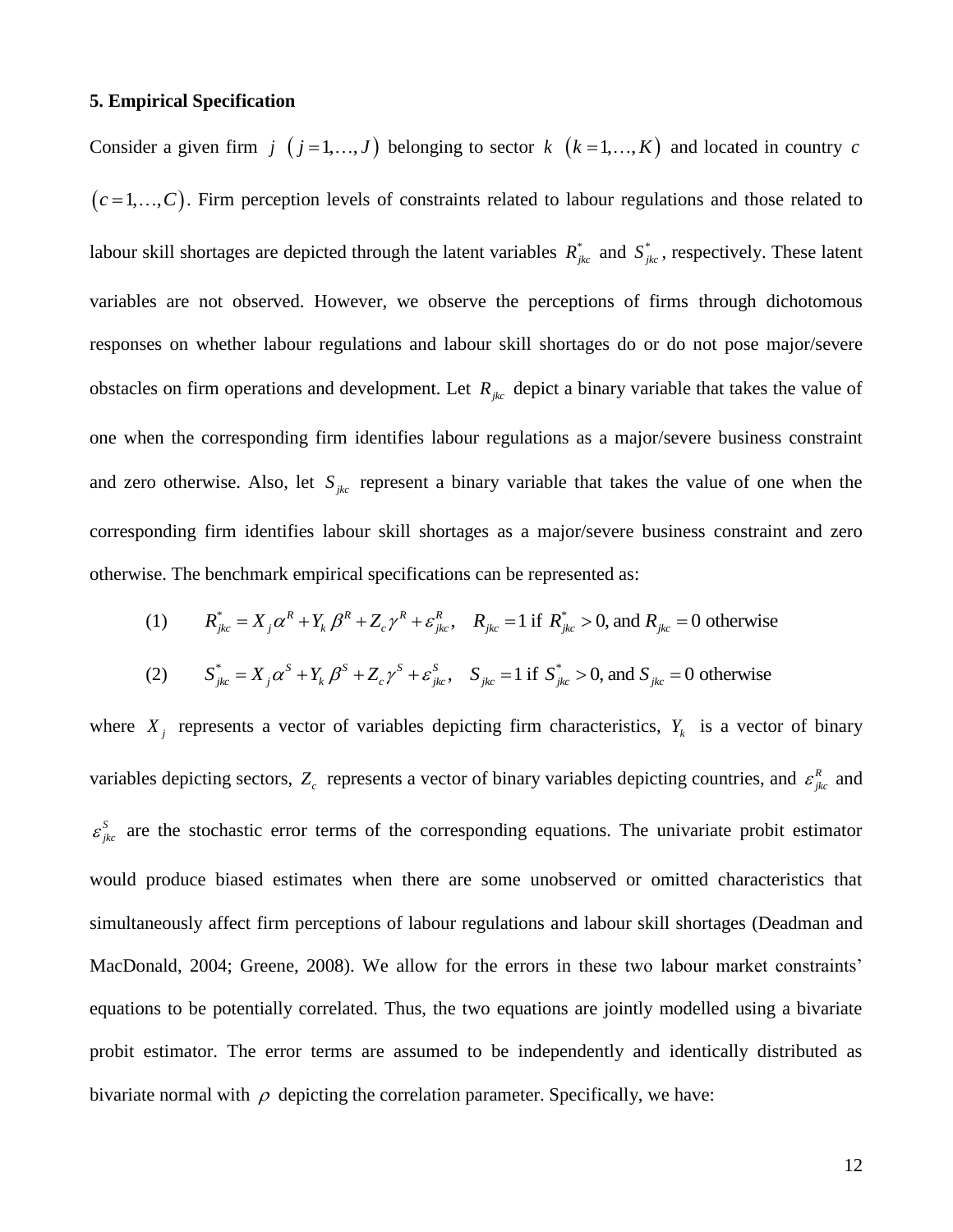(3)  
\n
$$
\begin{cases}\nE\left[\varepsilon_{jkc}^{R}|X_{j},Y_{k},Z_{c}\right] = E\left[\varepsilon_{jkc}^{S}|X_{j},Y_{k},Z_{c}\right] = 0, \\
Var\left[\varepsilon_{jkc}^{R}|X_{j},Y_{k},Z_{c}\right] = Var\left[\varepsilon_{jkc}^{S}|X_{j},Y_{k},Z_{c}\right] = 1, \text{ and} \\
Cov\left[\varepsilon_{jkc}^{R},\varepsilon_{jkc}^{S}|X_{j},Y_{k},Z_{c}\right] = \rho\n\end{cases}
$$

Through the empirical analysis, we use the Wald test to determine whether the correlation parameter  $\rho$  is statistically significant.<sup>[8]</sup> The rejection of the null hypothesis indicates that firm perceptions of the labour market constraints are jointly formulated (Greene, 2008).<sup>[9]</sup> The bivariate probit specification allows us to estimate unconditional marginal effects, but also conditional and joint marginal effects of variables influencing firm perceptions of the labour market constraints.

#### **6. Benchmark Empirical Results**

Table 3 presents the marginal effects from the benchmark bivariate probit estimation carried out for the pooled dataset covering existing firms' perceptions of labour market constraints. The Wald test rejects the null hypothesis of zero correlation between the errors in the two labour market constraints' equations and, hence, it indicates that the model should be estimated through the bivariate probit estimator rather than through the univariate probit estimator. The estimated coefficient of correlation between the errors in the two equations is positive and statistically significant at the 1% level. Table 3 displays the unconditional marginal effects for  $Pr(R_{jkc} = 1)$  and  $Pr(S_{jkc} = 1)$ . It also includes the joint marginal effects for  $Pr(R_{jkc} = 1, S_{jkc} = 1)$  and  $Pr(R_{jkc} = 0, S_{jkc} = 0)$ , and the conditional marginal effects for  $Pr(R_{jkc} = 1 | S_{jkc} = 1)$  and  $Pr(S_{jkc} = 1 | R_{jkc} = 1)$ .<sup>[10]</sup> These marginal effects are determined at the mean values of the explanatory variables. For explanatory binary variables, the marginal effects are calculated through discrete changes in probabilities as the binary variable changes from 0 to 1.

*Firm Characteristics*. We find that larger firms have lower propensities to identify labour market constraints as major/severe obstacles facing business operations and development. This is in line with the results reported in some other empirical studies (e.g., Pierre and Scarpetta, 2004;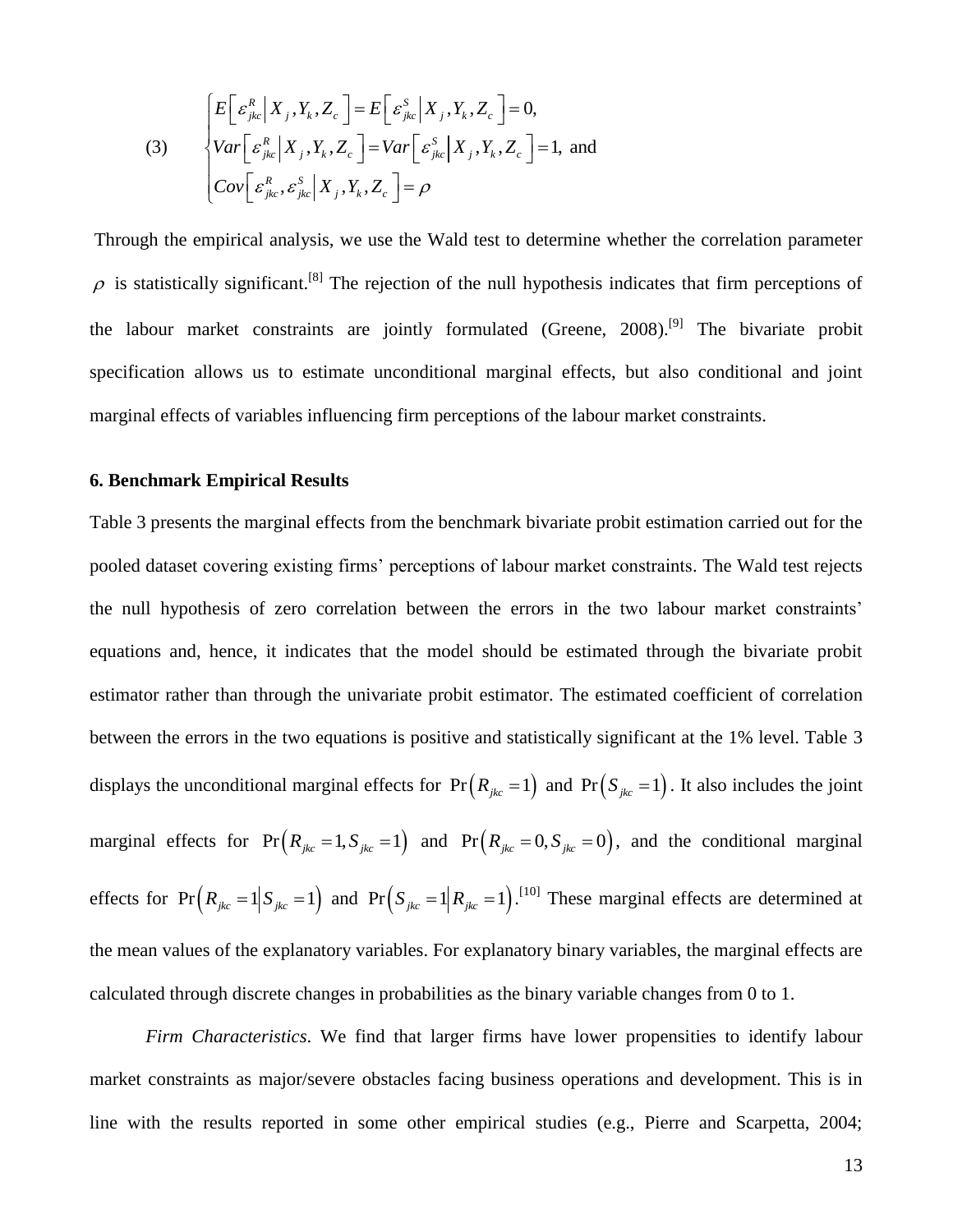Hallward-Driemeier and Aterido, 2009). The unconditional marginal effects imply that an increase in firm size by one hundred full-time workers reduces the likelihood of firms to perceive labour regulations and labour skill shortages as major/severe constraints on business operations by 0.8 and 0.5 percentage points, respectively. Also, the joint marginal effect of firm size for  $Pr(R_{jkc} = 1, S_{jkc} = 1)$ indicates that an increase in firm size by one hundred workers decreases the likelihood of firms to jointly identify labour regulations and labour skill shortages as major/severe business constraints by 0.5 percentage points.

The results on the relationship between firm size and firm perceptions of labour regulations are consistent with arguments provided in the literature, which suggest that smaller firms have more limited abilities to realize internal adjustments in response to labour regulations (Meyer and Vandenberg, 2013). Hence, smaller firms have higher tendencies to be more adversely affected by labour regulations. These results are also in line with some other findings showing that labour regulations have disproportional effects on small firms (Aterido et al., 2011). The results on the relationship between firm size and firm perceptions of labour skill shortages imply that smaller firms in MENA countries may encounter more difficulties in realizing future growth, since adequacy of educated workforce is essential for firm competitiveness and performance (Storey, 1994; Jensen and McGuckin, 1997). These results could also suggest that smaller firms have more difficulties in accessing skilled labour markets, identifying required labour skills, and investing in workforce training programs (Jansen and Lanz, 2013).

The implication of exporting activities for firm perceptions of labour regulations is not statistically significant. These results are similar to those found in some previous studies, such as Gelb et al. (2007) in the case of Sub-Saharan African firms. Yet, they deviate from those reported in some studies covering firms located in other developing regions. For example, Meyer and Vandenberg (2013) find that exporting firms located in some South East Asian countries have higher tendencies to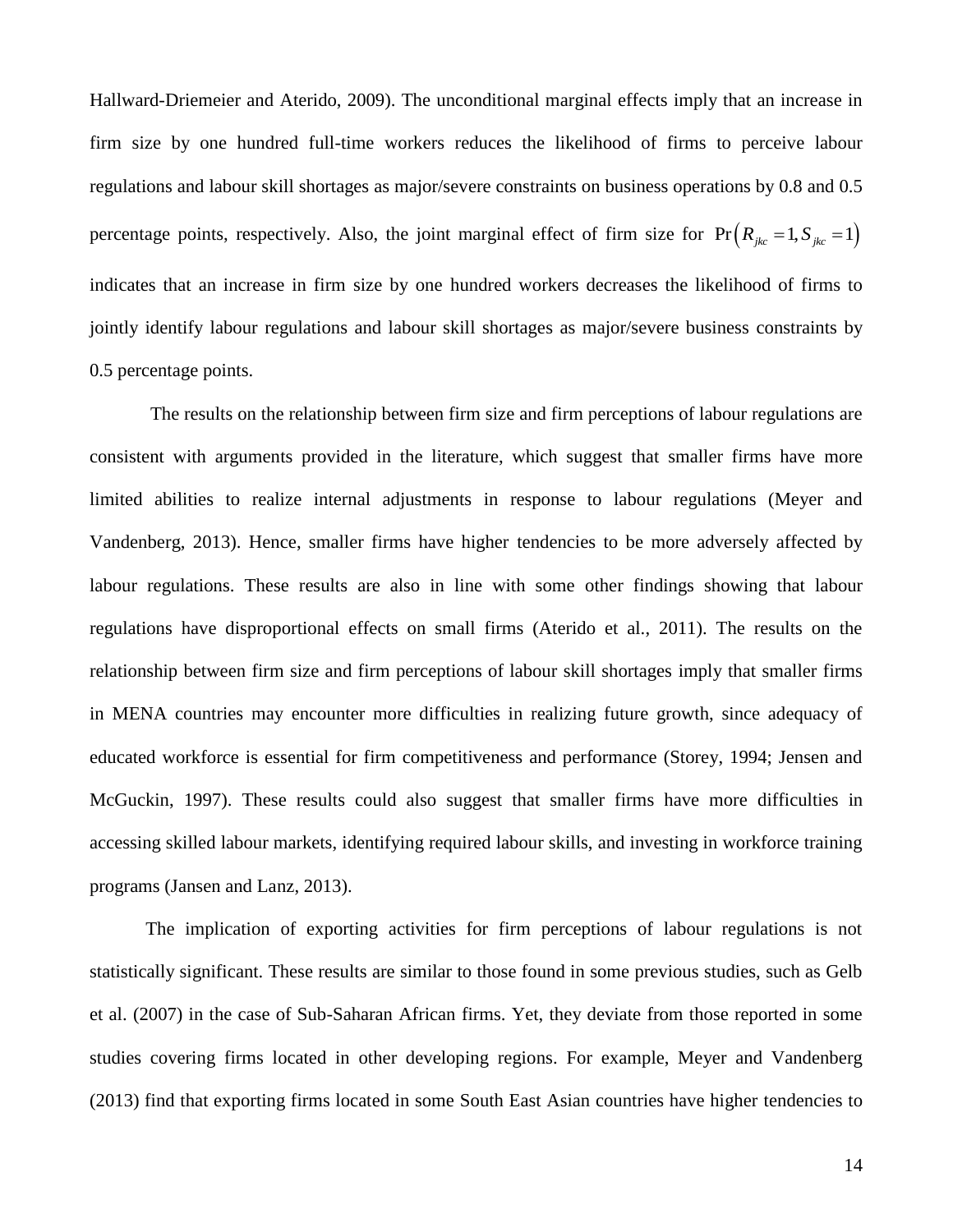perceive labour regulations as a major/severe business constraint compared to non-exporting firms. They attributed these findings to variations in labour demand requirements between exporting and nonexporting firms. Also, Lyon et al. (2012) find that non-exporting firms are more likely to identify labour skill shortages as a major/severe business constraint compared to exporting firms.

The effect of firm age is negative and statistically significant in the case of labour skill shortages' equation. The unconditional marginal effect and the conditional marginal effect for  $Pr(S_{jkc} = 1 | R_{jkc} = 1)$  indicate that an increase in firm age by 10 years reduces the likelihood to perceive labour skill shortages as a major/severe business constraint by 1 percentage point. Although relatively small in magnitude, this impact is consistent with some *a priori* expectations discussed in the literature, suggesting that older firms have more accumulated experiences to attenuate the effects of business obstacles as perceived by the survey respondents (Meyer and Vandenberg, 2013).

We find that an increase in the proportion of non-production workers in total employment by 10 percentage points raises the likelihood of firms to identify labour skill shortages as a major/severe business constraint by 1.3 percentage points. Also, we find that an increase in this proportion by 10 percentage points raises this likelihood by 1.6 percentage points, when assessed conditional on identifying labour regulations as a major/severe business constraint. The effect of the proportion of skilled production workers in total number of production workers on firm perceptions of these labour market constraints is not statistically significant. These findings suggest that the implications of labour skill shortages are primarily associated with the inadequacy of non-production workers rather than with the inadequacy of skilled production workers.

The results show that firms with private foreign ownership are less likely to perceive labour skill shortages as a major/severe business constraint by 6.0 percentage points. They suggest that foreign affiliates have higher capabilities in attenuating the implications of labour skill shortages compared to local, domestically owned firms. Almeida (2007) indicates that foreign-owned firms have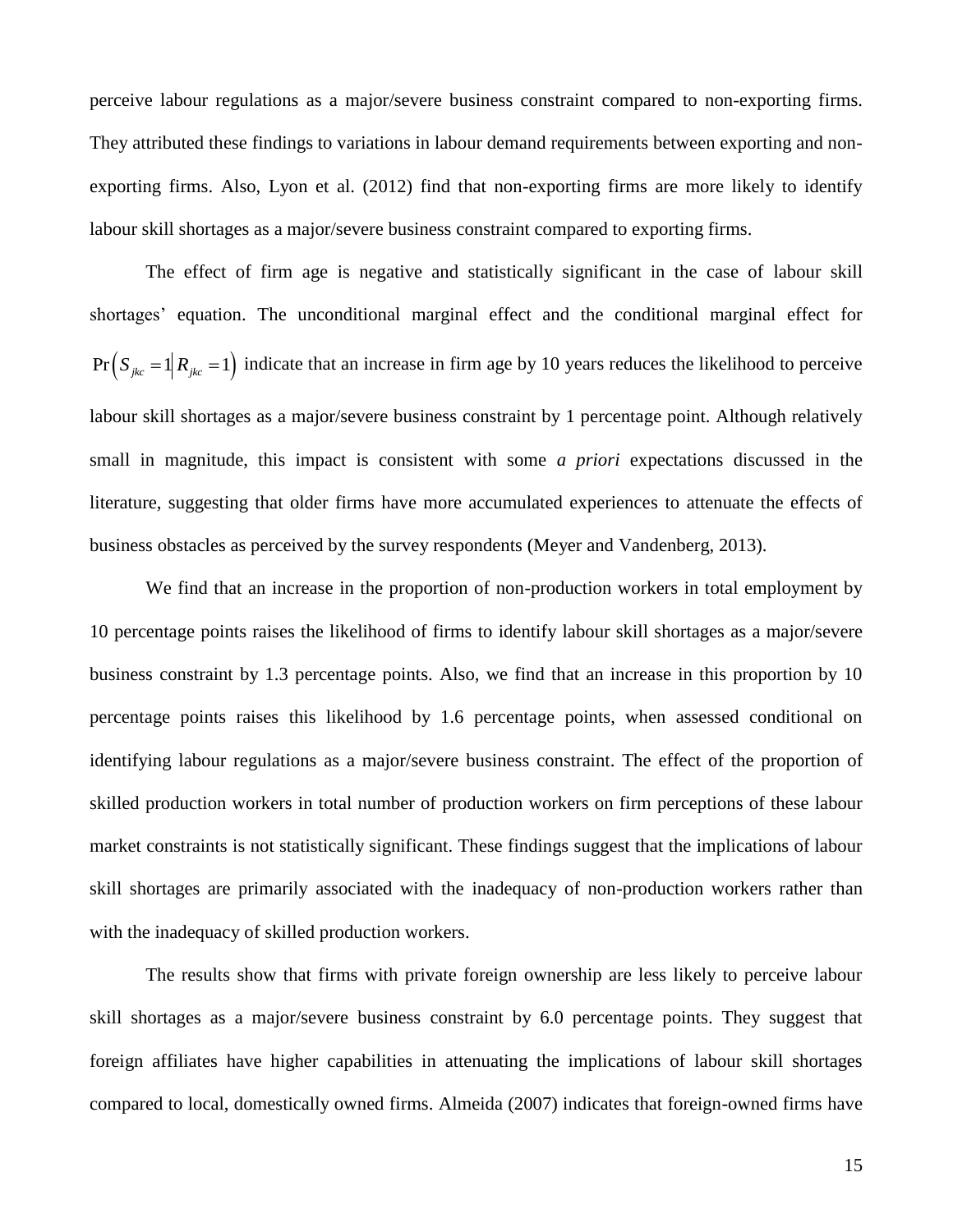higher tendencies to pay higher wages and to attract educated workforce compared to domestic firms. These tendencies could eventually mitigate the perceptions of firms with private foreign ownership concerning labour skill shortages compared to firms with domestic ownership.

*Countries' Binary Variables.* The results emphasize significant variations in the perceptions of firms located in different countries of the MENA region concerning labour market constraints. Hence, they underscore the implications of national characteristics for these firm perceptions. The binary variable depicting firms located in Algeria is set as the reference for MENA countries through the regressions. The unconditional marginal effects reveal that firms located in Lebanon have statistically higher propensities to perceive labour regulations as a major/severe business constraint by 34.4 percentage points compared to firms located in the *Maghreb* countries (i.e., Algeria and Morocco) and in Yemen. The corresponding propensities for firms located in Egypt, Oman, and Syria are higher by 17.3, 31.9, and 22.3 percentage points, respectively, compared to firms located in the two *Maghreb* countries and in Yemen. Also, firms located in Egypt, Lebanon, and Oman have statistically higher propensities to perceive labour skill shortages as a major/severe business constraint by 15.4, 17.5, and 13.5 percentage points, respectively, compared to firms located in the other MENA countries.<sup>[11]</sup>

These results complement other empirical findings in the literature, which document international variations in the perceived magnitude of labour market constraints. For example, Pierre and Scarpetta (2004) show that countries with more stringent *de jure* labour laws have higher proportions of firms identifying labour regulations as being restrictive. Gelb et al. (2007) find significant variations in firm perceptions of labour market constraints, among other business obstacles, across Sub-Saharan African countries. Also, Lyon et al. (2012) present some important regional differences in firm perceptions of labour skill shortages. Drzeniek-Hanouz and Dusek (2013) indicate that labour market constraints constitute significant obstacles on business development in the Arab world. They also describe considerable variations in the perceptions of firms located in different MENA sub-regions: North Africa (including Egypt), the Levant, and the Gulf sub-regions.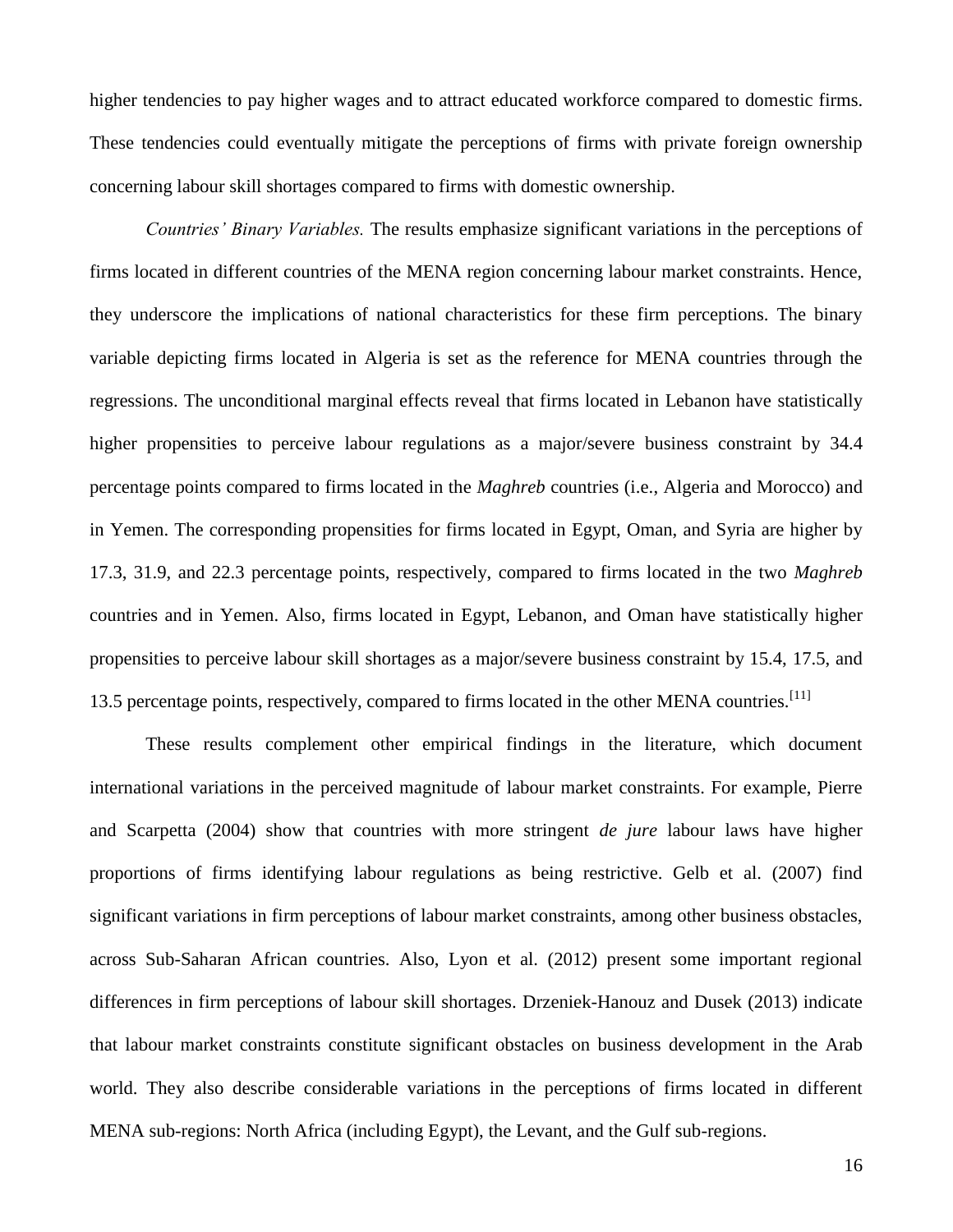*Sectors' Binary Variables.* We find that firm perceptions of labour market constraints vary across sectors. The binary variable for firms belonging to the service sector is set as the reference for sectors through the regressions. The unconditional marginal effects indicate that firms belonging to the manufacturing sector and to the category covering the remaining other (non-manufacturing and nonservice) sectors have higher propensities to perceive labour regulations as a major/severe business constraint by 9.9 and 10.1 percentage points, respectively, compared to firms belonging to the service sector. The estimates for the labour skill shortages' equation are 12.6 and 11.8 percentage points, respectively. These results suggest that labour market constraints, as perceived by the survey respondents, disproportionally impact manufacturing firms and firms belonging to the other sectors compared to firms belonging to the service sector.

Firm perceptions of labour market constraints can be alternatively represented through ordinal responses in the dataset. Specifically, firms identify the stringency of labour regulations and labour skill shortages as: no or minor obstacle (outcome 1), moderate obstacles (outcome 2), and major or very severe obstacles (outcome 3). Table 4 displays the marginal effects obtained through the ordered probit model. The results are comparable to the corresponding marginal effects for  $Pr(R_{jkc} = 1)$  and  $Pr(S_{jkc} = 1)$  that are reported in Table 3.

#### **7. Empirical Results by Sector and by Country**

#### *7.1. Empirical Results by Sector*

The results from the empirical analysis implemented for datasets covering individual sectors are displayed in Table 5. The estimated coefficients of correlation between the errors in the two labour market constraints' equations are positive and statistically significant at the 1% level for all sectors. To save space, Table 5 does not display the rows of marginal effects of firm characteristics that do not exhibit statistical significance at all. In general, the results for firms belonging to the manufacturing sectors are qualitatively similar to the benchmark results for pooled dataset. We also find few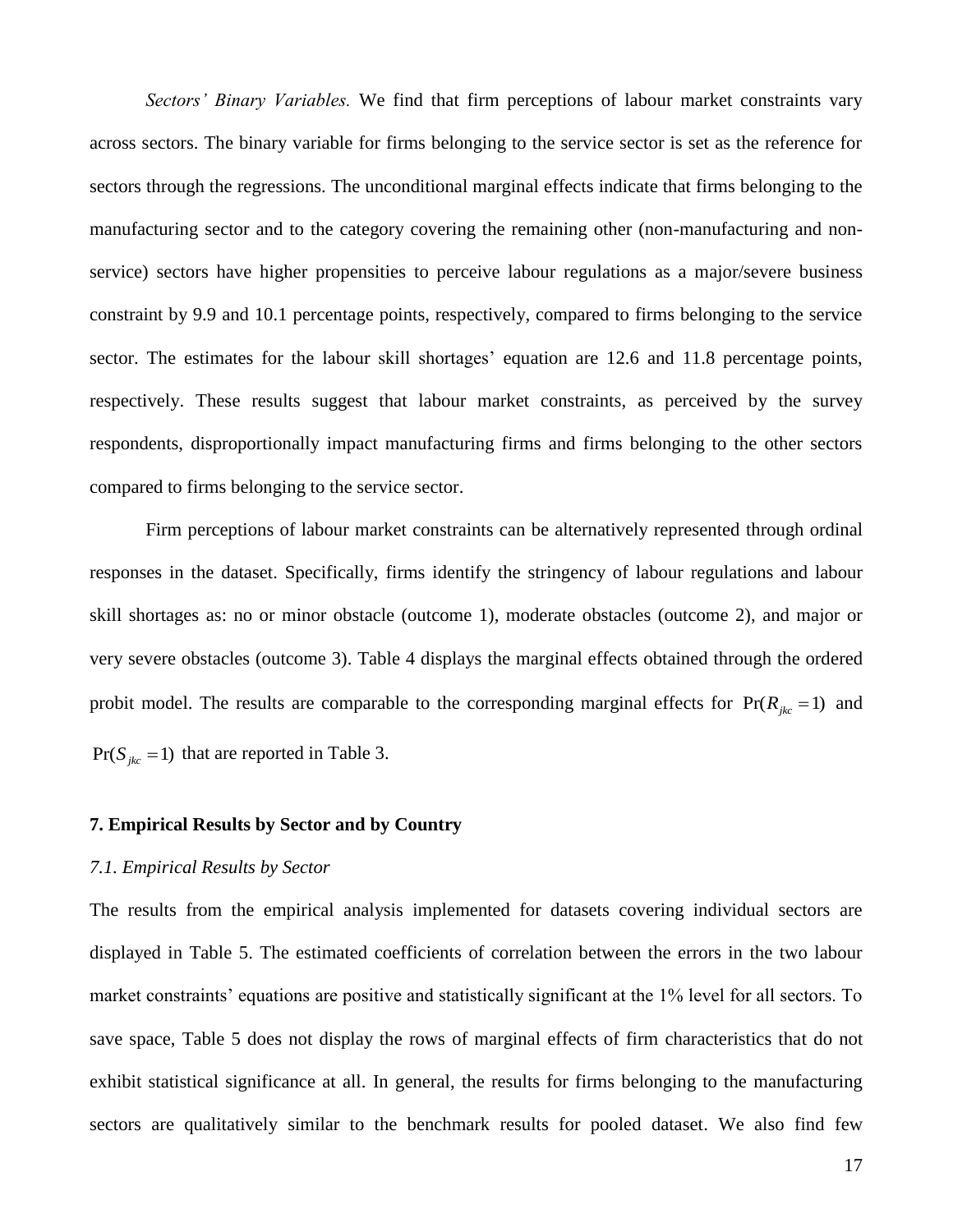differences. For example, the perceptions of manufacturing firms located in Jordan concerning labour skill shortages appear to be less pronounced compared to manufacturing firms located in the other MENA countries. Firms located in Jordan have statistically lower propensities to perceive labour skill shortages as a major/severe business constraint compared to firms located in Algeria and those located in Egypt by 11.3 and (11.3+14.0=) 25.3 percentage points, respectively.

The results derived from the service sector's dataset reveal some notable differences compared to those obtained from the manufacturing sector's dataset.<sup>[12]</sup> In the case of the service sector, firm perceptions of labour regulations do not exhibit statistically significant heterogeneity across firm characteristics. We find that firm perceptions of labour skill shortages are accentuated with an increase in the ratio of non-production workers to total employment. The marginal effect shows that an increase in this ratio by 10 percentage points raises the likelihood of perceiving labour skill shortages as a major/severe business constraint by 3.1 percentage points. The magnitude of this effect is considerably higher than the one reported for manufacturing firms.

Our dataset does not contain service firms located in Algeria that report labour regulations and labour skill shortages as major/severe constraints on business operations. In other words, service firms located in Algeria predict failure perfectly and, therefore, they are dropped from the service sector's dataset. Then, the binary variable depicting firms located in Egypt is set as the reference for MENA countries. We find that service firms located in Egypt and Lebanon have statistically higher likelihoods than those located in Jordan to perceive labour regulations as a major/severe business constraint by 6.7 and (6.7+2.1=) 8.8 percentage points, respectively. The corresponding likelihood for service firms located in Oman is considerably higher than those located in Jordan by (18.4+6.7=) 25.1 percentage points. We also find that service firms located in Egypt and Lebanon have lower propensities than those located in Jordan to identify labour skill shortages as a major/severe business constraint by 16.1 and (16.1-1.3=) 14.8 percentage points, respectively. The joint marginal effects for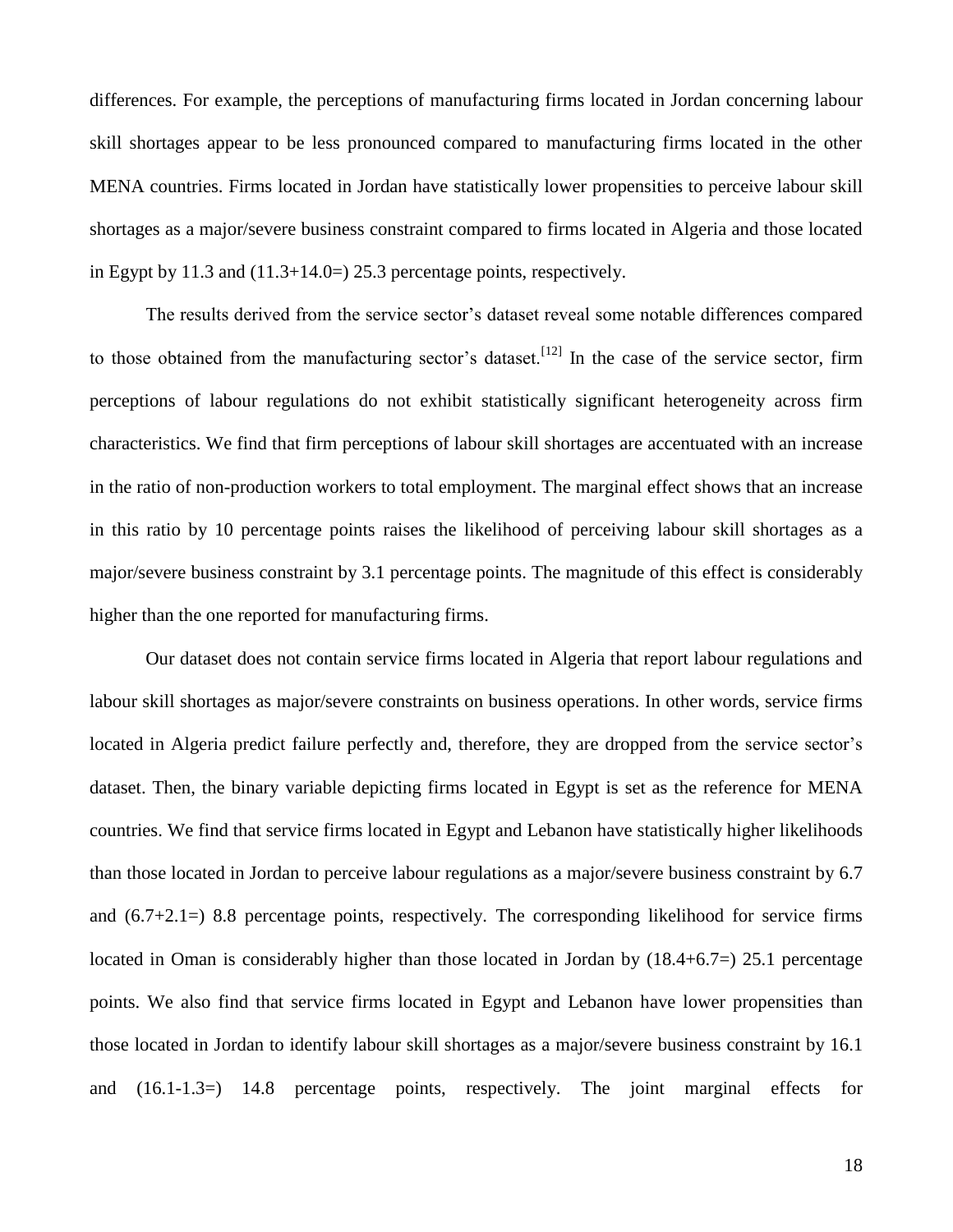$i=1, S_{ikc}=1$  indicate that service firms located in Egypt and Jordan have statistically comparable likelihoods to identify both labour market constraints as major/severe obstacles on business operations as perceived by the survey respondents. These likelihoods are lower than the corresponding likelihood for service firms located in Oman by more than 11 percentage points.

Finally, the results for the other sectors' category reveal that firms located in Oman are statistically more likely to perceive labour regulations as a major/severe business constraint by 34.9 percentage points compared to firms located in the other MENA countries (except Lebanon). Also, we find that firms located in Egypt and Lebanon have higher propensities to perceive labour skill shortages as a major/severe business constraint by 44.2 and 31.3 percentage points, respectively, compared to firms located in the other MENA countries.

### *7.2. Empirical Results by Country*

**En**( $R_{\mu\nu} = 1, S_{\mu\nu} = 1$ ) indicate that service firms located in Egypt and Jordan have statistically<br>compandibe likelihoods to identify both labour market constraints as unijor/severe obstacles on<br>susiness operations The results from the empirical analysis carried out for datasets covering firms located in individual MENA countries are displayed in Table 6. The estimated coefficients of correlation between the errors in the two labour market constraints' equations are positive and statistically significant at the 1% level for all countries. To save space, Table 6 does not display the rows of marginal effects of firm characteristics that do not exhibit statistical significance at all. In the case of Algeria, service firms predict failure perfectly and, hence, they are dropped from the dataset. Then, the other sectors' category is set as the reference for sectors. We find that the perceptions of firms located in Algeria concerning labour regulations do not exhibit statistically significant variations between the manufacturing sector and the other sectors' category. Exporting firms are less likely to perceive labour regulations as a major/severe business constraint by 13.5 percentage points compared to non-exporting firms. Also, an increase in the skilled production workers' ratio by 10 percentage points reduces the extent of these perceptions by 0.7 percentage points. We find that manufacturing firms have a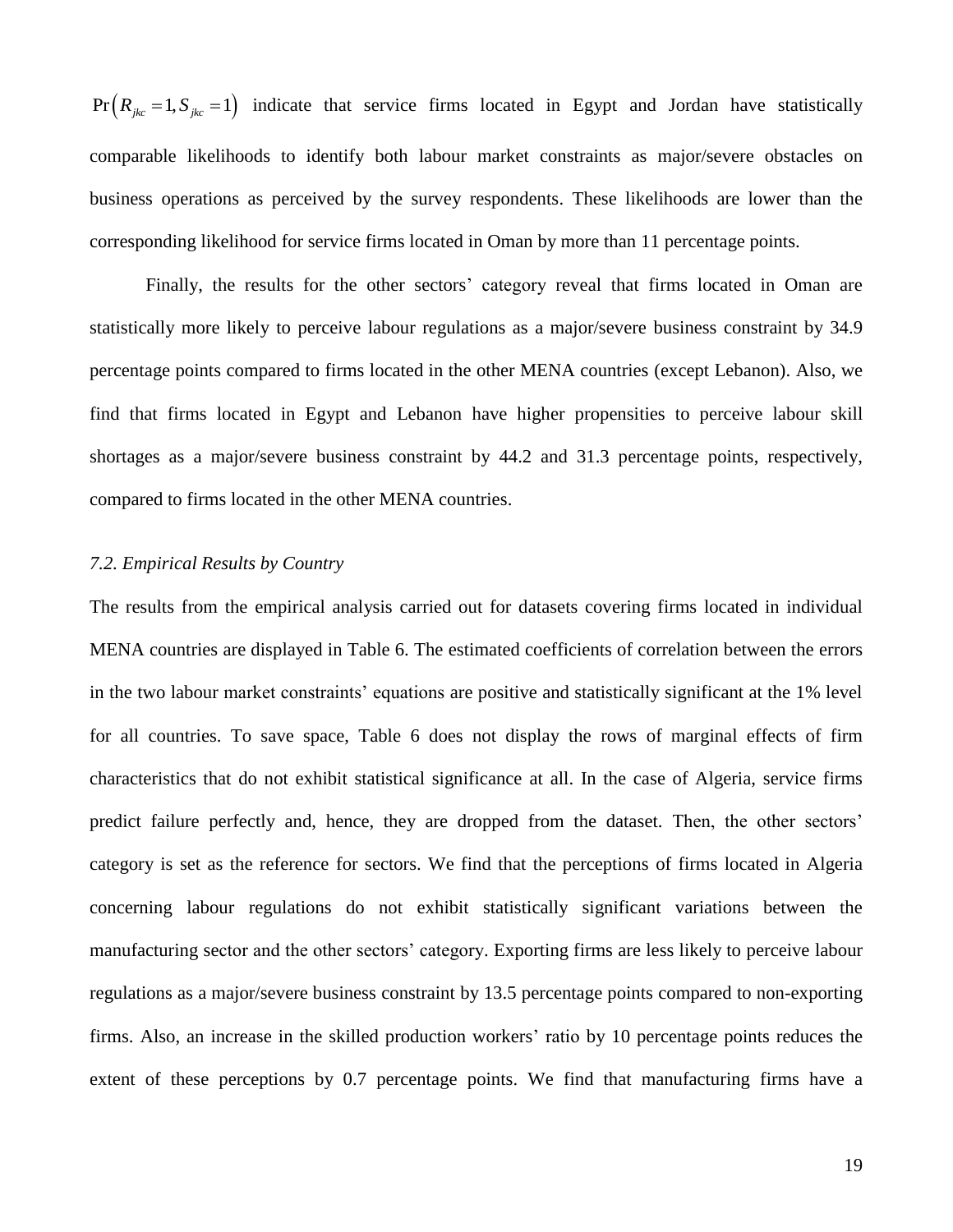statistically higher likelihood to identify labour skill shortages as a major/severe business constraint by 12.1 percentage points compared to other sectors' firms.

Manufacturing firms located in Egypt have statistically higher propensities to perceive labour regulations and labour skill shortages as major/severe business constraints by 15.7 and 20.6 percentage points, respectively, compared to service firms. The implications of firm size for firm perceptions of labour regulations are similar to the benchmark results. Also, the effects of firm age, private foreign ownership, and the proportion of non-production worker in total employment are reminiscent of those obtained from the pooled regressions.

Service firms located in Jordan have statistically higher propensities to identify labour skill shortages as a major/severe business constraint compared to manufacturing and other sector's firms by 19.2 and 13.6 percentage points, respectively. The non-production workers' ratio exhibits positive implications for firm perceptions of labour skill shortages. An increase in this ratio by 10 percentage points raises the magnitude of these perceptions by 3.2 percentage points. In contrast, this ratio has negative impacts on firm perceptions of labour regulations. An increase in this ratio by 10 percentage points induces a decrease in the magnitude of these perceptions by 2.0 percentage points.

In the case of Lebanon, manufacturing and service firms have lower propensities to perceive labour skill shortages as a major/severe business constraint by 34.6 percentage points compared to firms belonging to the other sectors. Firm characteristics do not exhibit statistically significant implications, with the exception of firm use of ICT in the case of labour regulations. The perceptions of firms located in Oman concerning labour market constraints do not exhibit statistically significant variations across sectors. The conditional marginal effects for  $Pr(R_{jkc} = 1 | S_{jkc} = 1)$  indicate that exporting activities and an increase in firm size by one hundred workers reduce the corresponding probabilities by 34.6 and 38.0 percentage points, respectively.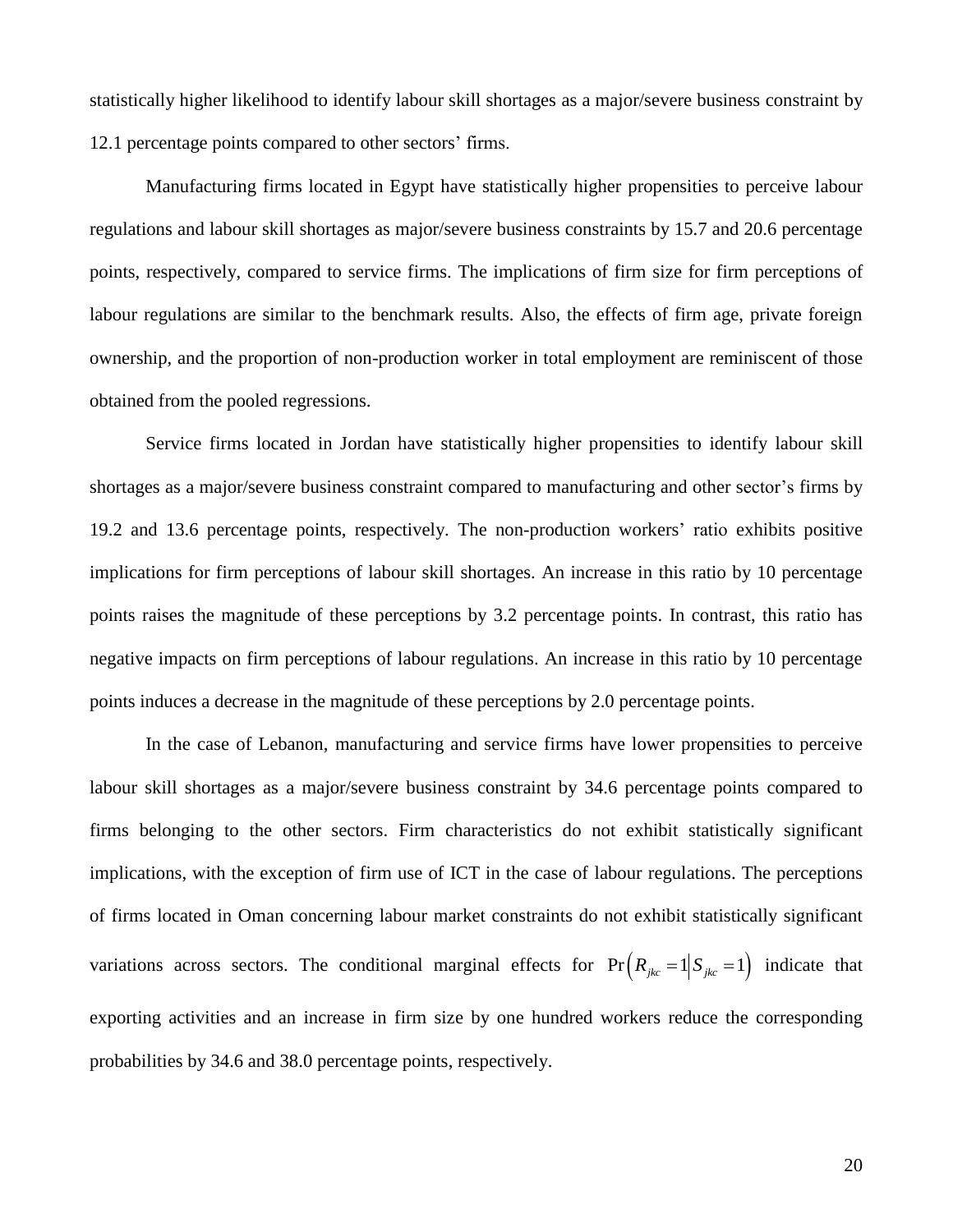In our dataset, firms located in Morocco, Syria, and Yemen belong exclusively to the manufacturing sector. We find that exporting firms located in Morocco are more likely to perceive labour regulations and labour skill shortages as major/severe business constraints by 15.3 and 22.3 percentage points, respectively, compared to non-exporting firms. Also, an increase in the skilled production workers' ratio by 10 percentage points raises the likelihood of indentifying labour skill shortages as a major/severe business constraint by 2.9 percentage points. Finally, exporting firms located in Yemen are less likely to perceive labour regulations as a major/severe business constraint by 11.2 percentage points, and are more likely to perceive labour skill shortages as a major/severe business constraint by 34.8 percentage points, compared to non-exporting firms.

#### **8. Conclusion**

Labour market constraints are often identified as main business obstacles facing firm operation and development in the MENA region. Therefore, they are naturally listed through the primary items on the labour policy agenda of the MENA countries. The comprehension of the factors influencing the perceived severity of labour market constraints is essential in the design of policies aiming at improving labour market conditions and enhancing business environments. This paper examines the implications of firm characteristics, national locations, and sectoral associations for the perceptions of firms located in the MENA region concerning two primary labour market constraints: labour regulations and labour skill shortages. The empirical analysis is carried out using firm-level dataset sourced from the World Bank's Enterprise Surveys database. A bivariate probit estimator is used to account for potential correlations between the errors in the labour regulations' equation and labour skill shortages' equation. The empirical results are generated through overall estimations and by implementing comparative cross-country and cross-sector analyses.

The benchmark empirical results obtained from the overall estimations reveal important implications of firm characteristics for firm perceptions of labour market constraints. Larger firms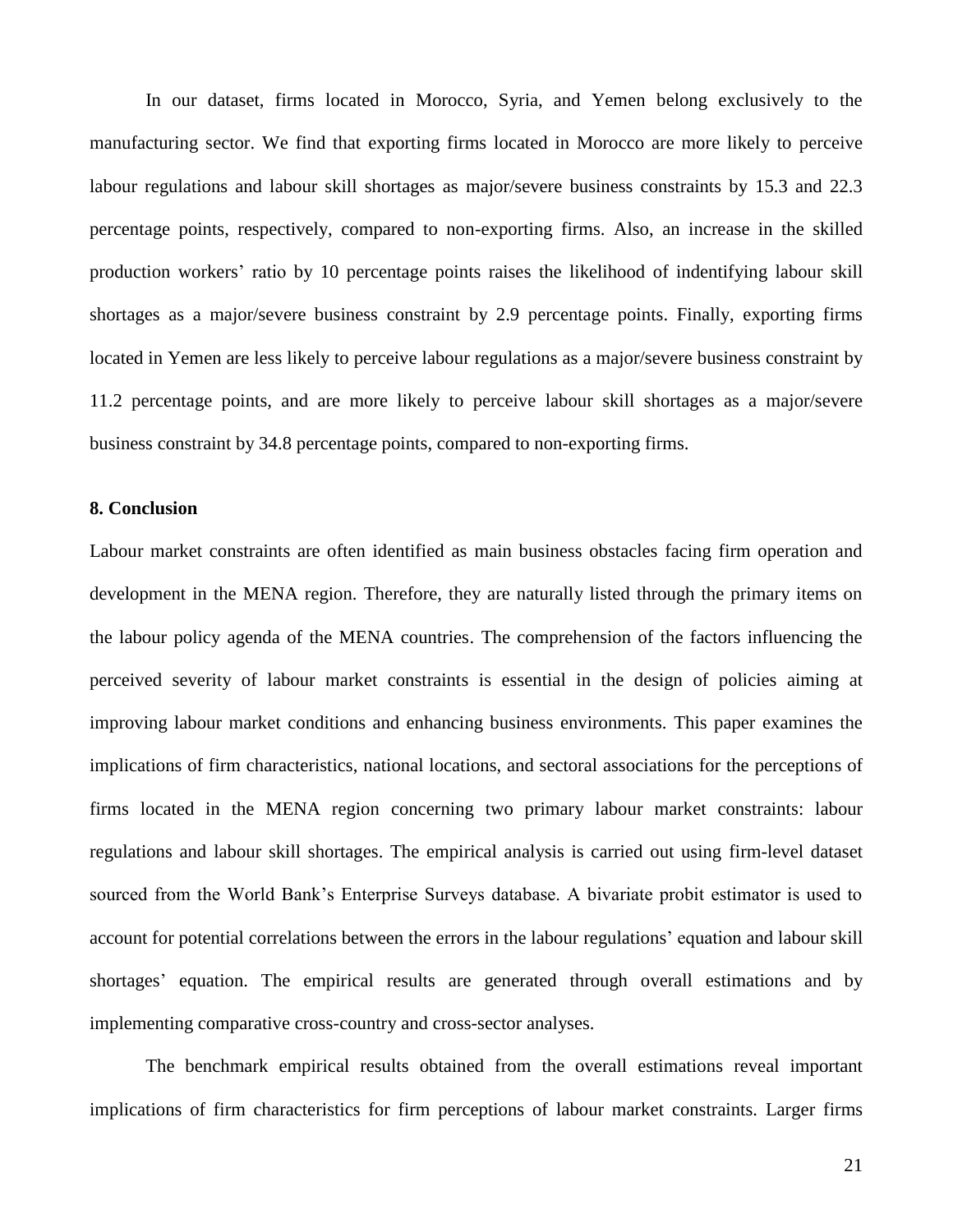appear to have lower propensities to identify labour market constraints as major/severe business obstacles. These results imply that small firms have limited flexibility in adjusting to labour regulations and to labour skill shortages. Hence, they suggest that small firms may encounter difficulties in realizing future growth through the MENA region. Also, we find that firms with private foreign ownership are less likely to endure the implications of labour skill shortages compared to domestic firms. This is consistent with higher tendencies of foreign affiliates to pay higher wages and to attract educated workforce compared to domestic firms. Meanwhile, exporting activities do not have statistically significant effects on firm perceptions of labour market constraints. This finding could stem from the generally limited engagement of MENA exporting firms in international trade.

We find that firms with higher proportions of non-production workers in total employment have higher propensities to perceive labour skill shortages as a major/severe business constraint. However, the proportion of skilled production workers in total number of production workers does not exercise statistically significant influences on firm perceptions. These findings suggest that the implications of labour skill shortages are primarily associated with inadequacy of non-production workers rather than inadequacy of skilled production workers. The results also emphasize considerable cross-country and cross-sector variations in firm perceptions of labour market constraints.

Finally, the empirical analysis reveals significant heterogeneity through the implications of firm characteristics and national locations for the perceptions of firms belonging to different sectors concerning labour market constraints. Also, it underlines important heterogeneity through the implications of firm characteristics and sectoral associations for the perceptions of firms located in different countries concerning labour market constraints.

Reforms in labour regulations and investment in human capital are important governmental policy interventions for promoting firm development and economic growth. This paper provides policy-makers with information needed to design labour policies that attenuate the impact of labour market constraints and enhance the performance of firms in the MENA region. Specifically, the design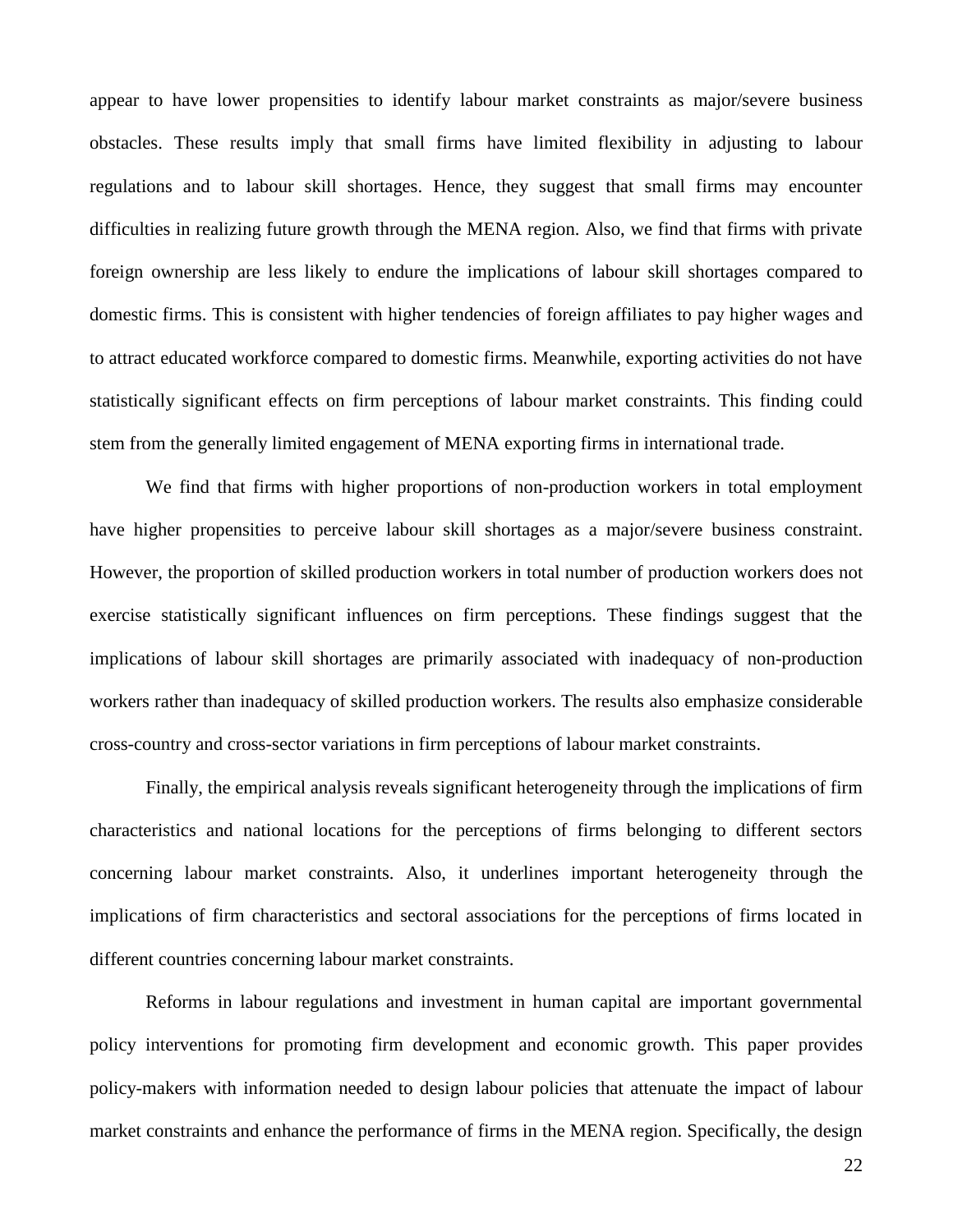of labour policies should encompass the findings that the perceptions of labour market constraints significantly vary through firm characteristics, countries, and sectors. Furthermore, given the heterogeneity in the implications of the factors influencing firm perceptions of labour market constraints, labour policies should be customized by country, and should recognize the varying consequences for different sectors.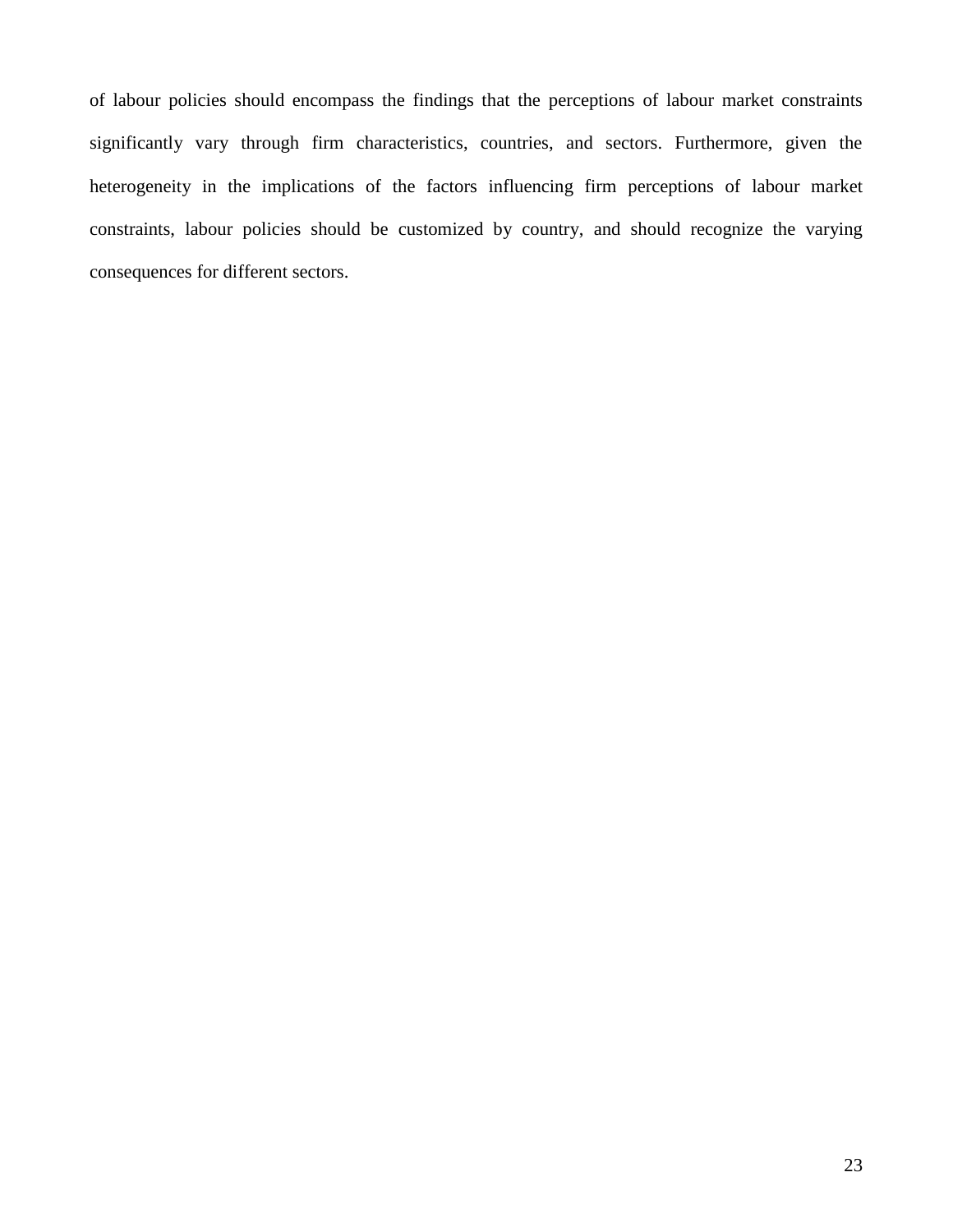## **References**

Allen, J., and R. van der Velden. 2001. "Educational Mismatches Versus Skill Mismatches: Effects on Wages, Job Satisfaction, and on-the-Job Search." *Oxford Economic Papers*, 53(3): 434–452.

Almeida, R. 2007. "The Labor Market Effects of Foreign Owned Firms." *Journal of International Economics*, 72(1): 75–96.

Almeida, R., and R. Aterido. 2011. "On-the-Job Training and Rigidity of Employment Protection in the Developing World: Evidence from Differential Enforcement." *Labour Economics*, 18(1): S71–S82.

Amin, M. 2009. "Labor Regulation and Employment in India's Retail Stores." *Journal of Comparative Economics*, 37(1): 47–61.

Angel-Urdinola, D.F., and A. Kuddo. 2010. "Key Characteristics of Employment Regulation in the Middle East and North Africa." Social Protection Discussion Paper No. 55674, The World Bank, Washington, DC.

Aterido, R., M. Hallward-Driemeier, and C. Pages. 2011. "Big Constraints to Small Firms' Growth? Business Environment and Employment Growth across Firms." *Economic Development and Cultural Change* 59(3): 609–647.

Baldwin, J., and Z. Lin. 2002. "Impediments to Advanced Technology Adoption for Canadian Manufacturers." *Research Policy*, 31(1): 1–18.

Bartelsman, E., J. Haltiwanger, and S. Scarpetta. 2010. "Cross-Country and Within-Country Differences in the Business Climate." *International Journal of Industrial Organization*, 28(4): 368– 371.

Bertrand, M., and S. Mullainathan. 2001. "Do People Mean What They Say? Implications for Subjective Survey Data." *American Economic Review*, 91(2): 67–72.

Besley, T., and R. Burgess. 2004. "Can Labor Regulation Hinder Economic Performance? Evidence from India." *Quarterly Journal of Economics*, 119(1): 91–134.

Bhattacharya, R., and H. Wolde. 2012. "Business Environment Constraints on Growth in the MENA Region." *Middle East Development Journal*, 4(1): 1–18.

Bigsten, A., and M. Söderbom. 2006. "What Have We Learned From a Decade of Manufacturing Enterprise Surveys in Africa?" *World Bank Research Observer*, 21(2): 241–265.

Boeri, T., and J. Jimeno. 2005. "The Effects of Employment Protection: Learning from Variable Enforcement." *European Economic Review*, 49(8): 2057–2077.

Botero, J., S. Djankov, R. La Porta, F. Lopez-de-Silanes, and A. Shleifer. 2004. "The Regulation of Labor." *Quarterly Journal of Economics*, 119(3): 1339–1382.

Chamlou, N. 2008. *Environment for Women's Entrepreneurship in the Middle East and North Africa Region*. The World Bank, Washington, DC.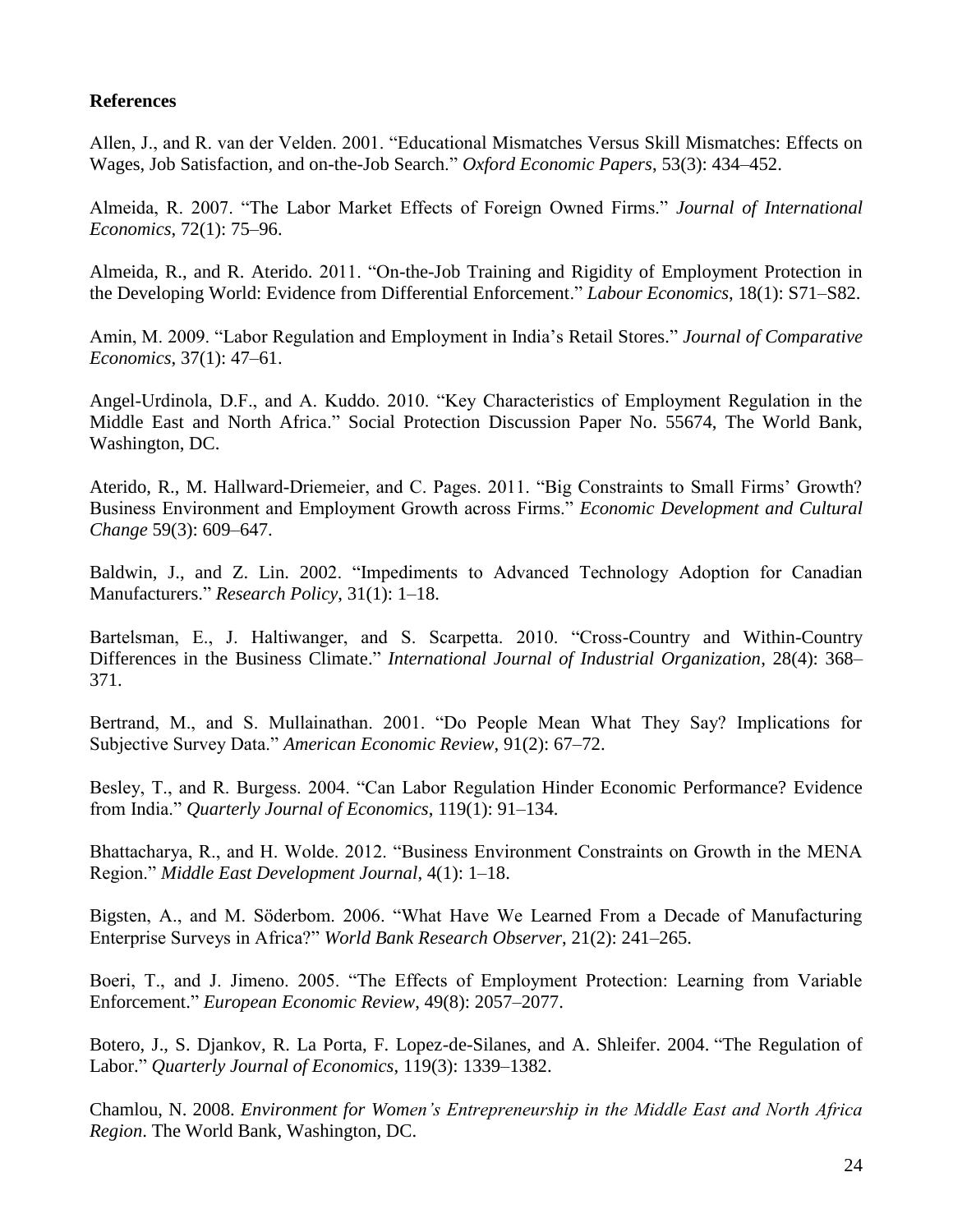Clarke, G.R.G. 2010. "Are Managers' Perceptions of Constraints to Growth Reliable? Evidence from a Natural Experiment in South Africa." *Journal of Globalization and Development*, 2(1): 1–28.

Contessi, S., F. de Nicola, and L. Li. 2013. "International Trade, Female Labor, and Entrepreneurship in MENA Countries." *Federal Reserve Bank of St. Louis Review*, 94(3): 197–220.

Deadman, D., and Z. MacDonald. 2004. "Offenders as Victims of Crime? An Investigation into the Relationship between Criminal Behaviour and Victimization." *Journal of the Royal Statistical Society Series A*, 167(1): 53–67.

Dethier, J.-J., M. Hirn, and S. Straub. 2011. "Explaining Enterprise Performance in Developing Countries with Business Climate Survey Data." *The World Bank Research Observer*, 26(2): 258–309.

Djankov, S., and R. Ramalho. 2009. "Employment Laws in Developing Countries." *Journal of Comparative Economics*, 37(1): 3–13.

Drzeniek-Hanouz, M., and M. Dusek. 2013. *The Arab World Competitiveness Report 2013*. The World Economic Forum, Geneva, Switzerland, and The European Bank for Reconstruction and Development, London, The United Kingdom.

Fakih, A., and P.L. Ghazalian. 2014. "Which Firms Export? An Empirical Analysis for the Manufacturing Sector in the MENA Region". *Journal of Economic Studies*, 41(5): 672–695.

Fakih, A., and P.L. Ghazalian. 2015. "Female Employment in MENA's Manufacturing Sector: The Implications of Firm-Related and National Factors". *Economic Change and Restructuring*, 48(1): 37– 69.

Gelb, A., V. Ramachandran, M.K. Shah, and G. Turner. 2007. "What Matters to African Firms? The Relevance of Perceptions Data." Policy Research Working Paper No. 4446, The World Bank, Washington, DC.

Glaeser, E.L., R. La Porta, F. Lopez-de-Silanes, and A. Shleifer. 2004. "Do Institutions Cause Growth?" *Journal of Economic Growth* 9(3): 271–303.

Gomez-Mera, L., T. Kenyon, Y. Margalit, J.G. Reis, and G. Varela. 2015. *New Voices in Investment: A Survey of Investors from Emerging Countries*. The World Bank, Washington, DC.

Green, F., S. Machin, and D. Wilkinson. 1998. "The Meaning and Determinants of Skills Shortages." *Oxford Bulletin of Economics and Statistics*, 60(2): 165–187.

Greene, W.H. 2008. *Econometric Analysis,* 6th Edition. Prentice Hall, Upper Saddle River, NJ.

Gupta, P., R. Hasan, and U. Kumar. 2010. "What Constraints Indian Manufacturing." In B. Eichengreen, P. Gupta, and U. Kumar (Eds.), *Emerging Giants: China and India in the World Economy*. Oxford University Press, New York, NY.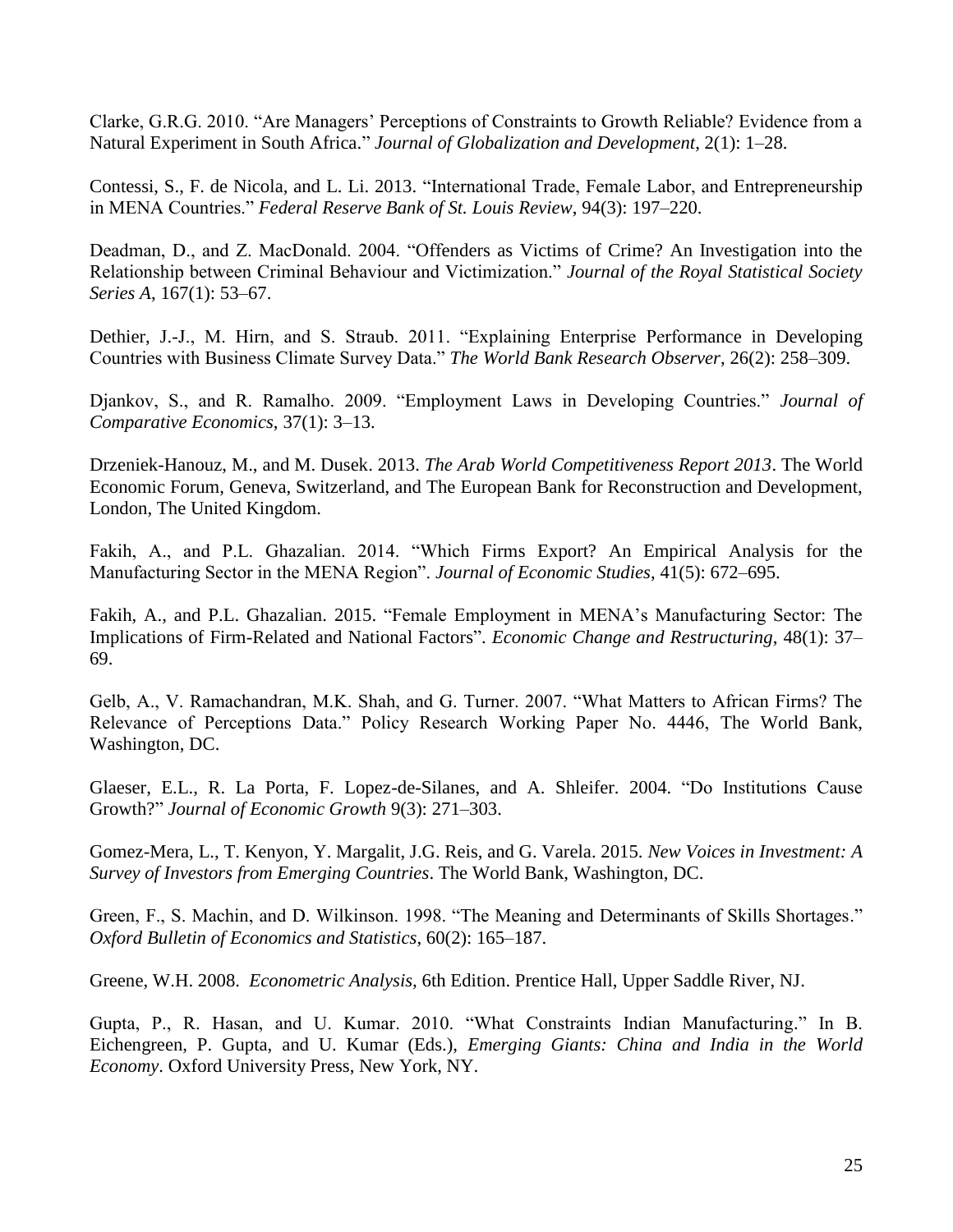Hallward-Driemeier, M., and R. Aterido. 2009. "Comparing Apples with...Apples: How to Make (More) Sense of Subjective Rankings of Constraints to Business." Policy Research Working Paper No. 5054, The World Bank, Washington, DC.

Hausmann, R., and A. Velasco. 2005. "Slow Growth in Latin America: Common Outcomes, Common Causes?" Working Paper, Center for International Development, Harvard University, Cambridge, MA.

Hersch, J. 1991. "Education Match and Job Match." *Review of Economics and Statistics*, 73(1): 140– 144.

International Labour Organization (ILO). 2012. *Global Employment Trends 2012: Preventing a Deeper Jobs Crisis*. ILO, Geneva, Switzerland.

Jansen, M., and R. Lanz. 2013. "Skills and Export Competitiveness for Small and Medium-Sized Enterprises." *4 th Global Review of Aid for Trade*, World Trade Organization, Geneva, Switzerland.

Jensen, J.B., and R.H. McGuckin. 1997. "Firm Performance and Evolution: Empirical Regularities in the U.S. Microdata." *Industrial and Corporate Change*, 6(1): 25–47.

Kaplan, D.S. 2009. "Job Creation and Labor Reform in Latin America." *Journal of Comparative Economics*, 37(1), 91–105.

Kaplan, D.S., and V. Pathania. 2010. "What Influences Firms' Perceptions?" *Journal of Comparative Economics*, 38(4): 419–431.

Kiker, B.F., M.C. Santos, and M. Mendes de Oliveira. 1997. "Overeducation and Undereducation: Evidence for Portugal." *Economics of Education Review*, 16(2): 111–125.

Lyon, S., M. Ranzani, and F.C. Rosati. 2012. "Skill Deficit in Developing Countries: A Review of Empirical Evidence from Enterprise Surveys." Working Paper No. 64, Understanding Children's Work Programme, Rome, Italy.

Meyer, M., and P. Vandenberg. 2013. "Globalization, Labor Market Regulation, and Firm Behavior." Working Paper No. 361, Asian Development Bank, Manila, Philippines.

Organization for Economic Cooperation and Development (OECD). 2008. *OECD Benchmark Definition of Foreign Direct Investment - 4th Edition*. OECD Publishing, Paris, France.

O'Sullivan, A., M.-E. Rey, and J.G. Mendez. 2011. "Opportunities and Challenges in the MENA Region." MENA-OECD Investment Programme, Organization for Economic Cooperation and Development (OECD), Paris, France.

Pierre, G., and S. Scarpetta. 2004. "Employment Regulations through the Eyes of Employers: Do They Matter and How Do Firms Respond to Them?" Discussion Paper No. 1424, Institute for the Study of Labor (IZA), Bonn, Germany.

Pierre, G., and S. Scarpetta. 2006. "Employment Protection: Do Firms' Perceptions Match with Legislation?" *Economics Letters*, 90(3): 328–334.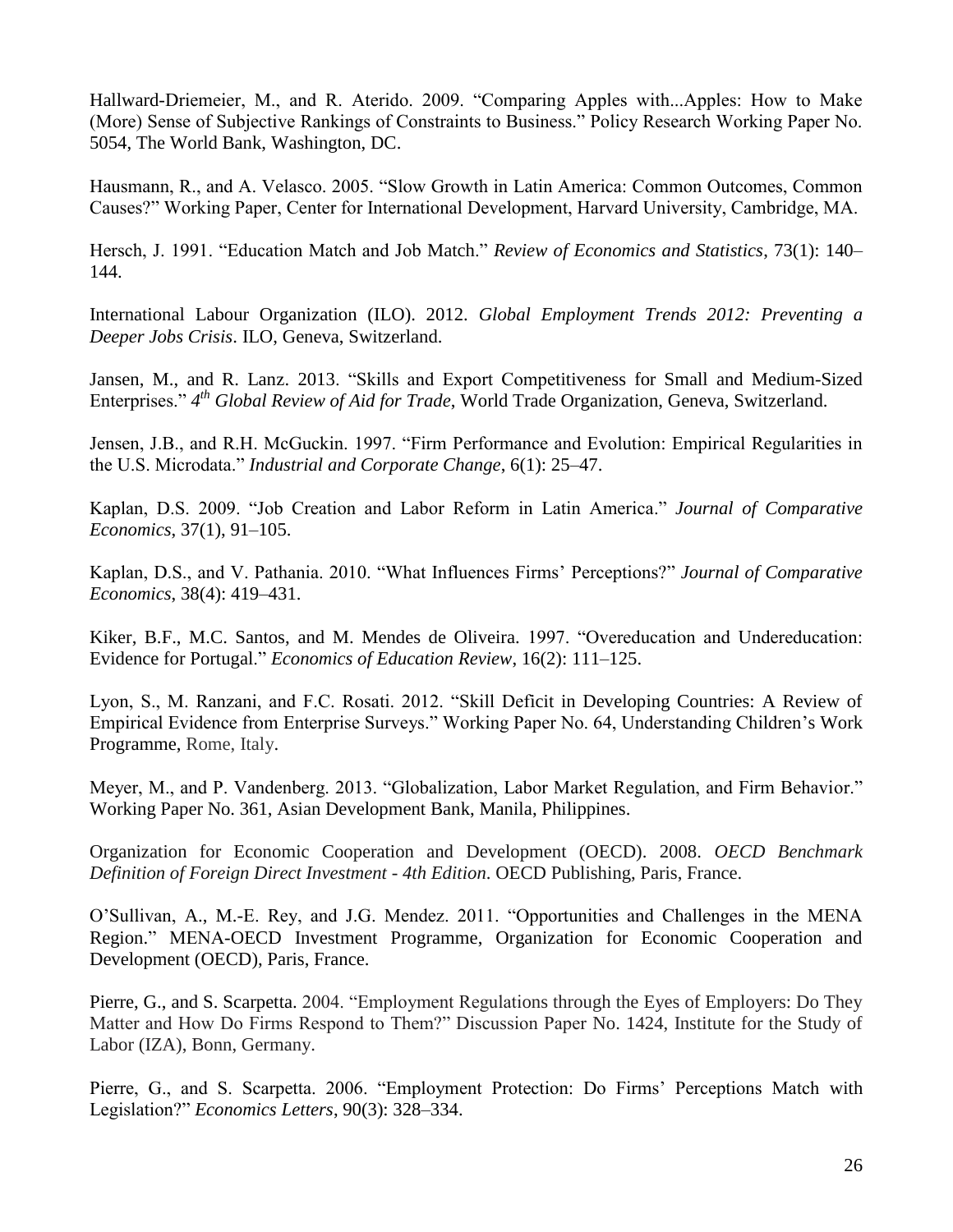Piore, M.J. 1986. "Perspectives on Labor Market Flexibility." *Industrial Relations*, 25(2): 146–166.

Pissarides, C.A., and M.-A. Véganzonès-Varoudakis. 2007. "Labor Markets and Economic Growth in the MENA Region." In J.B. Nugent and H. Pesaran (Eds.), *Explaining Growth in the Middle East*. Elsevier, Amsterdam, The Netherlands.

Sabourin, D. 2001. "Skill Shortages and Advanced Technology Adoption." Working Paper No. 175, Microeconomics Analysis Division, Statistics Canada, Ottawa, Canada.

Senik, C. 2005. "Income Distribution and Well-Being: What Can We Learn from Subjective Data?" *Journal of Economic Surveys*, 19(1): 43–63.

Storey, D.J. 1994. *Understanding the Small Business Sector*. Routledge, London, UK.

Vargas, J.P.M. 2012. "Binding Constraints: Does Firm Size Matter?" MPRA Paper No. 41286, University Library of Munich, Munich, Germany.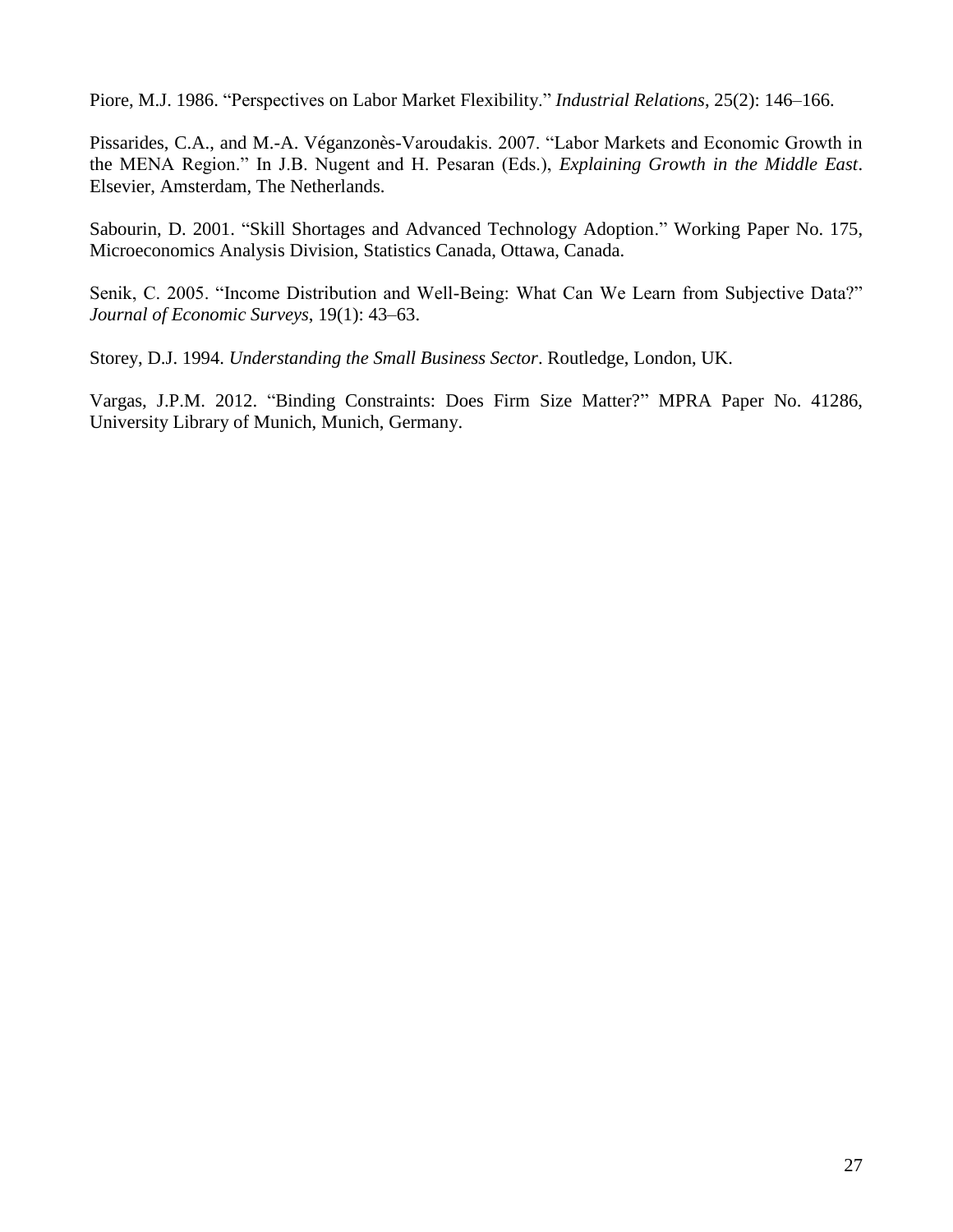#### **Endnotes**

<sup>1</sup> For example, labour codes of Egypt, Lebanon, and Yemen do not allow women to work during evening or night hours (Chamlou, 2008).

<sup>2</sup> The Arab World Competitiveness Report (Drzeniek-Hanouz and Dusek, 2013) also reveals that restrictive labour regulations and labour skill shortages emerge as the most problematic factors for doing business, and are among the main weaknesses that adversely affect the employment competitiveness of Arab countries in the MENA region.

<sup>3</sup> Labour regulations are also deemed to be important for business development because a poor business environment could lead to higher costs of certain services that are important for manufacturing firms (Bigsten and Söderbom, 2006) and could affect firms' choices concerning the allocation of resources (Boeri and Jimeno, 2005).

<sup>4</sup> The World Bank's Enterprise Surveys database does not contain observations covering "hippopotami". Some other surveys can be characterized through the inclusion of "hippopotami". For example, Gomez-Mera et al. (2015) examine the characteristics, motivations, strategies, and needs of investors in emerging economies. They use a dataset derived from broadened surveys covering interviews with investors and non-investors as well.

 $5$  The corresponding survey year/fiscal year are: 2002/2001 and 2007/2006 for Algeria's firms, 2007/2005 and 2008/2007 for Egypt's firms, 2006/2006 for Jordan's firms, 2006/2004 and 2009/2008 for Lebanon's firms, 2007/2005 for Morocco's firms, 2003/2002 for Oman's firms, 2003/2002 and 2009/2008 for Syria's firms, and 2010/2009 for Yemen's firms. There are some studies that also use datasets derived from the World Bank's Enterprise Surveys database for empirical analyses pertaining to the MENA region (e.g., Contessi et al., 2013; Fakih and Ghazalian, 2014, 2015).

<sup>6</sup> This binary variable equals one when the percentage of private foreign ownership in total ownership is equal or above 10% and zero otherwise. The threshold of 10% ownership is commonly used in the Foreign Direct Investment (FDI) benchmark descriptions to designate long-lasting interests and influential power on management decisions (Organization for Economic Cooperation and Development, 2008).

<sup>7</sup> Table A1 of the Appendix displays summary statistics by country and by sector. Among countries, Syria has the highest proportions of firms reporting labour regulations and labour skill shortages as major/severe constraints on business operations. Among sectors, the manufacturing sector has the highest proportions of firms reporting these labour market constraints as major/severe business obstacles.

<sup>8</sup> If the Wald test shows that  $\rho$  is not statistically significant, then the two equations can be estimated separately using the univariate probit estimator.

<sup>9</sup> Let  $T_{jkc}^R = 2R_{jkc} - 1$  and  $T_{jkc}^S = 2S_{jkc} - 1$ . Also, let  $W_{jkc}^R = T_{jkc}^R G_{jkc}^R$  where  $G_{jkc}^R = X_j \alpha^R + Y_k \beta^R + Z_c \gamma^R$ , and let  $W_{jkc}^S = T_{jkc}^S G_{jkc}^S$  where  $G_{jkc}^S = X_j \alpha^S + Y_k \beta^S + Z_c \gamma^S$ . Next, define  $\rho_{jkc}^* = T_{jkc}^R T_{jkc}^S \rho$ . Then, we have  $\left(\tilde{R} = R_{\phantom{i}jkc}, \tilde{S} = S_{\phantom{i}jkc}\right) = \Phi_2\left(W_{\phantom{i}jkc}^R, W_{\phantom{j}jkc}^S, \rho_{\phantom{j}jkc}^*\right)$  $Pr(\tilde{R} = R_{jkc}, \tilde{S} = S_{jkc}) = \Phi_2 \left( W_{jkc}^R, W_{jkc}^S, \rho_{jkc}^* \right)$  where  $\Phi_2(\cdot)$  denotes bivariate normal cumulative distribution function. The log-likelihood function of the bivariate model is given as:  $\log L = \sum_{j=1}^{J} \log \Phi_2 \left( W_{jkc}^R, W_{jkc}^S, \rho_{jkc}^* \right)$ .

<sup>10</sup> The estimated coefficients and the joint marginal effects for  $Pr(R_{jkc} = 1, S_{jkc} = 0)$  and  $Pr(R_{jkc} = 0, S_{jkc} = 1)$  are presented in Table A.2 of the Appendix.

<sup>11</sup> Also, the joint marginal effects for  $Pr(R_{jkc} = 1, S_{jkc} = 1)$  and the conditional marginal effects for  $Pr(R_{jkc} = 1|S_{jkc} = 1)$ reveal higher propensities for firms located in Egypt, Lebanon, Oman, and Syria compared to those located in the other MENA countries. The conditional marginal effects for  $Pr(S_{jkc} = 1 | R_{jkc} = 1)$  imply higher propensities for firms located in Egypt and Lebanon compared to those located in the other MENA countries.

 $12$  In our dataset, firms located in Morocco, Syria, and Yemen belong exclusively to the manufacturing sector.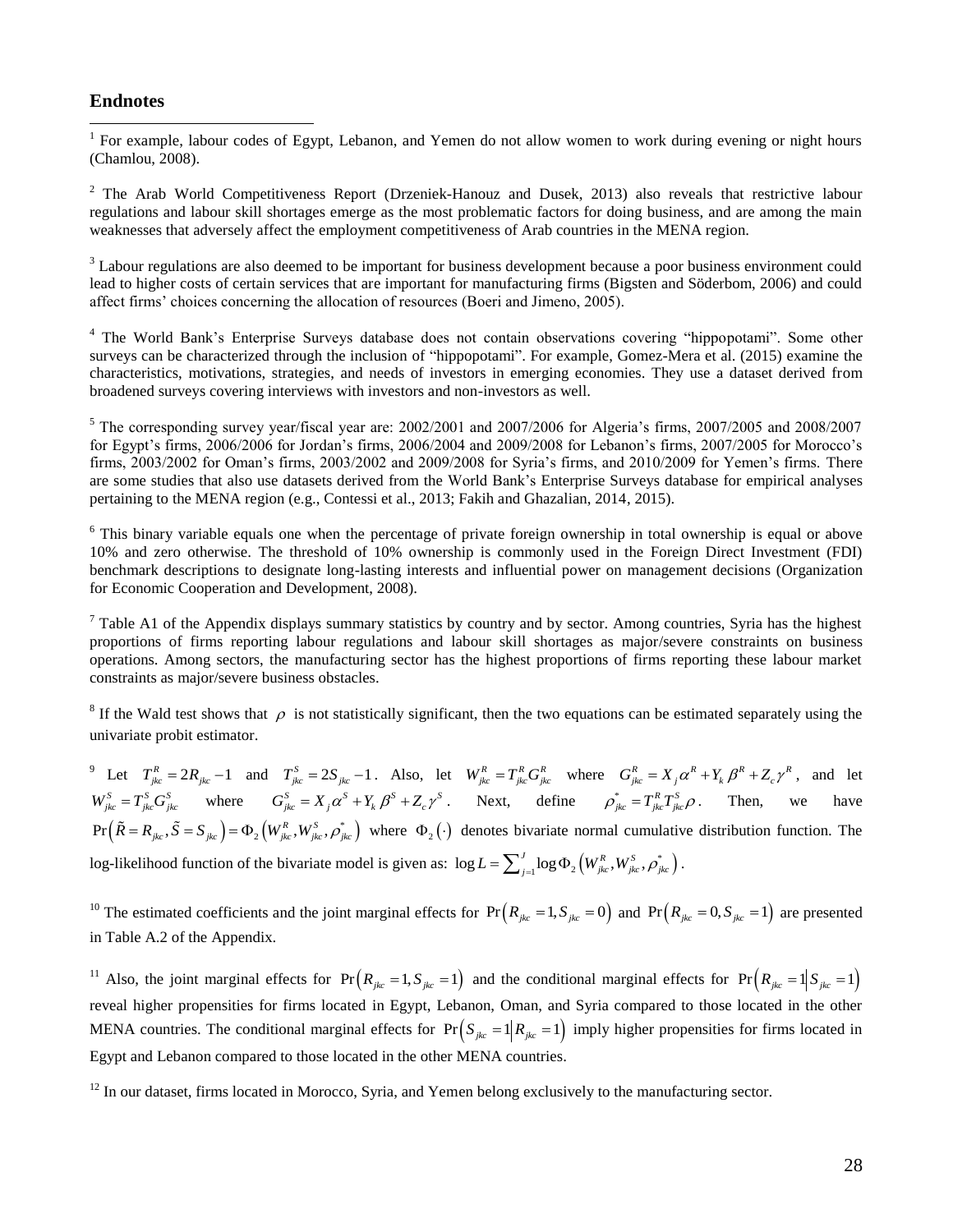|                                    | <b>MENA</b> | EAP   | <b>EECA</b> | <b>LAC</b> | <b>SAR</b> | <b>SSA</b> | <b>OECD</b> | World |
|------------------------------------|-------------|-------|-------------|------------|------------|------------|-------------|-------|
| Labour regulations                 | 24.94       | 10.77 | 12.07       | 24.64      | 9.01       | 8.82       | 10.92       | 14.57 |
| Labour skill shortages             | 37.76       | 19.22 | 22.85       | 35.24      | 15.88      | 19.27      | 10.56       | 24.50 |
| Access/cost of finance             | 34.21       | 17.46 | 24.66       | 26.31      | 21.62      | 46.57      | 27.86       | 13.57 |
| Business licensing and permits     | 23.88       | 10.41 | 16.00       | 18.97      | 12.60      | 16.69      | 8.88        | 16.04 |
| Competitors in the informal sector | 49.00       | 34.43 | 29.21       | 40.54      | 16.43      | 34.43      | <b>NA</b>   | 34.20 |
| Corruption                         | 52.28       | 24.48 | 30.08       | 50.15      | 37.76      | 34.04      | 7.07        | 35.90 |
| Crime, theft and disorder          | 16.91       | 14.65 | 20.60       | 30.10      | 19.51      | 28.21      | 6.28        | 22.28 |
| Customs and trade regulations      | 25.11       | 15.01 | 15.72       | 15.98      | 17.19      | 19.04      | 6.44        | 16.75 |
| Electricity                        | 35.64       | 21.68 | 21.30       | 38.19      | 50.02      | 51.68      | 4.72        | 33.41 |
| Functioning of the courts          | 23.57       | 8.20  | 21.10       | 21.16      | 19.84      | 13.35      | <b>NA</b>   | 18.27 |
| Tax administration                 | 35.40       | 17.22 | 25.86       | 29.02      | 24.64      | 26.57      | 19.33       | 25.91 |
| Tax rates                          | 48.59       | 22.33 | 40.59       | 38.57      | 27.95      | 36.98      | 24.15       | 36.04 |
| Transportation                     | 17.43       | 14.53 | 12.89       | 20.00      | 13.51      | 26.79      | 6.15        | 17.20 |

Table 1 – Percentage of firms identifying business obstacles as major/severe constraints

*Notes:* The statistics are sourced from the World Bank's Enterprise Surveys database. They cover the following geo-economic regions: Middle East and North Africa (MENA), East Asia and the Pacific (EAP), Eastern Europe and Central Asia (EECA), Latin America and the Caribbean (LAC), South Asia Region (SAR), Sub-Saharan Africa (SSA), and the Organization for Economic Cooperation and Development (OECD) countries.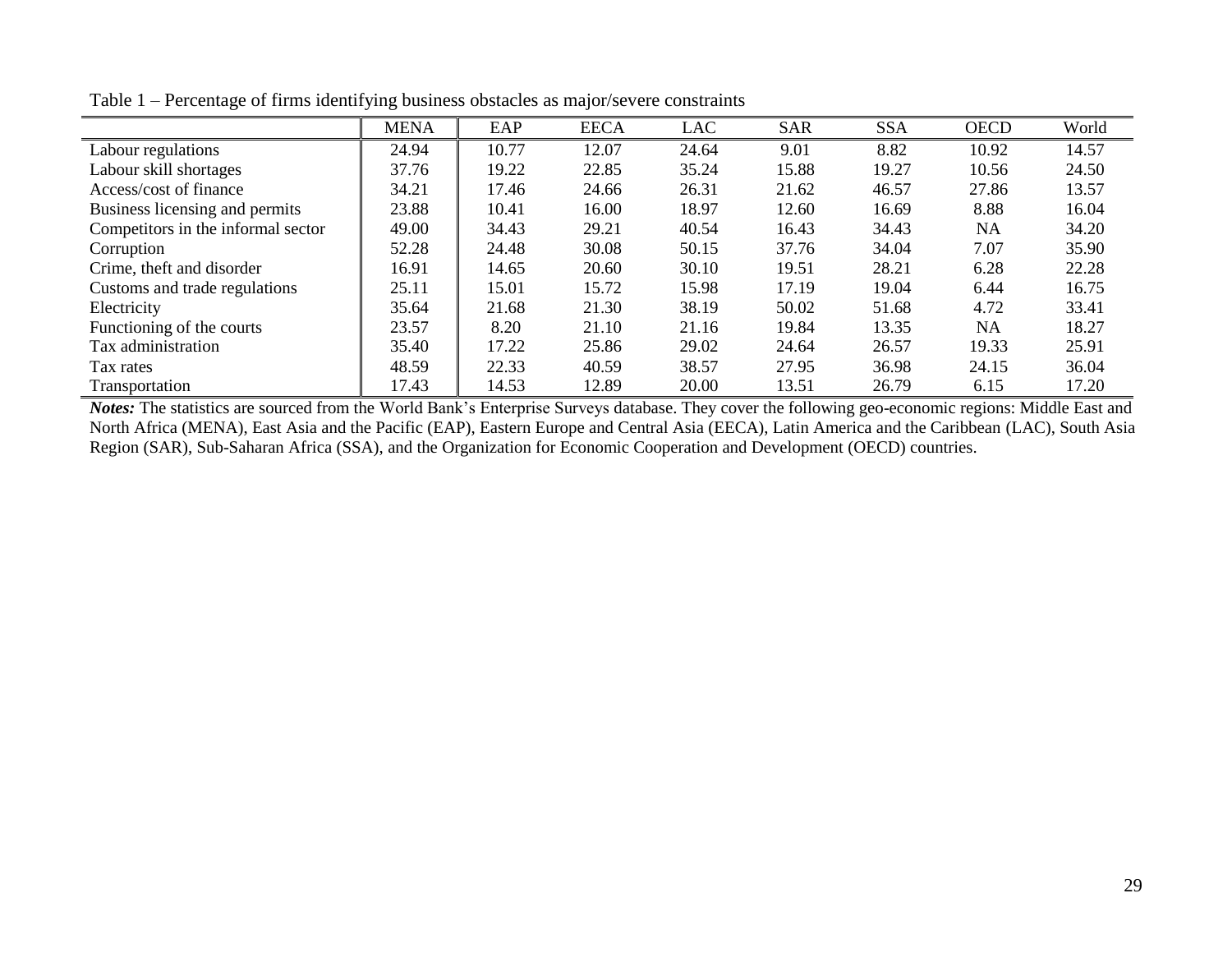|                                          | Mean    | Standard deviation |
|------------------------------------------|---------|--------------------|
| Dependent variables                      |         |                    |
| Labour regulations (binary variable)     | 0.246   | 0.431              |
| Labour skill shortages (binary variable) | 0.380   | 0.485              |
| <b>Explanatory variables</b>             |         |                    |
| Firm characteristics                     |         |                    |
| Foreign ownership (binary variable)      | 0.048   | 0.213              |
| Exporting firm (binary variable)         | 0.225   | 0.418              |
| Firm size (total employment)             | 124.019 | 317.055            |
| Firm age (years)                         | 20.938  | 16.646             |
| Firm use of ICT (binary variable)        | 0.504   | 0.500              |
| Skilled/Total production workers         | 0.616   | 0.277              |
| Non-production/Total employment          | 0.261   | 0.198              |
| Countries                                |         |                    |
| Algeria                                  | 0.130   | 0.336              |
| Egypt                                    | 0.526   | 0.499              |
| Jordan                                   | 0.096   | 0.295              |
| Lebanon                                  | 0.063   | 0.243              |
| Morocco                                  | 0.035   | 0.185              |
| Oman                                     | 0.021   | 0.145              |
| Syria                                    | 0.082   | 0.275              |
| Yemen                                    | 0.043   | 0.203              |
| <b>Sectors</b>                           |         |                    |
| Manufacturing sector                     | 0.776   | 0.416              |
| Service sector                           | 0.176   | 0.381              |
| Other sectors                            | 0.047   | 0.211              |
| Number of observations                   |         | 5052               |

# Table 2 – Descriptive statistics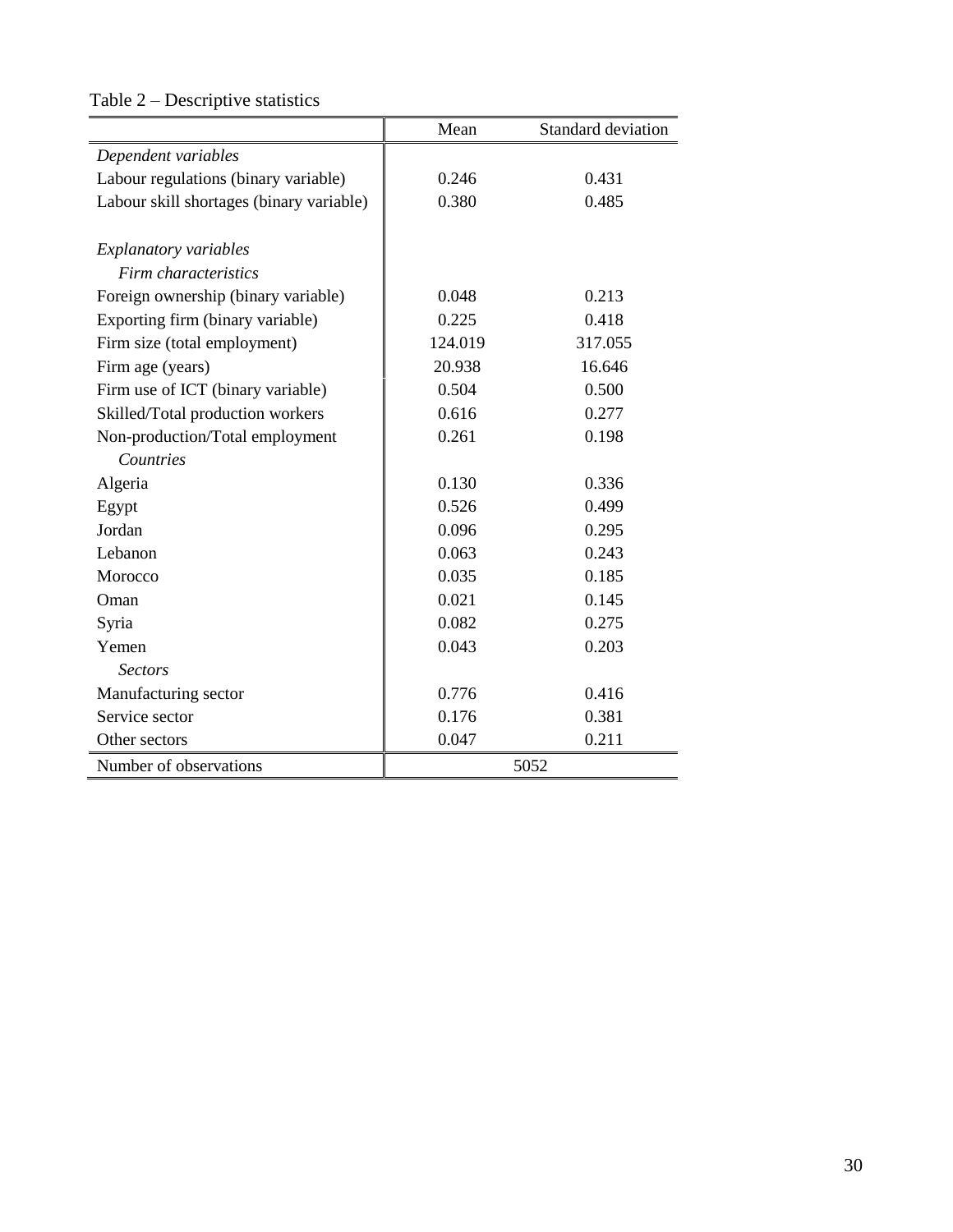|                                  | (i)         | (ii)        | (iii)              | (iv)               | (v)               | (vi)                |
|----------------------------------|-------------|-------------|--------------------|--------------------|-------------------|---------------------|
|                                  | $Pr(R=1)$   | $Pr(S=1)$   | $Pr(R = 1, S = 1)$ | $Pr(R = 0, S = 0)$ | $Pr(R = 1 S = 1)$ | $Pr(S = 1   R = 1)$ |
| Foreign ownership                | $-0.011$    | $-0.060*$   | $-0.021$           | 0.050              | 0.004             | $-0.064*$           |
|                                  | (0.029)     | (0.033)     | (0.017)            | (0.032)            | (0.038)           | (0.038)             |
| Exporting firm                   | 0.007       | $-0.028$    | $-0.004$           | 0.017              | 0.017             | $-0.034$            |
|                                  | (0.017)     | (0.019)     | (0.011)            | (0.019)            | (0.021)           | (0.021)             |
| Firm size                        | $-0.008***$ | $-0.005**$  | $-0.005***$        | $0.008***$         | $-0.008***$       | $-0.003$            |
|                                  | (0.002)     | (0.003)     | (0.001)            | (0.003)            | (0.003)           | (0.003)             |
| Firm age                         | $-0.000$    | $-0.001***$ | $-0.000$           | $0.001**$          | 0.000             | $-0.001***$         |
|                                  | (0.000)     | (0.000)     | (0.000)            | (0.000)            | (0.000)           | (0.000)             |
| Firm use of ICT                  | $-0.000$    | $0.000**$   | 0.000              | $-0.000$           | $-0.000$          | $0.000**$           |
|                                  | (0.000)     | (0.000)     | (0.000)            | (0.000)            | (0.000)           | (0.000)             |
| Skilled/Total production workers | $-0.004$    | $-0.028$    | $-0.009$           | 0.023              | 0.003             | $-0.029$            |
|                                  | (0.022)     | (0.025)     | (0.014)            | (0.024)            | (0.028)           | (0.027)             |
| Non-production/Total employment  | $-0.047$    | $0.130***$  | 0.011              | $-0.073**$         | $-0.098**$        | $0.162***$          |
|                                  | (0.034)     | (0.038)     | (0.021)            | (0.036)            | (0.043)           | (0.040)             |
| Egypt                            | $0.173***$  | $0.154***$  | $0.124***$         | $-0.202***$        | $0.181***$        | $0.096***$          |
|                                  | (0.020)     | (0.022)     | (0.013)            | (0.021)            | (0.026)           | (0.025)             |
| Jordan                           | 0.030       | 0.003       | 0.015              | $-0.017$           | 0.038             | $-0.009$            |
|                                  | (0.031)     | (0.031)     | (0.019)            | (0.030)            | (0.038)           | (0.034)             |
| Lebanon                          | $0.344***$  | $0.175***$  | $0.242***$         | $-0.277***$        | $0.333***$        | $0.074**$           |
|                                  | (0.040)     | (0.038)     | (0.032)            | (0.029)            | (0.038)           | (0.037)             |
| Morocco                          | 0.057       | 0.043       | 0.040              | $-0.060$           | 0.059             | 0.024               |
|                                  | (0.046)     | (0.047)     | (0.032)            | (0.047)            | (0.052)           | (0.045)             |
| Oman                             | $0.319***$  | $0.135**$   | $0.210***$         | $-0.244***$        | $0.315***$        | 0.042               |
|                                  | (0.056)     | (0.055)     | (0.047)            | (0.044)            | (0.052)           | (0.052)             |
| Syria                            | $0.223***$  | 0.048       | $0.120***$         | $-0.150***$        | $0.246***$        | $-0.024$            |
|                                  | (0.035)     | (0.033)     | (0.024)            | (0.029)            | (0.036)           | (0.034)             |
| Yemen                            | $-0.049$    | 0.010       | $-0.022$           | 0.016              | $-0.067$          | 0.033               |
|                                  | (0.035)     | (0.040)     | (0.022)            | (0.039)            | (0.046)           | (0.042)             |
| Manufacturing sector             | $0.099***$  | $0.126***$  | $0.076***$         | $-0.149***$        | $0.096***$        | $0.100***$          |
|                                  | (0.016)     | (0.019)     | (0.009)            | (0.019)            | (0.021)           | (0.023)             |
| Other sectors                    | $0.101***$  | $0.118***$  | $0.087***$         | $-0.132***$        | $0.091**$         | $0.085**$           |
|                                  | (0.039)     | (0.038)     | (0.027)            | (0.034)            | (0.044)           | (0.037)             |
| Number of observations           |             |             |                    | 5052               |                   |                     |
| Rho                              |             |             |                    | $0.397***$         |                   |                     |

Table 3 – Benchmark empirical results from the bivariate probit model (marginal effects)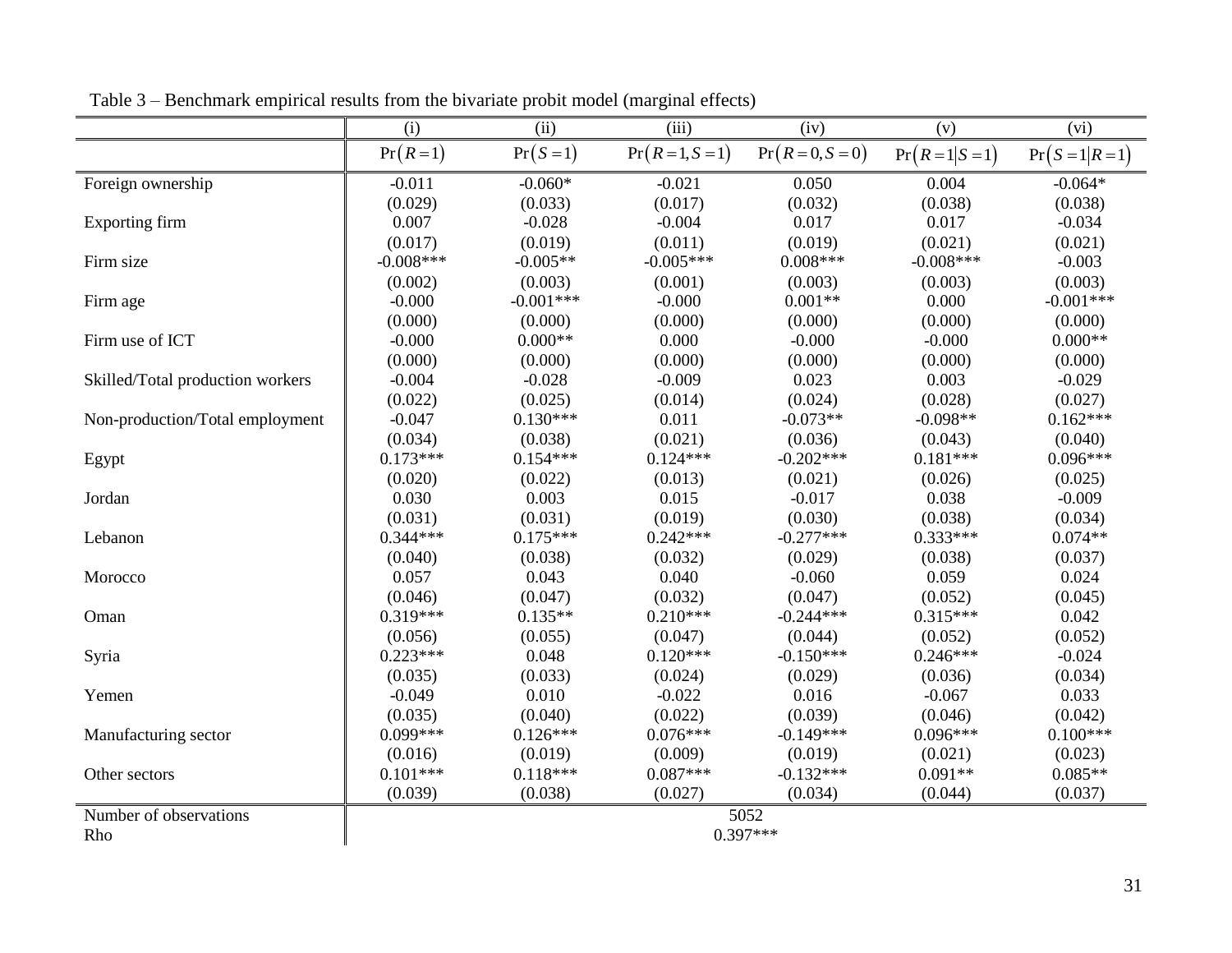|                         | (0.021)     |
|-------------------------|-------------|
| Wald test (chi-squared) | 259.386     |
| p-value                 | (0.000)     |
| Log pseudo-likelihood   | $-5866.220$ |

*Notes*: *R* stands for labour regulations. *S* stands for labour skill shortages. Statistical significance: \*=10%; \*\*=5%; \*\*\*=1%. Robust standard errors are in parentheses. Algeria is the reference for country binary variables. Service sector is the reference for sector binary variables.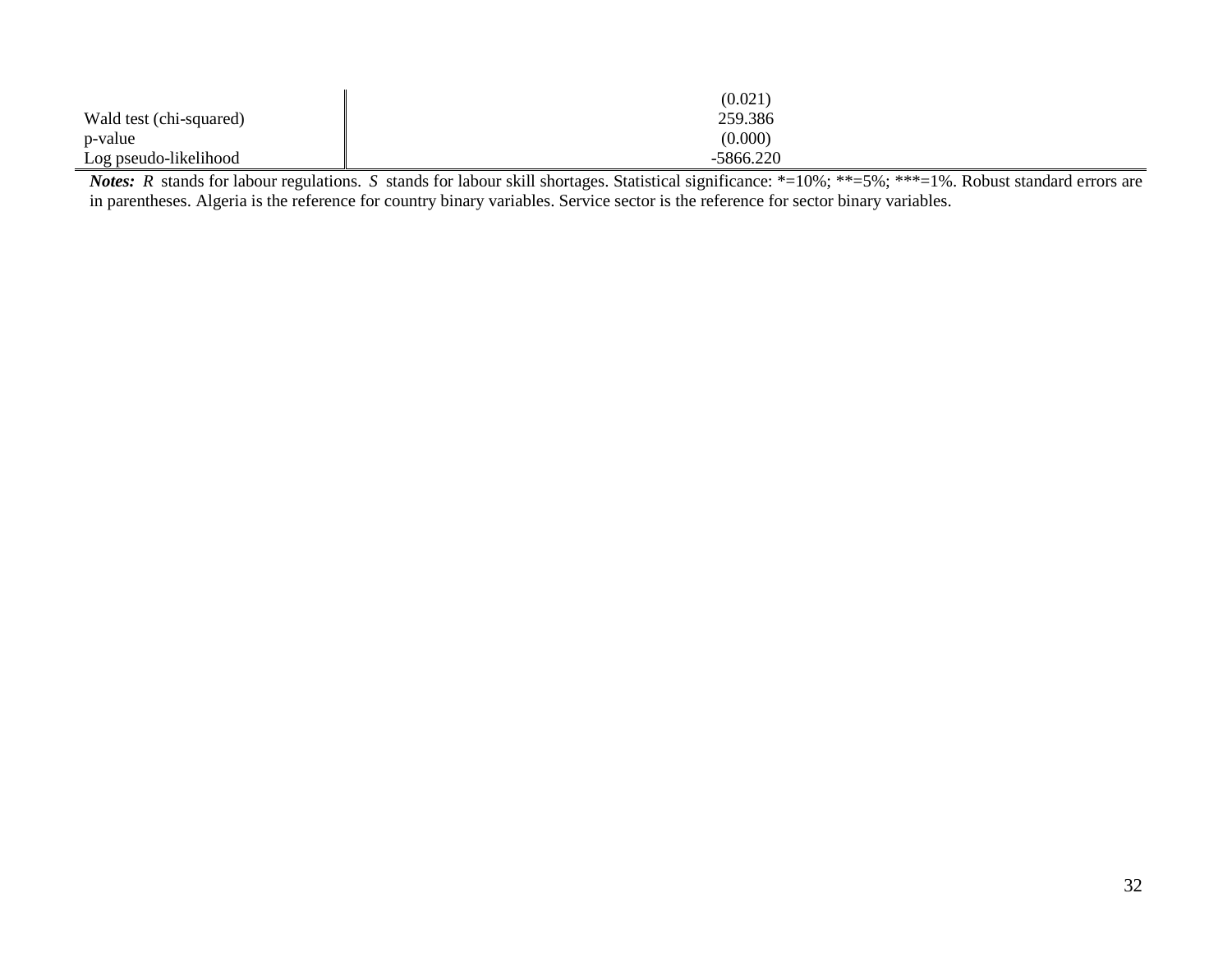|                                  | (i)         | (ii)               | (iii)        | (iv)        | (v)                    | (vi)         |
|----------------------------------|-------------|--------------------|--------------|-------------|------------------------|--------------|
|                                  |             | Labour regulations |              |             | Labour skill shortages |              |
|                                  | No/Minor    | Moderate           | Major/Severe | No/Minor    | Moderate               | Major/Severe |
| Foreign ownership                | 0.019       | $-0.005$           | $-0.013$     | $0.073**$   | $-0.019*$              | $-0.054**$   |
|                                  | (0.030)     | (0.008)            | (0.021)      | (0.035)     | (0.011)                | (0.027)      |
| Exporting firm                   | $-0.006$    | 0.002              | 0.004        | $-0.020$    | $-0.011$               | 0.031        |
|                                  | (0.018)     | (0.007)            | (0.012)      | (0.017)     | (0.010)                | (0.027)      |
| Firm size                        | $0.010***$  | $-0.003***$        | $-0.007***$  | $0.007**$   | $-0.001$               | $-0.006**$   |
|                                  | (0.003)     | (0.001)            | (0.002)      | (0.003)     | (0.001)                | (0.003)      |
| Firm age                         | 0.000       | $-0.000$           | $-0.000$     | $0.002***$  | $-0.001***$            | $-0.001***$  |
|                                  | (0.000)     | (0.000)            | (0.000)      | (0.000)     | (0.000)                | (0.000)      |
| Firm use of ICT                  | 0.000       | $-0.000$           | $-0.000$     | $-0.001*$   | 0.001                  | $0.001*$     |
|                                  | (0.000)     | (0.000)            | (0.000)      | (0.001)     | (0.001)                | (0.001)      |
| Skilled/Total production workers | 0.009       | $-0.002$           | $-0.006$     | 0.045       | $-0.013$               | $-0.031$     |
|                                  | (0.020)     | (0.005)            | (0.014)      | (0.028)     | (0.008)                | (0.019)      |
| Non-production/Total employment  | 0.054       | $-0.013$           | $-0.041$     | $-0.213***$ | $0.046***$             | $0.167***$   |
|                                  | (0.033)     | (0.008)            | (0.025)      | (0.038)     | (0.010)                | (0.030)      |
| Egypt                            | $-0.183***$ | $0.042***$         | $0.141***$   | $-0.162***$ | $0.034***$             | $0.128***$   |
|                                  | (0.021)     | (0.005)            | (0.016)      | (0.020)     | (0.006)                | (0.016)      |
| Jordan                           | $-0.039$    | 0.012              | 0.027        | 0.047       | $-0.021$               | $-0.025$     |
|                                  | (0.030)     | (0.010)            | (0.020)      | (0.036)     | (0.017)                | (0.019)      |
| Lebanon                          | $-0.381***$ | $0.054***$         | $0.327***$   | $-0.180***$ | $-0.048***$            | $0.228***$   |
|                                  | (0.027)     | (0.010)            | (0.024)      | (0.032)     | (0.017)                | (0.040)      |
| Morocco                          | $-0.051$    | 0.010              | 0.040        | $-0.037$    | $-0.013$               | 0.051        |
|                                  | (0.033)     | (0.007)            | (0.026)      | (0.025)     | (0.012)                | (0.035)      |
| Oman                             | $-0.340***$ | $0.051***$         | $0.288***$   | $-0.157***$ | $-0.050***$            | $0.208***$   |
|                                  | (0.039)     | (0.017)            | (0.038)      | (0.030)     | (0.018)                | (0.040)      |
| Syria                            | $-0.253***$ | $0.049***$         | $0.204***$   | $-0.039*$   | $-0.015**$             | $0.054*$     |
|                                  | (0.033)     | (0.006)            | (0.027)      | (0.023)     | (0.007)                | (0.032)      |
| Yemen                            | 0.044       | $-0.021$           | $-0.023$     | $-0.027$    | $-0.019$               | 0.046        |
|                                  | (0.029)     | (0.015)            | (0.016)      | (0.024)     | (0.012)                | (0.041)      |
| Manufacturing sector             | $-0.171***$ | $0.057***$         | $0.114***$   | $-0.190***$ | $0.051***$             | $0.139***$   |
|                                  | (0.024)     | (0.010)            | (0.016)      | (0.022)     | (0.011)                | (0.015)      |
| Other sectors                    | $-0.169***$ | $0.042***$         | $0.126***$   | $-0.107***$ | $-0.041**$             | $0.148***$   |
|                                  | (0.034)     | (0.006)            | (0.027)      | (0.025)     | (0.018)                | (0.036)      |
| Number of observations           |             | 4719               |              |             | 4719                   |              |
| Log pseudo-likelihood            |             | $-4593.8$          |              |             | $-4840.5$              |              |

Table 4 – Empirical results from the ordered probit model (marginal effects)

Notes: Statistical significance: \*=10%; \*\*=5%; \*\*\*=1%. Robust standard errors are in parentheses. Algeria is the reference for country binary variables. Service sector is the reference for sector binary variables.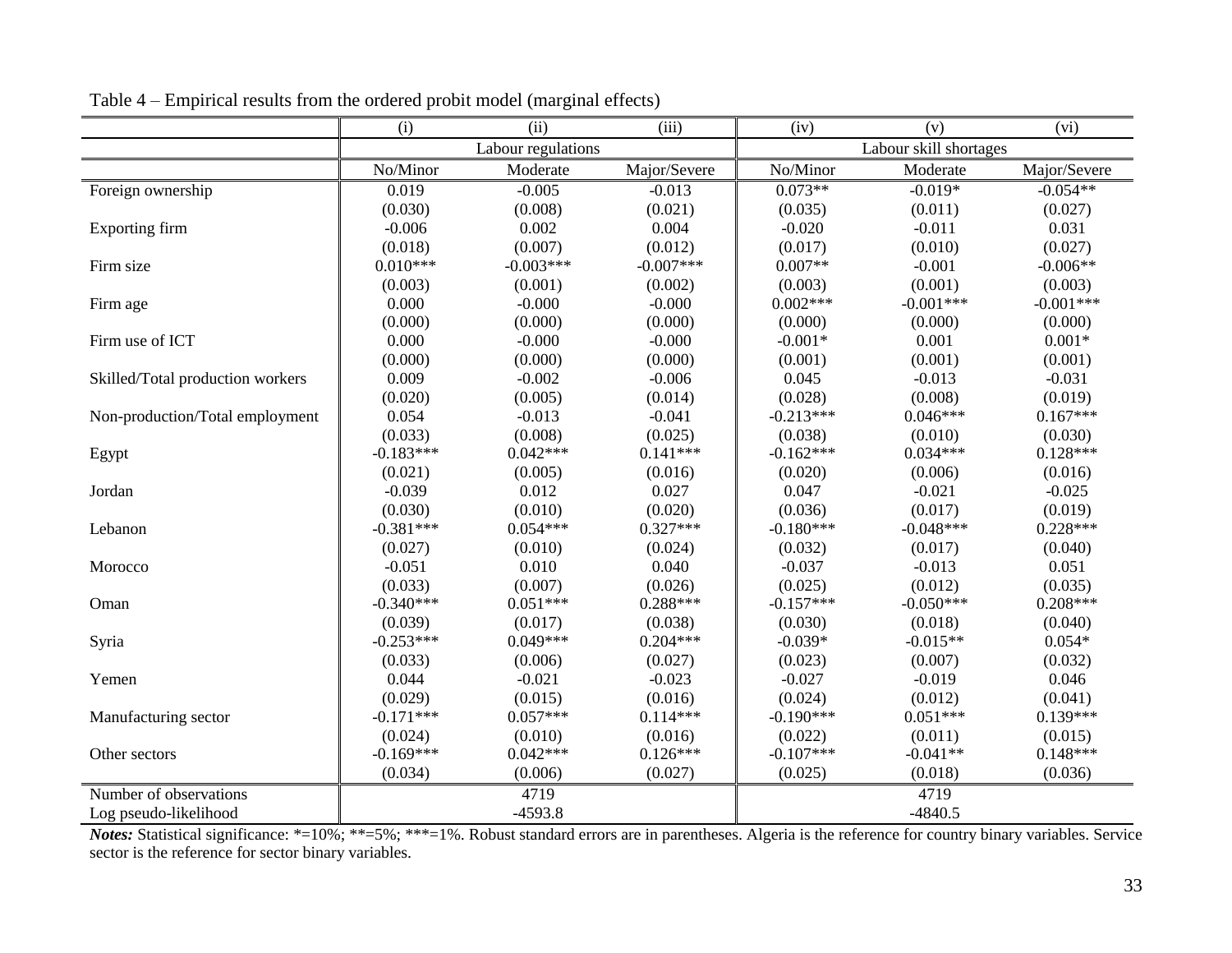|                                 | (i)         | (ii)        | (iii)              | (iv)                 | (v)               | (vi)                |
|---------------------------------|-------------|-------------|--------------------|----------------------|-------------------|---------------------|
|                                 | $Pr(R=1)$   | $Pr(S=1)$   | $Pr(R = 1, S = 1)$ | $Pr(R = 0, S = 0)$   | $Pr(R = 1 S = 1)$ | $Pr(S = 1   R = 1)$ |
|                                 |             |             |                    | Manufacturing sector |                   |                     |
| Egypt                           | $0.190***$  | $0.140***$  | $0.132***$         | $-0.198***$          | $0.202***$        | $0.074***$          |
|                                 | (0.023)     | (0.024)     | (0.014)            | (0.023)              | (0.028)           | (0.027)             |
| Jordan                          | 0.013       | $-0.113***$ | $-0.027$           | $0.073**$            | 0.052             | $-0.135***$         |
|                                 | (0.036)     | (0.033)     | (0.019)            | (0.035)              | (0.045)           | (0.040)             |
| Lebanon                         | $0.299***$  | $0.109**$   | $0.189***$         | $-0.219***$          | $0.301***$        | 0.020               |
|                                 | (0.050)     | (0.048)     | (0.039)            | (0.038)              | (0.048)           | (0.048)             |
| Morocco                         | 0.047       | $-0.002$    | 0.022              | $-0.022$             | 0.059             | $-0.021$            |
|                                 | (0.048)     | (0.048)     | (0.032)            | (0.048)              | (0.054)           | (0.048)             |
| Oman                            | $0.189**$   | 0.046       | 0.107              | $-0.129$             | $0.206**$         | $-0.015$            |
|                                 | (0.089)     | (0.084)     | (0.070)            | (0.083)              | (0.083)           | (0.078)             |
| Syria                           | $0.230***$  | 0.020       | $0.113***$         | $-0.137***$          | $0.260***$        | $-0.056$            |
|                                 | (0.036)     | (0.033)     | (0.024)            | (0.030)              | (0.037)           | (0.035)             |
| Yemen                           | $-0.044$    | $-0.011$    | $-0.025$           | 0.030                | $-0.055$          | 0.007               |
|                                 | (0.038)     | (0.040)     | (0.023)            | (0.040)              | (0.049)           | (0.043)             |
| Foreign ownership               | $-0.009$    | $-0.077**$  | $-0.025$           | 0.061                | 0.012             | $-0.084*$           |
|                                 | (0.035)     | (0.038)     | (0.020)            | (0.038)              | (0.044)           | (0.044)             |
| Firm size                       | $-0.010***$ | $-0.008***$ | $-0.007***$        | $0.010***$           | $-0.010***$       | $-0.004$            |
|                                 | (0.003)     | (0.003)     | (0.002)            | (0.003)              | (0.003)           | (0.003)             |
| Firm age                        | 0.000       | $-0.001**$  | $-0.000$           | 0.001                | 0.001             | $-0.001**$          |
|                                 | (0.000)     | (0.000)     | (0.000)            | (0.000)              | (0.001)           | (0.001)             |
| Firm use of ICT                 | 0.000       | $0.000**$   | 0.000              | $-0.000*$            | 0.000             | $0.000*$            |
|                                 | (0.000)     | (0.000)     | (0.000)            | (0.000)              | (0.000)           | (0.000)             |
| Non-production/Total employment | $-0.083*$   | $0.088*$    | $-0.018$           | $-0.023$             | $-0.131**$        | $0.128**$           |
|                                 | (0.045)     | (0.049)     | (0.029)            | (0.047)              | (0.056)           | (0.052)             |
| Number of observations          |             |             |                    | 3924                 |                   |                     |
| Rho                             |             |             |                    | $0.402***$           |                   |                     |
|                                 |             |             |                    | (0.024)              |                   |                     |
|                                 |             |             |                    | Service sector       |                   |                     |
| Jordan                          | $-0.067*$   | $0.161***$  | $-0.007$           | $-0.101**$           | $-0.132**$        | $0.206***$          |
|                                 | (0.038)     | (0.053)     | (0.025)            | (0.050)              | (0.054)           | (0.052)             |
| Lebanon                         | $0.021***$  | $0.013**$   | $0.012***$         | $-0.022***$          | $0.026***$        | 0.005               |
|                                 | (0.004)     | (0.005)     | (0.003)            | (0.005)              | (0.005)           | (0.006)             |
| Oman                            | $0.184**$   | 0.099       | $0.114**$          | $-0.169**$           | $0.200**$         | 0.041               |

Table 5 – Empirical results by sector (marginal effects from the bivariate probit model)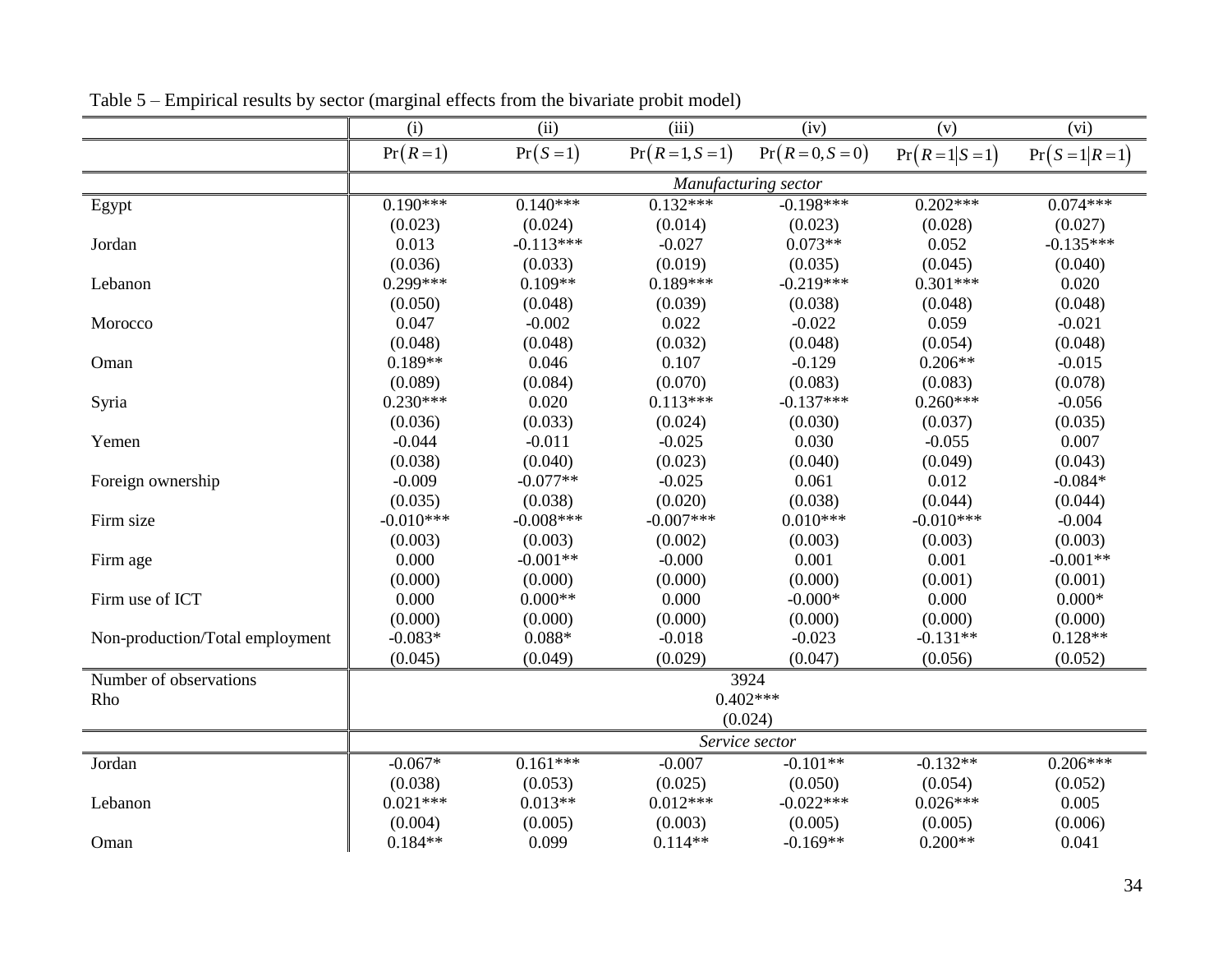|                                 | (0.081)    | (0.085)    | (0.056)    | (0.076)       | (0.088)    | (0.088)    |
|---------------------------------|------------|------------|------------|---------------|------------|------------|
| Exporting firm                  | $-0.050$   | $-0.080$   | $-0.038*$  | $0.092*$      | $-0.049$   | $-0.073$   |
|                                 | (0.038)    | (0.049)    | (0.021)    | (0.053)       | (0.054)    | (0.059)    |
| Firm age                        | $-0.000$   | $-0.002**$ | $-0.001$   | $0.002**$     | 0.000      | $-0.003**$ |
|                                 | (0.001)    | (0.001)    | (0.000)    | (0.001)       | (0.001)    | (0.001)    |
| Non-production/Total employment | 0.077      | $0.308***$ | $0.103***$ | $-0.282***$   | 0.019      | $0.327***$ |
|                                 | (0.055)    | (0.067)    | (0.031)    | (0.066)       | (0.076)    | (0.077)    |
| Number of observations          |            |            |            | 884           |            |            |
| Rho                             |            |            |            | $0.385***$    |            |            |
|                                 |            |            |            | (0.056)       |            |            |
|                                 |            |            |            | Other sectors |            |            |
| Egypt                           | 0.107      | $0.442***$ | $0.164*$   | $-0.385***$   | 0.007      | $0.375***$ |
|                                 | (0.107)    | (0.103)    | (0.087)    | (0.096)       | (0.126)    | (0.088)    |
| Jordan                          | 0.079      | 0.064      | 0.058      | $-0.086$      | 0.084      | 0.033      |
|                                 | (0.100)    | (0.112)    | (0.068)    | (0.102)       | (0.122)    | (0.114)    |
| Lebanon                         | $0.242*$   | $0.313**$  | $0.234**$  | $-0.321***$   | 0.199      | $0.212*$   |
|                                 | (0.134)    | (0.127)    | (0.113)    | (0.105)       | (0.142)    | (0.108)    |
| Oman                            | $0.349***$ | 0.191      | $0.248**$  | $-0.292***$   | $0.347***$ | 0.069      |
|                                 | (0.120)    | (0.122)    | (0.102)    | (0.098)       | (0.116)    | (0.116)    |
| Firm age                        | $-0.003$   | 0.003      | $-0.001$   | $-0.001$      | $-0.005*$  | 0.004      |
|                                 | (0.002)    | (0.003)    | (0.001)    | (0.003)       | (0.003)    | (0.003)    |
| Firm use of ICT                 | $-0.000$   | $0.001*$   | 0.000      | $-0.001$      | $-0.001$   | $0.002**$  |
|                                 | (0.001)    | (0.001)    | (0.000)    | (0.001)       | (0.001)    | (0.001)    |
| Number of observations          |            |            |            | 238           |            |            |
| Rho                             |            |            |            | $0.444***$    |            |            |
|                                 |            |            |            | (0.103)       |            |            |

*Notes*: *R* stands for labour regulations. *S* stands for labour skill shortages. Statistical significance: \*=10%; \*\*=5%; \*\*\*=1%. Robust standard errors are in parentheses. In the cases of the manufacturing sector and the other sectors, Algeria is the reference for country binary variables. In the case of the service sector, firms located in Algeria predict failure perfectly and, therefore, they are dropped from the dataset. Then, Egypt is set as the reference country.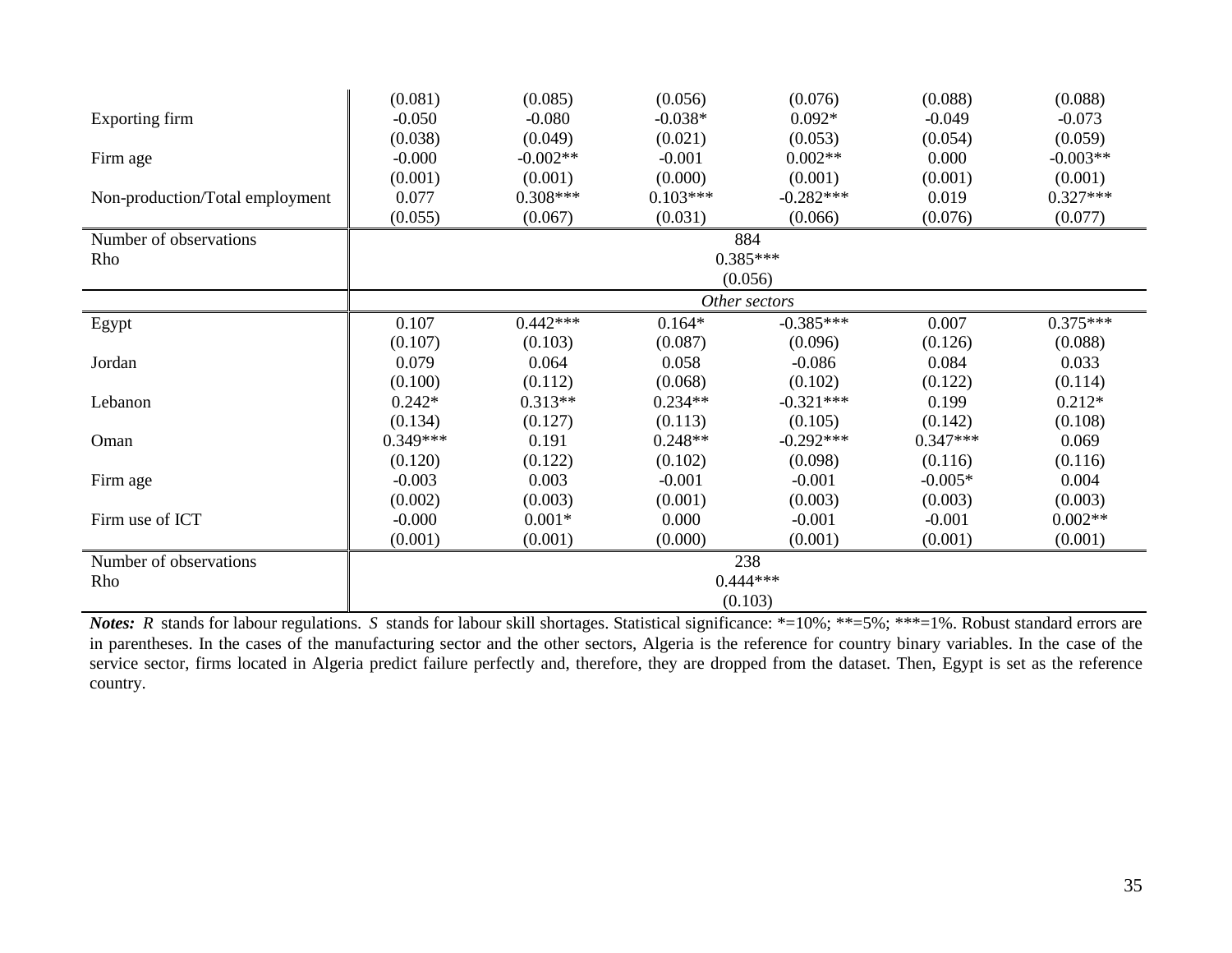|                                  | (i)         | (ii)        | (iii)              | (iv)               | (v)               | (vi)                |  |
|----------------------------------|-------------|-------------|--------------------|--------------------|-------------------|---------------------|--|
|                                  | $Pr(R=1)$   | $Pr(S=1)$   | $Pr(R = 1, S = 1)$ | $Pr(R = 0, S = 0)$ | $Pr(R = 1 S = 1)$ | $Pr(S = 1   R = 1)$ |  |
|                                  | Algeria     |             |                    |                    |                   |                     |  |
| Manufacturing sector             | $-0.020$    | $0.121**$   | 0.013              | $-0.089*$          | $-0.059$          | $0.164**$           |  |
|                                  | (0.040)     | (0.049)     | (0.018)            | (0.050)            | (0.062)           | (0.069)             |  |
| Exporting firm                   | $-0.135***$ | $-0.090$    | $-0.072***$        | 0.153              | $-0.227***$       | $0.359***$          |  |
|                                  | (0.014)     | (0.189)     | (0.010)            | (0.189)            | (0.029)           | (0.131)             |  |
| Firm use of ICT                  | 0.000       | $0.001**$   | $0.000**$          | $-0.001***$        | 0.000             | $0.001**$           |  |
|                                  | (0.000)     | (0.000)     | (0.000)            | (0.000)            | (0.000)           | (0.000)             |  |
| Skilled/Total production workers | $-0.071*$   | $-0.055$    | $-0.041*$          | 0.085              | $-0.092$          | $-0.025$            |  |
|                                  | (0.041)     | (0.059)     | (0.023)            | (0.059)            | (0.059)           | (0.068)             |  |
| Number of observations           |             |             |                    | 651                |                   |                     |  |
| Rho                              |             |             |                    | $0.344***$         |                   |                     |  |
|                                  |             |             |                    | (0.072)            |                   |                     |  |
|                                  |             |             |                    | Egypt              |                   |                     |  |
| Manufacturing sector             | $0.157***$  | $0.206***$  | $0.127***$         | $-0.236***$        | $0.148***$        | $0.167***$          |  |
|                                  | (0.020)     | (0.024)     | (0.012)            | (0.024)            | (0.027)           | (0.028)             |  |
| Other sectors                    | 0.032       | $0.278***$  | 0.090              | $-0.219***$        | $-0.025$          | $0.239***$          |  |
|                                  | (0.068)     | (0.062)     | (0.058)            | (0.056)            | (0.073)           | (0.045)             |  |
| Foreign ownership                | $-0.016$    | $-0.091*$   | $-0.033$           | 0.073              | 0.005             | $-0.094$            |  |
|                                  | (0.049)     | (0.053)     | (0.029)            | (0.052)            | (0.061)           | (0.061)             |  |
| Firm size                        | $-0.007***$ | $-0.004$    | $-0.005***$        | $0.007**$          | $-0.008**$        | $-0.002$            |  |
|                                  | (0.003)     | (0.003)     | (0.002)            | (0.003)            | (0.003)           | (0.003)             |  |
| Firm age                         | $-0.000$    | $-0.002***$ | $-0.001**$         | $0.002***$         | 0.000             | $-0.002***$         |  |
|                                  | (0.001)     | (0.001)     | (0.000)            | (0.001)            | (0.001)           | (0.001)             |  |
| Skilled/Total production workers | 0.044       | $-0.077*$   | 0.001              | 0.034              | $0.073*$          | $-0.096**$          |  |
|                                  | (0.035)     | (0.039)     | (0.022)            | (0.036)            | (0.042)           | (0.041)             |  |
| Non-production/Total employment  | 0.035       | $0.218***$  | $0.079**$          | $-0.174***$        | $-0.013$          | $0.215***$          |  |
|                                  | (0.048)     | (0.052)     | (0.031)            | (0.049)            | (0.057)           | (0.053)             |  |
| Number of observations           |             |             |                    | 2661               |                   |                     |  |
| Rho                              |             |             |                    | $0.369***$         |                   |                     |  |
|                                  |             |             |                    | (0.029)            |                   |                     |  |
|                                  |             |             |                    | <b>Jordan</b>      |                   |                     |  |
| Manufacturing sector             | 0.032       | $-0.192***$ | $-0.011$           | $0.149***$         | $0.103*$          | $-0.249***$         |  |
|                                  | (0.036)     | (0.057)     | (0.022)            | (0.055)            | (0.060)           | (0.062)             |  |
| Other sectors                    | 0.099       | $-0.136**$  | 0.000              | 0.037              | $0.213*$          | $-0.252**$          |  |

Table 6 – Empirical results by country (marginal effects from the bivariate probit model)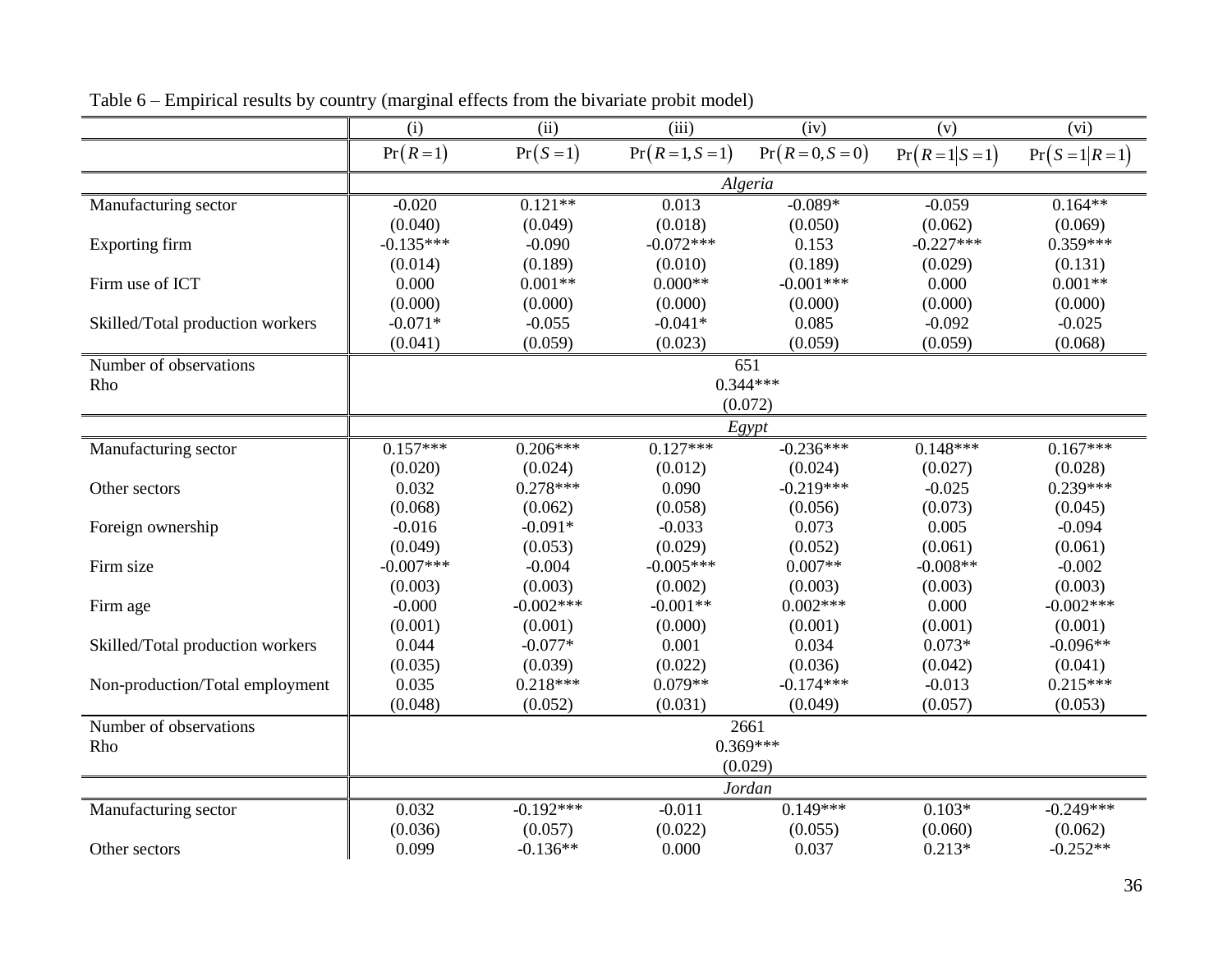|                                  | (0.086)     | (0.063)    | (0.032)     | (0.086)     | (0.127)     | (0.103)    |
|----------------------------------|-------------|------------|-------------|-------------|-------------|------------|
| Foreign ownership                | $-0.139***$ | $-0.059$   | $-0.072***$ | $0.126*$    | $-0.249***$ | 0.106      |
|                                  | (0.022)     | (0.075)    | (0.015)     | (0.075)     | (0.051)     | (0.121)    |
| Firm use of ICT                  | $0.001*$    | 0.001      | $0.000*$    | $-0.001*$   | 0.001       | 0.000      |
|                                  | (0.000)     | (0.000)    | (0.000)     | (0.000)     | (0.001)     | (0.001)    |
| Non-production/Total employment  | $-0.201**$  | $0.321***$ | $-0.039$    | $-0.159$    | $-0.426***$ | $0.556***$ |
|                                  | (0.085)     | (0.107)    | (0.047)     | (0.109)     | (0.152)     | (0.147)    |
| Number of observations           |             |            |             | 489         |             |            |
| Rho                              |             |            |             | $0.419***$  |             |            |
|                                  |             |            |             | (0.083)     |             |            |
|                                  |             |            |             | Lebanon     |             |            |
| Manufacturing sector             | $-0.002$    | 0.093      | 0.038       | $-0.052$    | $-0.035$    | 0.101      |
|                                  | (0.063)     | (0.063)    | (0.044)     | (0.057)     | (0.067)     | (0.065)    |
| Other sectors                    | 0.011       | $0.346***$ | 0.130       | $-0.227***$ | $-0.094$    | $0.311***$ |
|                                  | (0.109)     | (0.097)    | (0.098)     | (0.084)     | (0.111)     | (0.068)    |
| Foreign ownership                | 0.182       | $-0.084$   | 0.022       | $-0.076$    | $0.210**$   | $-0.154$   |
|                                  | (0.120)     | (0.124)    | (0.092)     | (0.103)     | (0.107)     | (0.144)    |
| Firm use of ICT                  | $-0.002***$ | $-0.001$   | $-0.001**$  | $0.002**$   | $-0.002**$  | 0.000      |
|                                  | (0.001)     | (0.001)    | (0.001)     | (0.001)     | (0.001)     | (0.001)    |
| Number of observations           |             |            |             | 320         |             |            |
| Rho                              |             |            |             | $0.454***$  |             |            |
|                                  |             |            |             | (0.078)     |             |            |
|                                  |             |            |             | Oman        |             |            |
| Manufacturing sector             | 0.002       | $-0.108$   | $-0.041$    | 0.064       | 0.067       | $-0.124$   |
|                                  | (0.121)     | (0.122)    | (0.091)     | (0.119)     | (0.132)     | (0.125)    |
| Other sectors                    | 0.213       | $-0.119$   | 0.030       | $-0.063$    | $0.303**$   | $-0.264*$  |
|                                  | (0.137)     | (0.118)    | (0.096)     | (0.123)     | (0.119)     | (0.137)    |
| Exporting firm                   | $-0.161$    | $0.248*$   | $-0.046$    | $-0.134$    | $-0.346**$  | $0.283***$ |
|                                  | (0.121)     | (0.146)    | (0.107)     | (0.141)     | (0.145)     | (0.080)    |
| Firm size                        | $-0.232$    | 0.142      | $-0.064$    | 0.027       | $-0.380**$  | $0.295*$   |
|                                  | (0.163)     | (0.151)    | (0.120)     | (0.148)     | (0.192)     | (0.157)    |
| Number of observations           |             |            |             | 110         |             |            |
| Rho                              |             |            |             | $0.670***$  |             |            |
|                                  |             |            |             | (0.103)     |             |            |
|                                  |             |            |             | Morocco     |             |            |
| Exporting firm                   | $0.153**$   | $0.223***$ | $0.130***$  | $-0.246***$ | 0.158       | 0.128      |
|                                  | (0.064)     | (0.079)    | (0.046)     | (0.090)     | (0.153)     | (0.111)    |
| Skilled/Total production workers | 0.065       | $0.288***$ | 0.101       | $-0.253**$  | $-0.111$    | $0.278**$  |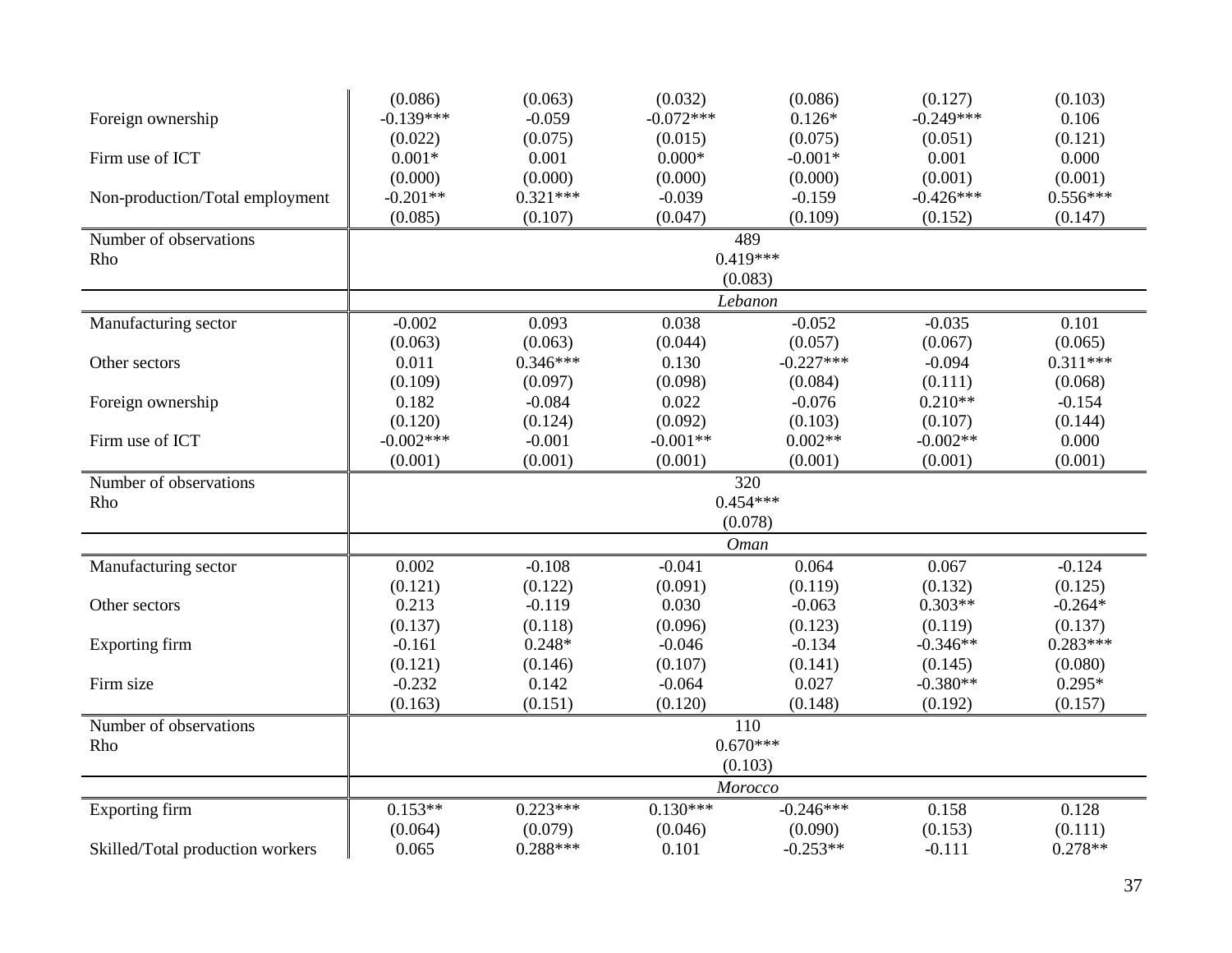|                                  | (0.080)     | (0.101)    | (0.063)     | (0.100)   | (0.142)     | (0.114)    |  |  |
|----------------------------------|-------------|------------|-------------|-----------|-------------|------------|--|--|
| Number of observations           |             | 180        |             |           |             |            |  |  |
| Rho                              |             |            | $0.751***$  |           |             |            |  |  |
|                                  |             |            | (0.078)     |           |             |            |  |  |
|                                  |             |            | Syria       |           |             |            |  |  |
| Foreign ownership                | 0.128       | $0.392*$   | 0.217       | $-0.303$  | 0.039       | $0.329**$  |  |  |
|                                  | (0.272)     | (0.226)    | (0.262)     | (0.188)   | (0.259)     | (0.152)    |  |  |
| Exporting firm                   | $0.118**$   | $-0.015$   | 0.043       | $-0.060$  | $0.140**$   | $-0.055$   |  |  |
|                                  | (0.054)     | (0.054)    | (0.034)     | (0.050)   | (0.059)     | (0.060)    |  |  |
| Number of observations           |             |            | 417         |           |             |            |  |  |
| Rho                              |             |            | $0.390***$  |           |             |            |  |  |
|                                  |             |            | (0.072)     |           |             |            |  |  |
|                                  |             |            | Yemen       |           |             |            |  |  |
| <b>Exporting firm</b>            | $-0.112***$ | $0.348**$  | $-0.073***$ | $-0.309*$ | $-0.247***$ | 0.347      |  |  |
|                                  | (0.022)     | (0.174)    | (0.018)     | (0.174)   | (0.056)     | (84.683)   |  |  |
| Firm size                        | $-0.013$    | $-0.089*$  | $-0.015$    | $0.087*$  | $-0.002$    | $-0.081$   |  |  |
|                                  | (0.025)     | (0.054)    | (0.017)     | (0.053)   | (0.049)     | (0.062)    |  |  |
| Firm use of ICT                  | 0.001       | 0.001      | $0.001*$    | $-0.001*$ | 0.001       | 0.001      |  |  |
|                                  | (0.000)     | (0.001)    | (0.000)     | (0.001)   | (0.001)     | (0.001)    |  |  |
| Skilled/Total production workers | 0.006       | $-0.218**$ | $-0.013$    | $0.199*$  | 0.073       | $-0.249**$ |  |  |
|                                  | (0.057)     | (0.109)    | (0.040)     | (0.109)   | (0.113)     | (0.123)    |  |  |
| Number of observations           |             |            | 218         |           |             |            |  |  |
| Rho                              |             |            | $0.520***$  |           |             |            |  |  |
|                                  |             |            | (0.117)     |           |             |            |  |  |

*Notes*: *R* stands for labour regulations. *S* stands for labour skill shortages. Statistical significance: \*=10%; \*\*=5%; \*\*\*=1%. Robust standard errors are in parentheses. The service sector is set as the reference sector in the cases of Egypt, Jordan, Lebanon, and Oman. In the case of Algeria, service firms predict failure perfectly and, therefore, they are dropped from the dataset. Then, the other sectors' category is set as the reference. In our dataset, firms located in Morocco, Syria, and Yemen belong exclusively to the manufacturing sector.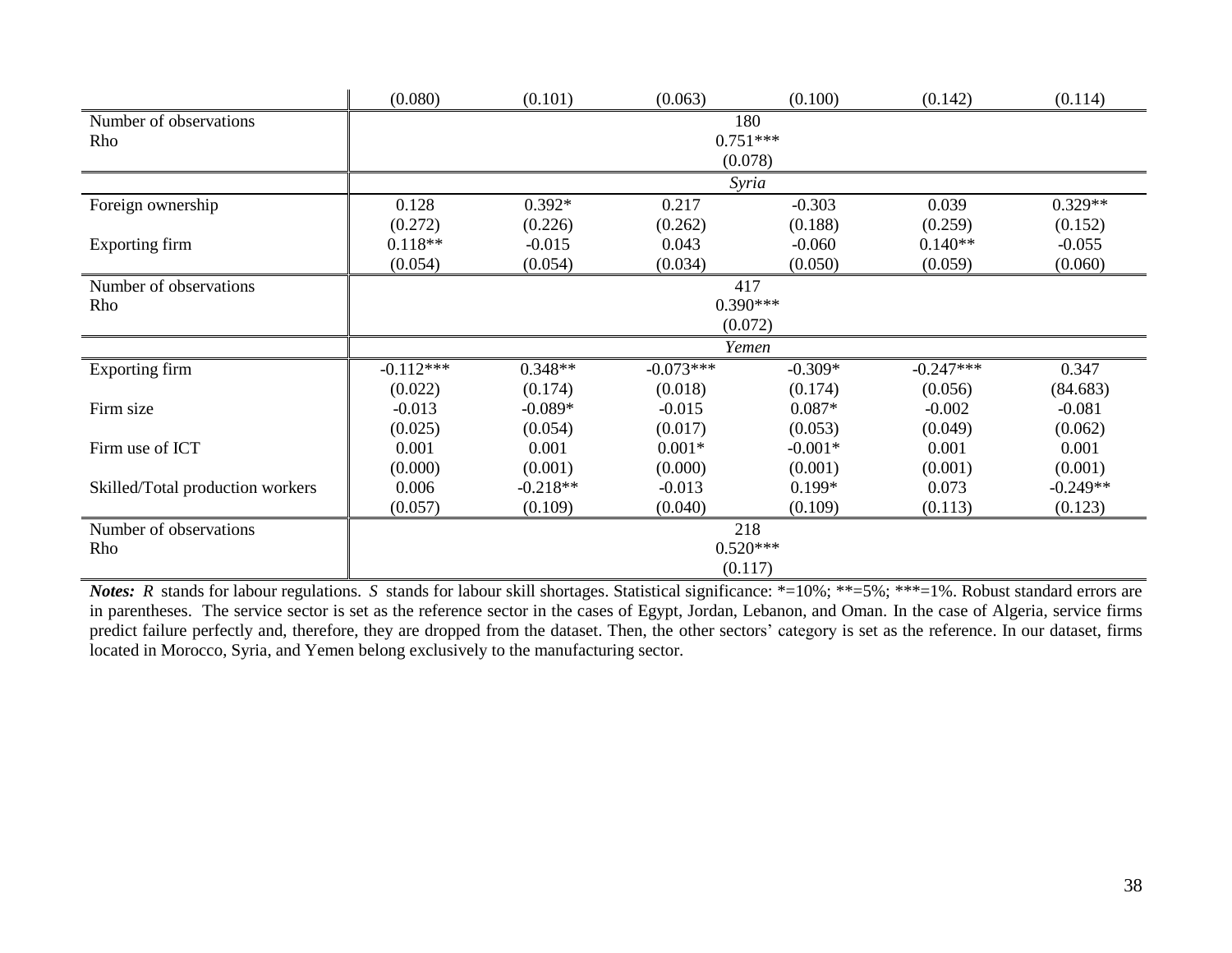|                      | (i)                              | (ii)  | (iii)                 | (iv)  | (v)                    |
|----------------------|----------------------------------|-------|-----------------------|-------|------------------------|
|                      | Number of<br><b>Observations</b> |       | Labour regulations    |       | Labour skill shortages |
|                      |                                  | Mean  | Standard<br>deviation | Mean  | Standard<br>deviation  |
| Overall              | 5052                             | 0.246 | 0.431                 | 0.380 | 0.485                  |
| By country           |                                  |       |                       |       |                        |
| Algeria              | 657                              | 0.138 | 0.345                 | 0.317 | 0.465                  |
| Egypt                | 2661                             | 0.273 | 0.445                 | 0.421 | 0.493                  |
| Jordan               | 489                              | 0.141 | 0.348                 | 0.286 | 0.452                  |
| Lebanon              | 320                              | 0.368 | 0.482                 | 0.480 | 0.500                  |
| Morocco              | 180                              | 0.184 | 0.389                 | 0.320 | 0.468                  |
| Oman                 | 110                              | 0.354 | 0.480                 | 0.400 | 0.492                  |
| Syria                | 417                              | 0.420 | 0.493                 | 0.485 | 0.500                  |
| Yemen                | 218                              | 0.110 | 0.313                 | 0.316 | 0.466                  |
| By sector            |                                  |       |                       |       |                        |
| Manufacturing sector | 3924                             | 0.258 | 0.437                 | 0.392 | 0.488                  |
| Service sector       | 884                              | 0.198 | 0.399                 | 0.328 | 0.469                  |
| Other sectors        | 238                              | 0.227 | 0.419                 | 0.380 | 0.486                  |

**Appendix:** Table A.1 – Descriptive statistics for the dependent variables by country and by sector